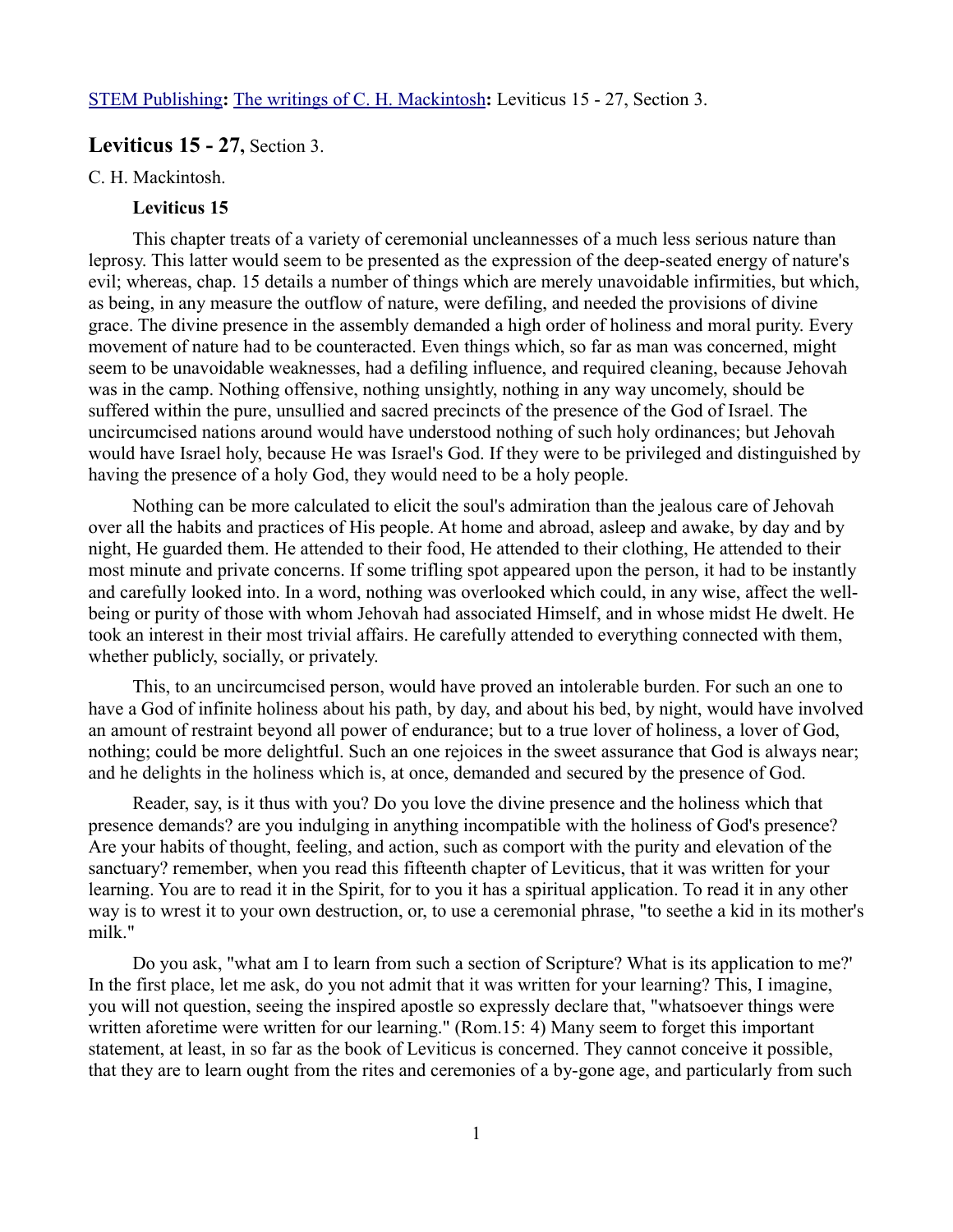rites and ceremonies as the fifteenth of Leviticus records. But, when we remember, that God the Holy Ghost has written this very chapter — that every paragraph, every verse, every line of it "is given by inspiration of God, and is profitable," it should lead us to inquire what it means. Surely, what God has written His child should read. No doubt, there is need of spiritual power to know *how*, and spiritual wisdom to know *when*, to read such a chapter; but the same holds good with respect to any chapter. One thing is certain, if we were sufficiently spiritual, sufficiently heavenly, sufficiently abstracted from nature, and elevated above earth, we should deduce nought but purely spiritual principles and ideas from this and kindred chapters. If an angel from heaven were to read such sections, how should he regard them? Only in a spiritual and heavenly light; only as the depositories of the purest and highest morality. And why should not we do the same? I believe we are not aware of what positive contempt we pour upon the sacred Volume by suffering any portion of it to be so grossly neglected as the book of Leviticus has been. If this book ought not to be read, surely it ought not to have been written. If it be not "profitable," surely it ought not to have had a place assigned it in the canon of divine inspiration; but, inasmuch as it hath pleased "the only wise God" to write this book, it surely ought to please His children to read it.

No doubt, spiritual wisdom, holy discernment, and that refined moral sense, which only communion with God can impart — all these things would be needed in order to form a judgement as to when such scripture ought to be read. We should feel strongly disposed to question the sound judgement and refined taste of a man, who could stand up and read the fifteenth of Leviticus, in the midst of an ordinary congregation. But why? Is it because it is not "divinely inspired," and, as such, "profitable?" By no means; but because the generality of persons are not sufficiently spiritual to enter into its pure and holy lessons.

What, then, are we to learn from the chapter before us? In the first place, we learn to watch, with holy jealousy, everything that emanates from nature. Every movement of, and every emanation from, nature is defiling. Fallen human nature is an impure fountain, and all its streams are polluting. It cannot send forth ought that is pure, holy, or good. This is a lesson frequently inculcated in the Book of Leviticus, and it is impressively taught in this chapter.

But, blessed be the grace that has made such ample provision for nature's defilement! This provision is presented under two distinct forms, throughout the entire of the book of God, and throughout this section of it in particular — namely, "water and blood." Both these are founded upon the death of Christ. The blood that expiates and the water that cleanses flowed from the pierced side of a crucified Christ. (Comp. John 19: 34, with 1 John 5: 6) "The blood of Jesus Christ his Son cleanseth us from all sin." (1 John 1: 7) And the word of God cleanseth our practical habits and ways. (Ps.119: 9; Eph.5: 26) Thus, we are maintained in fitness for communion and worship, though passing through a scene where all is defiling, and carrying with us a nature, every movement of which leaves a soil behind.

It has been already remarked that our chapter treats of a class of ceremonial defilement's less serious than leprosy. This will account for the fact that atonement is here foreshadowed, not by a bullock or a lamb, but by the lowest order of sacrifice — namely, "two turtle doves." But, on the other hand, the cleansing virtue of the Word is continually introduced, in the ceremonial actions of "washing," "bathing," and "rinsing." "Wherewithal shall a young man *cleanse* his way? By taking heed thereto according to thy *word*." "Husbands, love your wives, even as Christ also loved the Church, and gave himself for it; that he might *sanctify and cleanse it with the washing of water by the word."* Water held a most important place in the Levitical system of purification, and, as a type of the Word, nothing can be more interesting or instructive.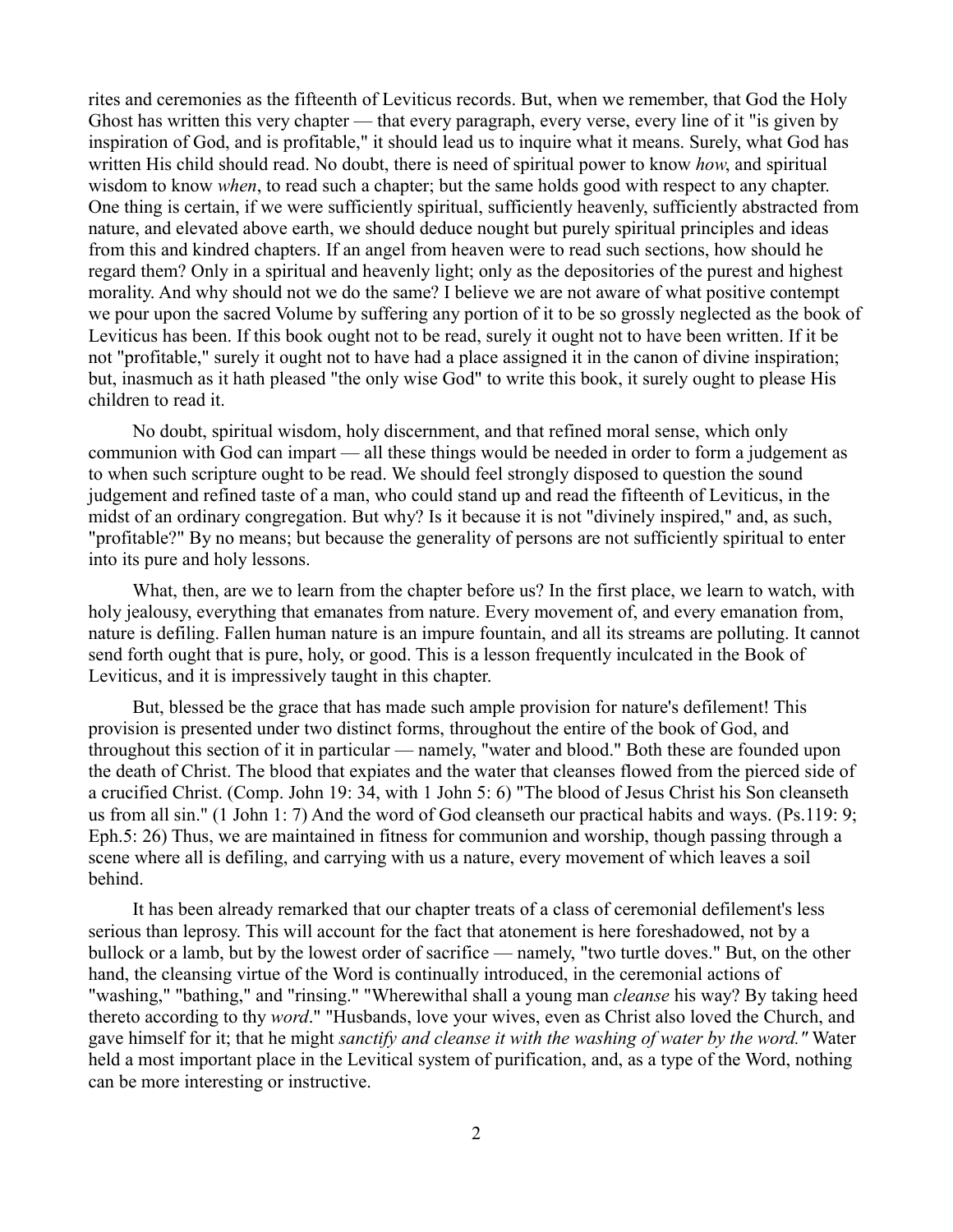Thus we can gather up the most valuable points from this fifteenth chapter of Leviticus. We learn, in a very striking manner, the intense holiness of the divine presence. Not a soil, not a stain, not a speck can be tolerated, for a moment, in that thrice-hallowed region. "Thus shall ye separate the children of Israel from their uncleanness, that they die not in their uncleanness, when they defile my tabernacle that is among them." (Ver. 31.)

Again, we learn that human nature is the overflowing fountain of uncleanness. It is hopelessly defiled; and not only defiled, but defiling. Awake or asleep, sitting, standing, or lying, nature is defiled and defiling. Its very touch conveys pollution. This is a deeply-humbling lesson for proud humanity; but thus it is. The Book of Leviticus holds up a, faithful mirror to nature. It leaves "flesh" nothing to glory in. Men may boast of their refinement, their moral sense, their dignity. Let them study the third book of Moses, and there they will see what it is all really worth, in God's estimation.

Finally, we learn, afresh, the expiatory value of the blood of Christ, and the cleansing, purifying, sanctifying virtues of the precious word of God. When we think of the unsullied purity of the sanctuary, and then reflect upon nature's irremediable defilement, and ask the question, "However can we enter and dwell there?" the answer is found in" the blood and water" which flowed from the side of a crucified Christ — a Christ who gave up His life unto death for us, that we might live by Him. "There are three that bear record in earth, the Spirit, and the water, and the blood: and," blessed be God," these three agree in one." The Spirit does not convey to our ears a message diverse from that which we find in the Word; and both the Word and the Spirit declare to us the preciousness and efficacy of the blood.

Can we not, therefore, say that the fifteenth chapter of Leviticus was "written for our learning?" Has it not its own distinct place in the divine canon Assuredly. There would be a blank were it omitted. We learn in it what we could not learn in the same way, anywhere else. True, all Scripture teaches us the holiness of God, the vileness of nature, the efficacy of the blood, the value of the Word but the chapter upon which we have been pondering presents these great truths to our notice, and presses them upon our hearts in a manner quite peculiar to itself.

May *every section* of our Father's Volume be precious to our hearts. May *every one* of His testimonies be sweeter to us than honey and the honeycomb, and may "*every one* of his righteous judgements" have its due place in our souls.

## **Leviticus 16.**

This chapter unfolds some of the weightiest principles of truth which can possibly engage the renewed mind. It presents the doctrine of atonement with uncommon fullness and power. In short, we must rank the sixteenth chapter of Leviticus amongst the most precious and important sections of Inspiration; if indeed it be allowable to make comparisons where all is divine.

Looking at this chapter, historically, it furnished a record of the transactions of the great day of atonement in Israel, whereby Jehovah's relationship with the assembly was established and maintained, and all the sins, failures, and infirmities of the people fully atoned for, so that the Lord God might dwell among them. The blood which was shed upon this solemn day formed the basis of Jehovah's throne in the midst of the congregation. In virtue of it, a holy God could take up His abode in the midst of the people, notwithstanding all their uncleanness. "The tenth day of the seventh month" was a unique day in Israel. There was no other day in the year like it. The sacrifices of this one day formed the ground of God's dealing in grace, mercy, patience, and forbearance.

Furthermore, we learn from this portion of inspired history," that the way into the holiest of all was not yet made manifest." God was hidden behind a veil and man was at a distance. "And the Lord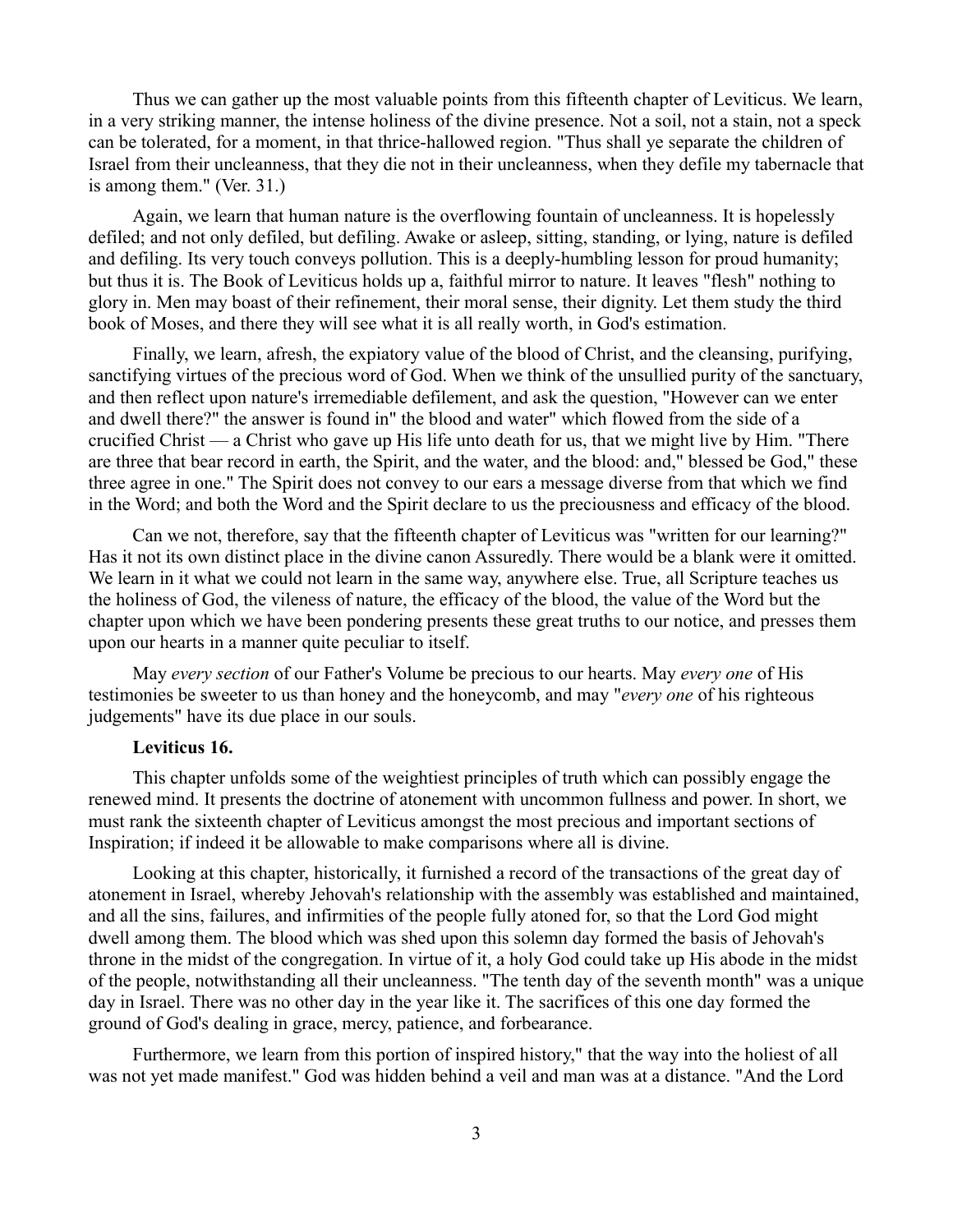spake unto Moses after the death of the two sons of Aaron, when they offered before the Lord, and died; and the Lord said unto Moses, Speak unto Aaron thy brother, that he come not at all times unto the holy place within the veil before the mercy seat, which is upon the ark, that he die not: for I will appear in the cloud upon the mercy seat."

The way was not open for man to approach, at all times, into the divine presence, nor was there any provision, in the entire range of the Mosaic ritual, for his abiding there continually. God was shut in from man; and man was shut out from God, nor could "the blood of bulls and goats" open a permanent meeting place; "A sacrifice of nobler name and richer blood" was needed to accomplish this. "For the law having a shadow of good things to come, and not the very image of the things, can never with those sacrifices which they offered year by year continually make the comers thereunto perfect. For then would they not have ceased to be offered? Because that the worshippers once purged should have had no more conscience of sins. But in those sacrifices there is a remembrance again made of sins every year. For it is not possible that the blood of bulls and of goats should take away sins." (Heb. 10: 1-4) Neither the Levitical priesthood nor the Levitical sacrifices, could yield perfection. Insufficiency was stamped on the latter, infirmity on the former, imperfection on both. An imperfect man could not be a perfect priest; nor could an imperfect sacrifice give a perfect conscience. Aaron was not competent or entitled to take his seat within the veil, nor could the sacrifices which he offered rend that veil.

Thus much as to our chapter, historically. Let us now look at it typically.

"Thus shall Aaron come into the holy place: with a young bullock for a *sin* offering, and a ram for a *burnt* offering." (Ver. 3) Here, we have the two grand aspects of Christ's atoning work, as that which perfectly maintains the divine glory, and perfectly meets man's deepest need. There is no mention, throughout all the services of this unique and solemn day, of a meat offering, or a peace offering. The perfect human life of our blessed Lord is not foreshadowed, here, nor is the communion of the soul with God, consequent upon His accomplished work, unfolded. In a word, the one grand subject is "atonement," and that in a double way namely, first, as meeting all the claims of God — the claims of His nature — the claims of His character — the claims of His throne; and, secondly, as perfectly meeting all man's guilt and all his necessities. We must bear these two points in mind, if we would have a clear understanding of the truth presented in this chapter, or of the doctrine of the great day of atonement. "Thus shall Aaron come into the holy place," with atonement, as securing the glory of God, in every possible way, whether as respects His counsels of redeeming love toward the church, toward Israel, and toward the whole creation, or in reference to all the claims of His moral administration; and with atonement as fully meeting man's guilty and needy condition. These two aspects of the atonement will continually present themselves to our view as we ponder the precious contents of our chapter. Their importance cannot possibly be overestimated.

"He shall put on the holy linen coat, and be shall have the linen breeches upon his Flesh, and he shell be girded with a linen girdle, and with the linen mitre shall he be attired: these are holy garments; therefore shall he wash his flesh in water, and so put them on. (Ver. 4) Aaron's person, washed in pure water, and robed in the white linen garments, furnishes a lovely and impressive type of Christ entering upon the work of atonement. He is seen to be *personally and characteristically* pure and spotless. "For their sakes I sanctify myself, that they also might be sanctified through the truth." (John 17: 19) It is peculiarly precious to be called, as it were, to gaze upon the Person of our divine Priest, in all His essential holiness. The Holy Ghost delights in every thing that unfolds Christ to the view of His people; and wherever we behold Him, we see Him to be the same spotless, perfect, glorious, precious, peerless Jesus, "the fairest among ten thousand, yea, altogether lovely." He did not need to *do* or to *wear* anything, in order to be pure and spotless. He needed no pure water, no fine linen. He was, intrinsically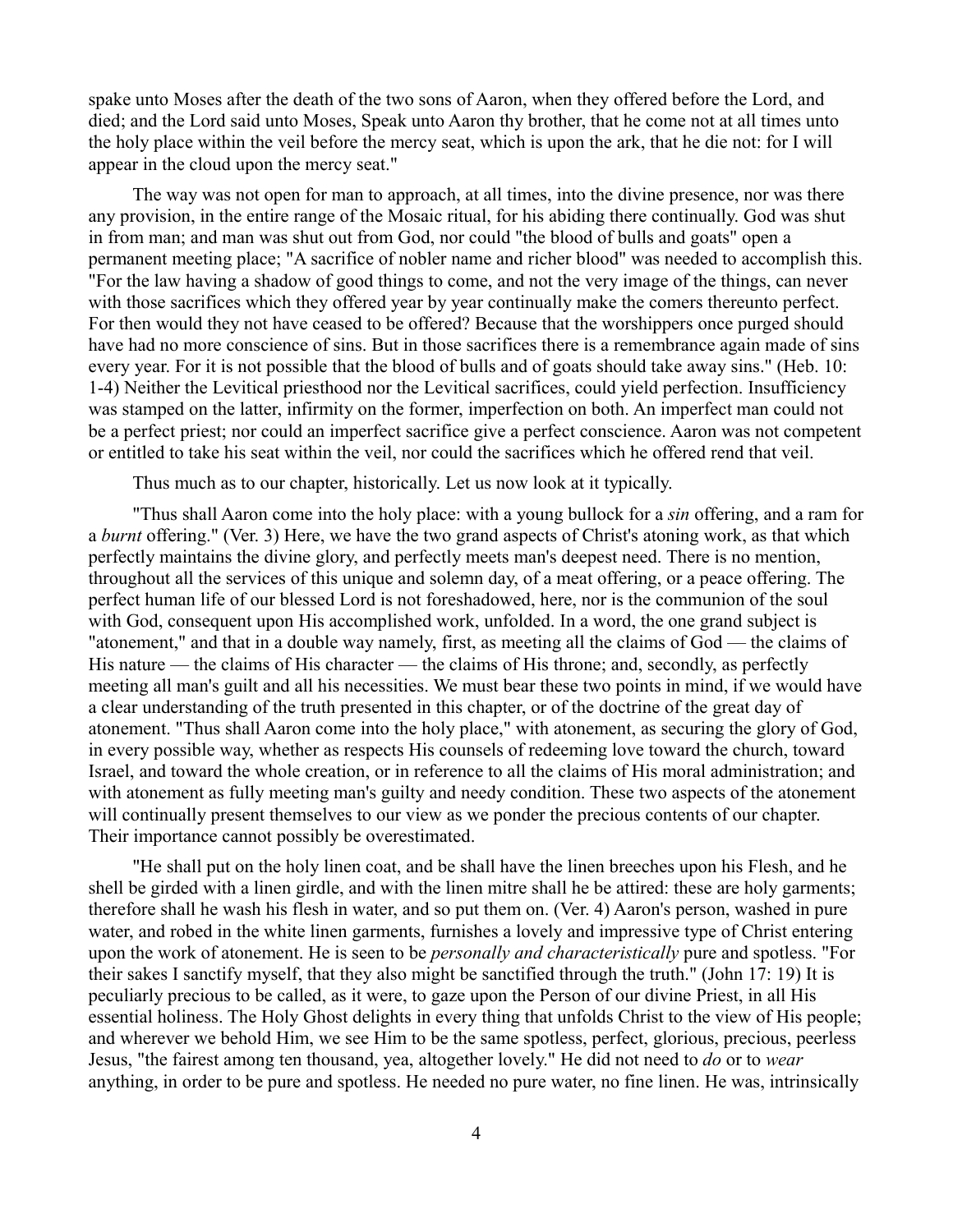and practically, "the holy One of God." What Aaron *did*, and what he *wore* — the washing and the robing, are but the faint shadows of what Christ *is*. The law had only a "shadow," and "not the very image of good things to come." Blessed be God, we have not merely the shadow, but the eternal and divine reality — Christ Himself.

"And he shall take of the congregation of the children of Israel two kids of the goats for a sin offering, and one ram for a burnt offering. And Aaron shall offer his bullock of the sin offering, Which is for himself, and make atonement for himself and for his house." (Ver. 5, 6) Aaron and his house represent the Church, not indeed as the "one body," but as a priestly house. It is not the Church as we find it developed in Ephesians and Colossians, but rather as we find it in the First Epistle of Peter, in the following well-known passage: "Ye also, as lively stones, are built up a *spiritual house,* an holy priesthood, to offer up spiritual sacrifices, acceptable to God by Jesus Christ." (1 Peter 2: 5) So also in Hebrews: "But Christ as a Son over His own house; *whose house are we,* if we hold fast the confidence and the rejoicing of the hope firm unto the end." (Heb. 3: 6) We must ever remember that there is no revelation of the mystery of the Church in the Old Testament. Types and shadows there are, but no revelation. That wondrous mystery of Jew and Gentile forming "one body," "one new man," and united to a glorified Christ in heaven, could not, as is obvious, be revealed until Christ had taken His place above. Of this mystery Paul was, pre-eminently, made a steward and a minister, as he tells us in Ephesians 3: 1-12, a passage which I would commend to the prayerful attention of the Christian reader.

"And he shall take the two goats, and present them before the Lord at the door of the tabernacle of the congregation. And Aaron shall cast lots upon the two goats; one lot for the Lord, and the other lot for the scapegoat. And Aaron shall bring the goat upon which the Lord's lot fell, and offer him for a sin offering. But the goat, on which the lot fell to be the scapegoat, shall be presented alive before the Lord, to make an atonement with him, and to let him go for a scapegoat into the wilderness." (Ver. 7-10) In these two goats, we have the two aspects of atonement already referred to. "The Lord's lot "fell upon one; and the people's lot fell upon the other. In the case of the former, it was not a question of the persons or the sins which were to be forgiven, nor of God's counsels of grace toward His elect. These things, I need hardly say, are of infinite moment; but they are not involved in the case of "the goat on which the Lord's lot fell." This latter typifies the death of Christ as that wherein God has been perfectly glorified, with respect to sin in general. This great truth is fully set forth in the remarkable expression, "the Lord's lot." God has a peculiar portion in the death of Christ — a portion quite distinct — a portion which would hold eternally good even though no sinner were ever to be saved. In order to see the force of this, it is needful to bear in mind how God has been dishonoured in this world. His truth has been despised. His authority has been contemned. His majesty has been slighted. His law has been broken. His claims have been disregarded. His name has been blasphemed. His character has been traduced.

Now, the death of Christ has made provision for all this. It has perfectly glorified God in the very place where all these things have been done. It has perfectly vindicated the majesty, the truth, the holiness, the character of God. It has divinely met all the claims of His throne. It has atoned for sin. It has furnished a divine remedy for all the mischief which sin introduced into the universe. It affords a ground on which the blessed God can act in Grace, mercy, and forbearance toward all. It furnishes a warrant for the eternal expulsion and perdition of the prince of this world. It forms the imperishable foundation of God's moral government. In virtue of the cross, God can act according to His own sovereignty. He can display the matchless glories of His character, and the adorable attributes of His nature. He might, in the exercise of inflexible justice, have consigned the human family to the lake of fire, together with the devil and his angels. But, in that case, where would be His love, His grace, His mercy, His kindness, His long-suffering, His compassion, His patience, His perfect goodness?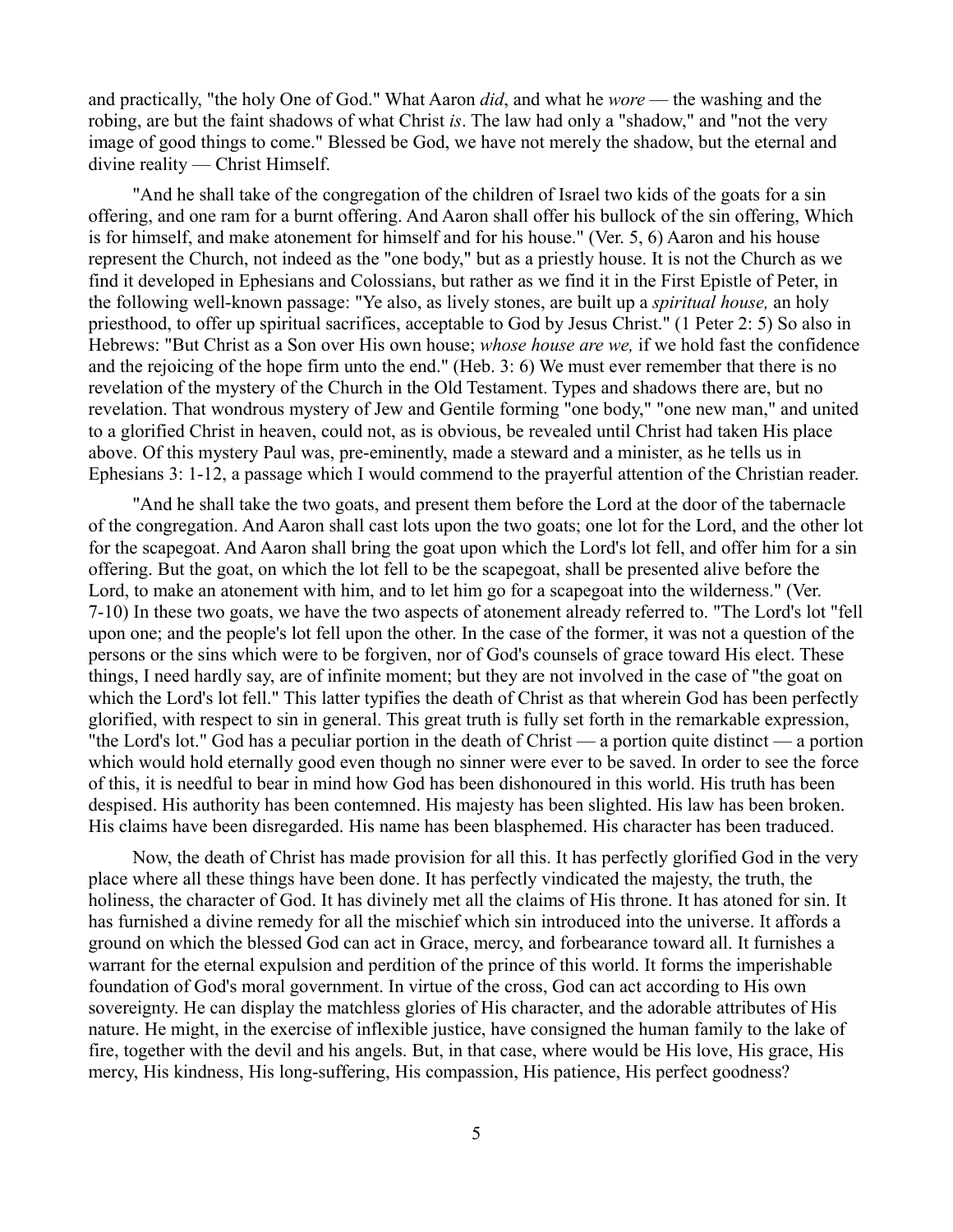Then, on the other hand, had these precious attributes been exercised, in the absence of atonement, where were the justice, the truth, the majesty, the holiness, the righteousness, the governmental claims, yea, the entire moral glory of God! How could "mercy and truth meet together?" or "righteousness and peace kiss each other" How could "truth spring out of the earth" or "righteousness look down from heaven?" Impossible. Nought save the atonement of our Lord Jesus Christ could have fully glorified God; but that has glorified Him. It has reflected the full glory of the divine character, as it never could have been reflected amid the brightest splendours of an unfallen creation. By means of that atonement, in prospect and retrospect, God has been exercising forbearance toward this world, for well nigh six thousand years. In virtue of that atonement, the most wicked, daring, and blasphemous of the sons of men "live, move, and have their being;" eat, drink, and sleep. The very morsel which yonder open blaspheming infidel puts into his mouth, he owes to the atonement which he knows not, but impiously ridicules. The sunbeams and showers which fertilise the fields of the atheist, reach him in virtue of the atonement of Christ. Yea, the very breath which the infidel and the atheist spend in blaspheming God's revelation, or denying His existence, they owe to the atonement of Christ. Were it not for that precious atonement, instead of blaspheming upon earth, they would be weltering in hell.

Let not my reader misunderstand me, I speak not here of the forgiveness or salvation of persons. This is quite another thing, and stands connected, as every true Christian knows, with the confession of the name of Jesus, and the hearty belief that God raised Him from the dead. (Rom. 10) This is plain enough, and fully understood; but it is in no wise involved in that aspect of the atonement which we are, et present, contemplating, and which is so strikingly foreshadowed by "the goat on which the Lord's lot fell." God's pardoning and accepting a sinner is one thing; His bearing with that man, and showering temporal blessings upon him, is quite another. Both are in virtue of the cross, but in a totally different aspect and application thereof.

Nor is this distinction, by any means, unimportant. Quite the opposite. Indeed, so important is it that where it is overlooked, there must be confusion as to the full doctrine of atonement. Nor is this all. A clear understanding of God's ways in government, whether in the past, the present, or the future, will be found involved in this profoundly interesting point. And, finally, in it will be found the key wherewith to expound a number of texts in which many Christians find considerable difficulty. I shall just adduce two or three of these passages as examples.

"Behold the Lamb of God, which taketh away the sin of the world." (John 1: 29) With this we may connect a kindred passage in John's first epistle, is which the Lord Jesus Christ is spoken of as" the propitiation for the whole world." (1 John 2: 2)\* In both these passages the Lord Jesus is referred to as the One who has perfectly glorified God with respect to "*Sin*" and "*the world,"* in their broadest acceptation. He is here seen as the great Antitype of "the goat on which the Lord's lot fell." This gives us a most precious view of the atonement of Christ, and one which is too much overlooked, or not clearly apprehended. Whenever the question of *persons* and the forgiveness of *sins* is raised, in connection with these and kindred passages of scripture, the mind is sure to get involved in insuperable difficulties.

{\*The reader will observe, in the above passage, that the words "the sins of" are introduced by the translators, and are not inspired. The divine accuracy of the passage is completely lost by retaining those uninspired words. The doctrine laid down is surely this — in the first clause of the verse Christ is set forth as the propitiation For His people's actual sins; but in the last clause, it is not a question of *sins* or of *persons* at all, but of *sin* and the *world* in general. In fact, the whole verse presents Christ as the Antitype of the two goats, as the One who has borne His people's sins; and, also. as the One who has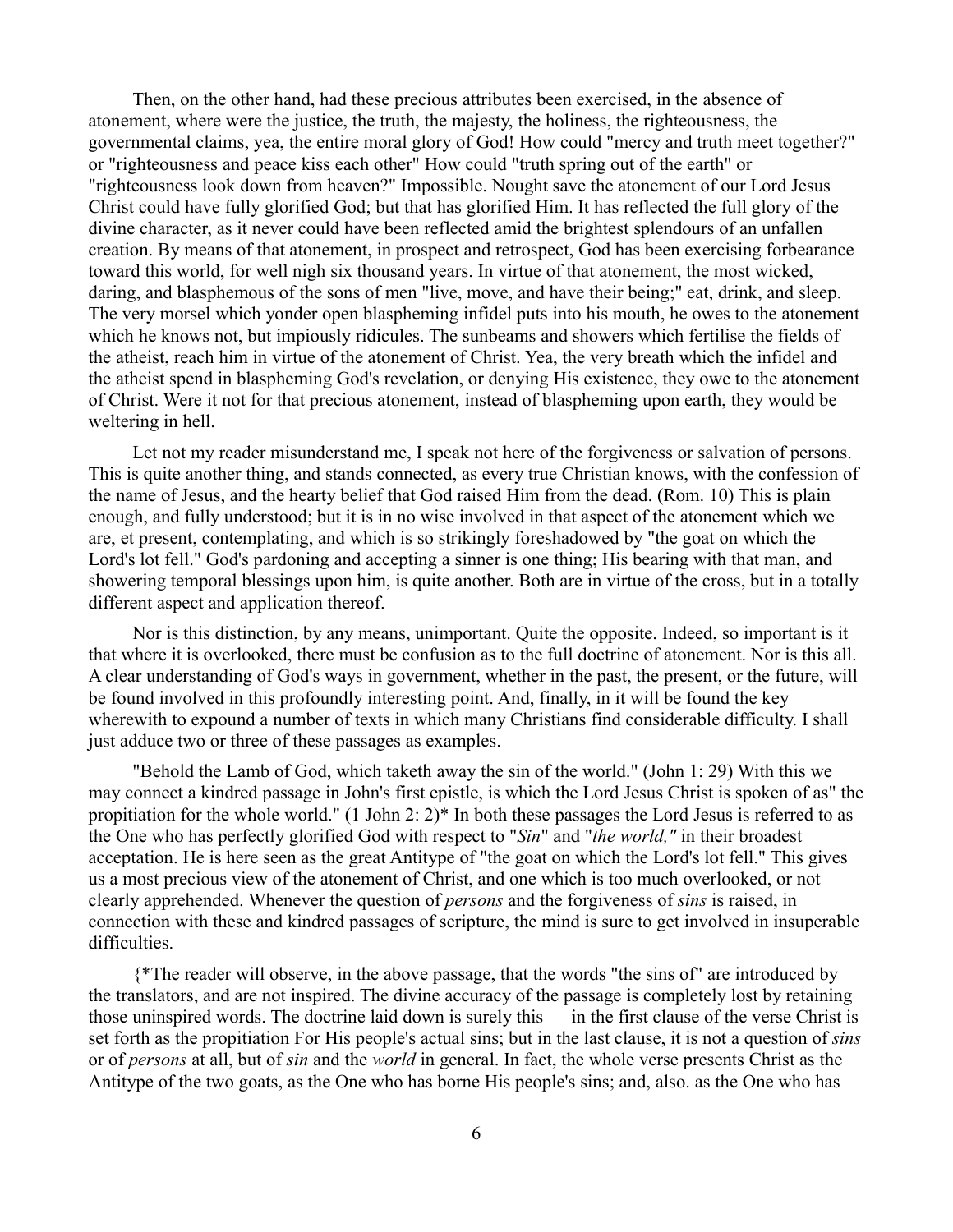perfectly glorified God with respect to sin in general, and made provision for dealing in grace with the world at large, and for the final deliverance and blessing of the whole creation.}

So, also, with respect to all those passages in which God's grace to the world at large is presented. They are founded upon that special aspect of the atonement with which we are more immediately occupied. "Go ye into *all the world,* and preach the gospel *to every creature."* (Mark 16) "God so loved *the world,* that he gave his only begotten Son, that whosoever believeth in him might not perish, but have everlasting life, For God sent not his Son into the world to condemn *the world ;* but that the world through him might be saved." (John 3: 16, 17) "I exhort, therefore, that first of all, supplications, prayers, intercessions, and giving of thanks, be made for *all men;* for kings, and for all that are in authority; that we may lead a quiet and peaceable life in all godliness and honesty. For this is good and acceptable in the sight of God our Saviour; who will have all men to be saved, and to come unto the knowledge of the truth. For there is one God, and one mediator between God and men, the man Christ Jesus; who gave himself a *ransom for all,* to be testified in due time." (1 Tim. 2: 1-6) "For the *grace of God* that bringeth salvation hath appeared *to all men,"* (Titus 2: 11) "But we see Jesus, who was made a little lower than the angels, for the suffering of death, crowned with glory and honour; that He by *the grace of God* should taste death *for every man.* (Heb. 2: 9) "The Lord is not slack concerning his promise, as some men count slackness; but is long-suffering to usward, not willing that *any* should perish, but that *all* should come to repentance." (2 Peter 3: 9)

There is no need whatsoever for seeking to avoid the plain sense of the above and similar passages. They bear a clear and unequivocal testimony to divine grace toward all, without the slightest reference to man's responsibility, on the one hand, or to God's eternal counsels, on the other. These things are just as clearly, just as fully, just as unequivocally, taught in the word. Man is responsible, and God is sovereign. All who bow to Scripture admit these things. But, at the same lime, it is of the very last importance to recognise the wide aspect of the grace of God, and of the cross of Christ. It glorifies God and leaves man *wholly* without excuse. Men argue about God's decrees and man's incompetency to believe without divine influence. Their arguments prove that they do not want God; for did they only want Him, He is near enough to be found of them. The grace of God, and the atonement of Christ, are as wide as they could desire. "*Any*" — "*every*" — "*whosoever*" — and "*all*," are God's own words; and I should like to know who is shut out. If God sends a message of salvation to a man, He surely intends it for him; and what can be more wicked and impious than to reject God's grace, and make Him a liar, and then give His secret decrees as a reason for so doing. It would be, in a certain sense, honest for a man to say at once, "The fact is, I do not believe God's word, and I do not want His grace or His salvation." One could understand this; but for men to cover their hatred of God and His truth with the drapery of a false because one-sided theology, is the very highest character of wickedness. It is such as to make us feel, of a truth, that the devil is never more diabolical than when he appears with the Bible in his hand.

If it be true that men are prevented, by God's secret decrees and counsels, from receiving the gospel which He has commanded to be preached to them, then on what principle of righteousness will they be "punished with everlasting destruction" for not obeying that gospel? (2 Thess. 1: 6-10) Is there a single soul throughout all the gloomy regions of the lost who blames God's counsels for his being there? Not one. Oh! no; God has made such ample provision in the atonement of Christ, not only for the salvation of those that believe, but also for the aspect of His grace toward those that reject the gospel, that there is no excuse. It is not because a man *cannot*, but because he *will not* believe that he "shall be punished with everlasting destruction." Never was there a more fatal mistake than for a man to ensconce himself behind God's decrees while deliberately and intelligently refusing God's grace; and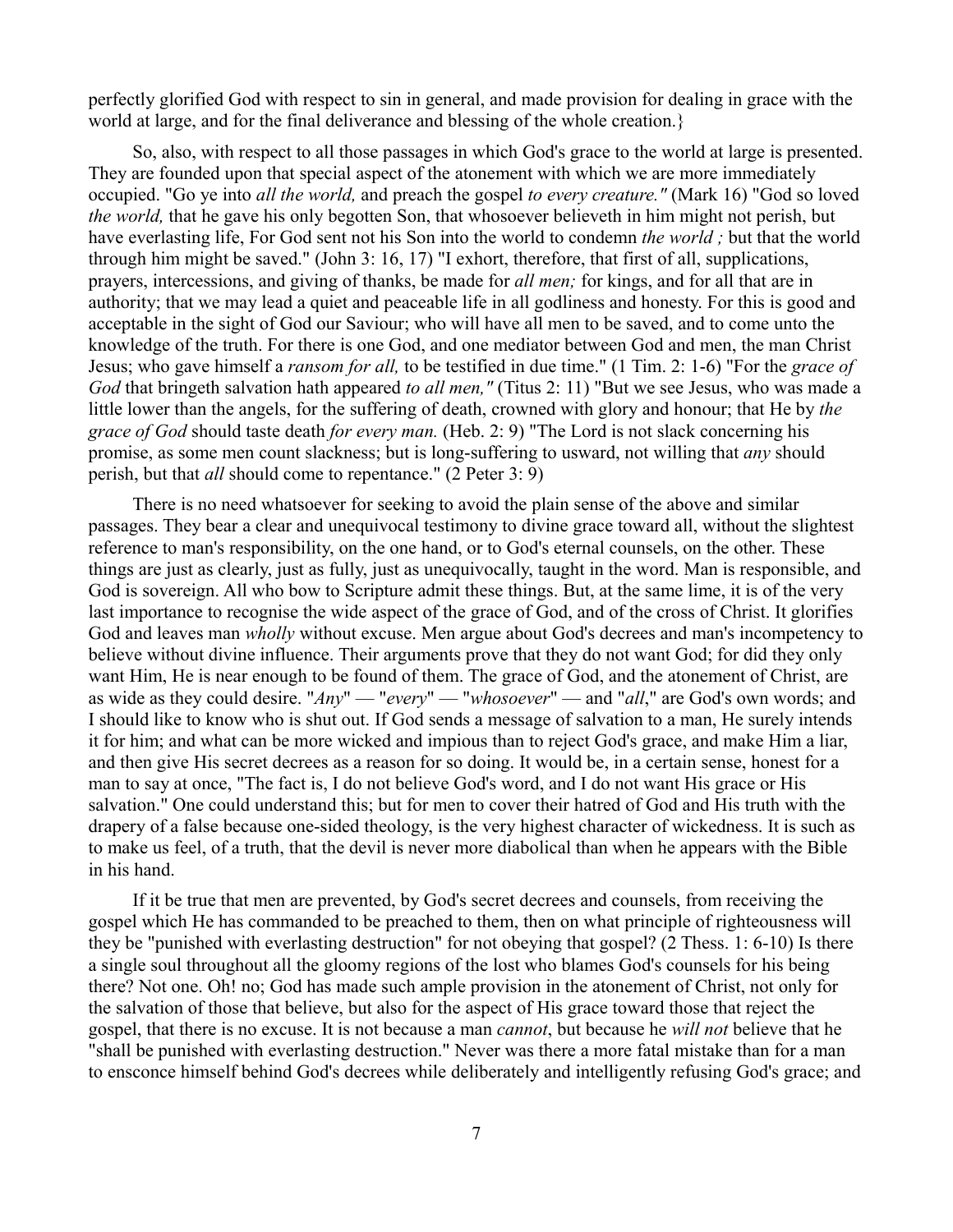this is all the more dangerous, because supported by the dogmas of a one-sided theology. God's grace is free to all; and if we ask, How is this? the answer is, "Jehovah's lot" fell upon the true victim, in order that He might be perfectly glorified as to sin, in its widest aspect, and be free to act in grace toward all, and "preach the gospel to every creature." This grace and this preaching must have a solid basis, and that basis is found in the atonement; and though man should reject, God is glorified in the exercise of grace, and in the offer of salvation, because of the basis on which both the one and the other repose. He *is* glorified, and He *shall be* glorified, throughout eternity's countless ages. ("Now is my soul troubled; and what shall I say? Father, save me from this hour: but for this cause came I unto this hour. Father, glorify thy name. Then came there a voice from heaven, saying, I have both glorified it, and will glorify it again . . . . . Now is the judgement of this world: now shall the prince of this world be cast out. And I, if I be lifted up from the earth, will draw all unto me." (John 12: 27-32.)

Thus far we have been occupied only with one special point, namely, "the goat on which the Lord's lot fell;" and a cursory reader might suppose that the next thing in order would be the scapegoat, which gives us the other great aspect of the death of Christ, or its application to the sins of the people. But no: ere we come to that, we have the fullest confirmation of that precious line of truth which has been before us, in the fact that the blood of the slain goat, together with the blood of the bullock, was sprinkled upon, and before, Jehovah's throne, in order to show that all the claims of that throne were answered in the blood of atonement, and full provision made for all the demands of' God's moral administration.

"And Aaron shall bring the bullock of the sin offering which is for himself, and shall make an atonement for himself, and for his house, and shall kill the bullock of the sin offering which is for himself. And he shall take a censer full of burning coals of fire from off the altar before the Lord, and his hands full of sweet incense beaten small, and bring it within the veil. And he shall put the incense upon the fire before the Lord, that the cloud of the incense may cover the mercy-seat that is upon the testimony, that he die not." Here we have a most vivid and striking presentation indeed. The blood of atonement is carried in within the veil, into the holiest of all, and there sprinkled upon the throne of the God of Israel. The cloud of the divine presence was there; and in order that Aaron might appear in the immediate presence of the glory, and not die, "the cloud of incense" ascends and "covers the mercyseat," on which the blood of atonement was to be sprinkled "seven times." The "*sweet* incense beaten *small*" expresses the fragrance of Christ's Person — the sweet odour of His most precious sacrifice.

"And he shall take of the blood of the bullock, and sprinkle it with his finger upon the mercy-seat eastward; and before the mercy-seat shall he sprinkle of the Blood with his finger seven times. Then shall he kill the goat of the sin offering that is for the people, and bring his blood within the veil, and do with that blood as he did with the blood of the bullock, and sprinkle it upon the mercy-seat, and before tile mercy-seat." (Ver. 14, 15.) "Seven" is the perfect number; and in the sprinkling of the blood seven times before the mercy-seat we learn that whatever be the application of the atonement of Christ, whether as to things, to places, or to persons, it is perfectly estimated in the divine presence. The blood which secures the salvation of the Church — the "house" of the true Aaron; the blood which secures the salvation of the "congregation" of Israel; the blood which secures the final restoration and blessedness of the whole creation — that blood has been presented before God, sprinkled and accepted according to all the perfectness, fragrance, and preciousness of Christ. In the power of that blood God can accomplish all His eternal counsels of grace. He can save the Church, and raise it into the very loftiest heights of glory and dignity, despite of all the power of sin and Satan. He can restore Israel's scattered tribes — He can unite Judah and Ephraim — He can accomplish all the promises made to Abraham, Isaac, and Jacob. He can save and bless untold millions of the Gentiles. He can restore and bless the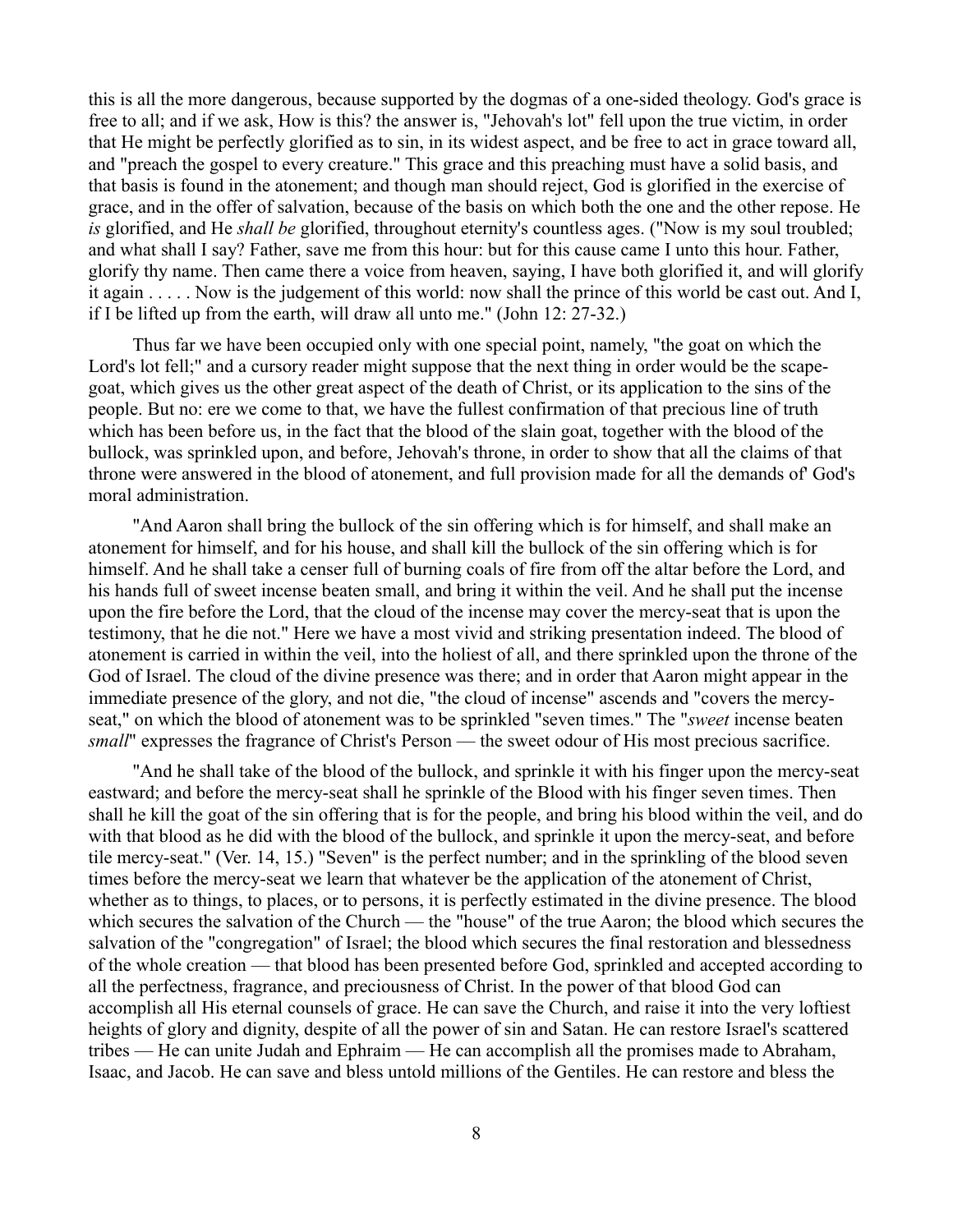wide creation. He can allow the beams of His glory to lighten up the universe for ever. He can display, in the view of angels, men, and devils, His own eternal glory — the glory of His character — the glory of His nature — the glory of His works — the glory of His government. All this He can do, and will do; but the one solitary pedestal upon which the stupendous fabric of glory shall rest, for ever, is the blood of the cross — that precious blood, dear Christian reader, which has spoken peace, divine and everlasting peace, to your heart and conscience, in the presence of Infinite Holiness. The blood which is sprinkled upon the believer's conscience has been sprinkled" seven times" before the throne of God. The nearer we get to God, the more importance and value we find attached to the blood of Jesus. If we look at the brazen altar, we find the blood there; if we look at the brazen laver, we find the blood there; if we look at the golden altar, we find the blood there; if we look at the veil of the tabernacle, we find the blood there: but in no place do we find so much about the blood, as within the veil, before Jehovah's throne, in the immediate presence of the divine glory.

In heaven His blood for ever speaks,

In God the Father's ears."

"And he shall make an atonement for the holy place, because of the uncleanness of the children of Israel, and because of their transgressions in all their sins: and so shall he do for the tabernacle of the congregation, that remaineth among them in the midst of their uncleanness." The same truth meets us all along. The claims of the sanctuary must be provided for. Jehovah's courts, as well as His throne, must bear witness to the value of the blood. The tabernacle, in the midst of Israel's uncleanness, must be fenced round about by the divine provisions of atonement. Jehovah provided, in all things, for His own glory. The priests and their priestly service, the place of worship, and all therein, must stand in the power of the blood. The Holy One could not have remained, for a moment, in the midst of the congregation, were it not for the power of the blood! It was that which left Him free to dwell, and act, and rule, in the midst of an erring people.

"And there shall be no man in the tabernacle of the congregation when he goeth in to make an atonement in the holy place, until he come out, and have made an atonement for himself, and for his household, and for all the congregation of Israel." (Ver. 17) Aaron needed to offer up sacrifice for his own sins, as well as for the sins of the people. He could only enter into the sanctuary in the power of the blood. We have, in verse 17, a type of the atonement of Christ in its application both to the church and to the congregation of Israel. The church now enters into the holiest by the Blood of Jesus. (Heb. 10) As to Israel, the veil is still on their hearts. (2 Cor. 3) They are still at. a distance, although full provision has been made in the cross for their forgiveness and restoration when they shall turn to the Lord. This. entire period is, properly speaking, the day of atonement. The true Aaron is gone in with His own blood, into heaven itself, now to appear in the presence of God for us. By and by, He will come forth to lead the congregation of Israel into the full results of His accomplished work. Meanwhile, His house, that is to say, all true believers, are associated with Him, having boldness to enter into the holiest, being brought nigh by the blood of Jesus.

"And he shall go out unto the altar that is before the Lord, and make an atonement for it; and shall take of the blood of the bullock, and of the blood of the goat, and put it upon the horns of the altar round about. And he shall sprinkle of the blood upon it with his finger seven times, and cleanse it, and hallow it from the uncleanness of the children of Israel." (Ver. 18, 19) Thus the atoning blood was sprinkled everywhere, from the throne of God within the veil, to the altar which stood in the court of the tabernacle of the congregation. "It was therefore necessary that the patterns of things in the heavens should be purified with these; but the heavenly things themselves with better sacrifices than these. For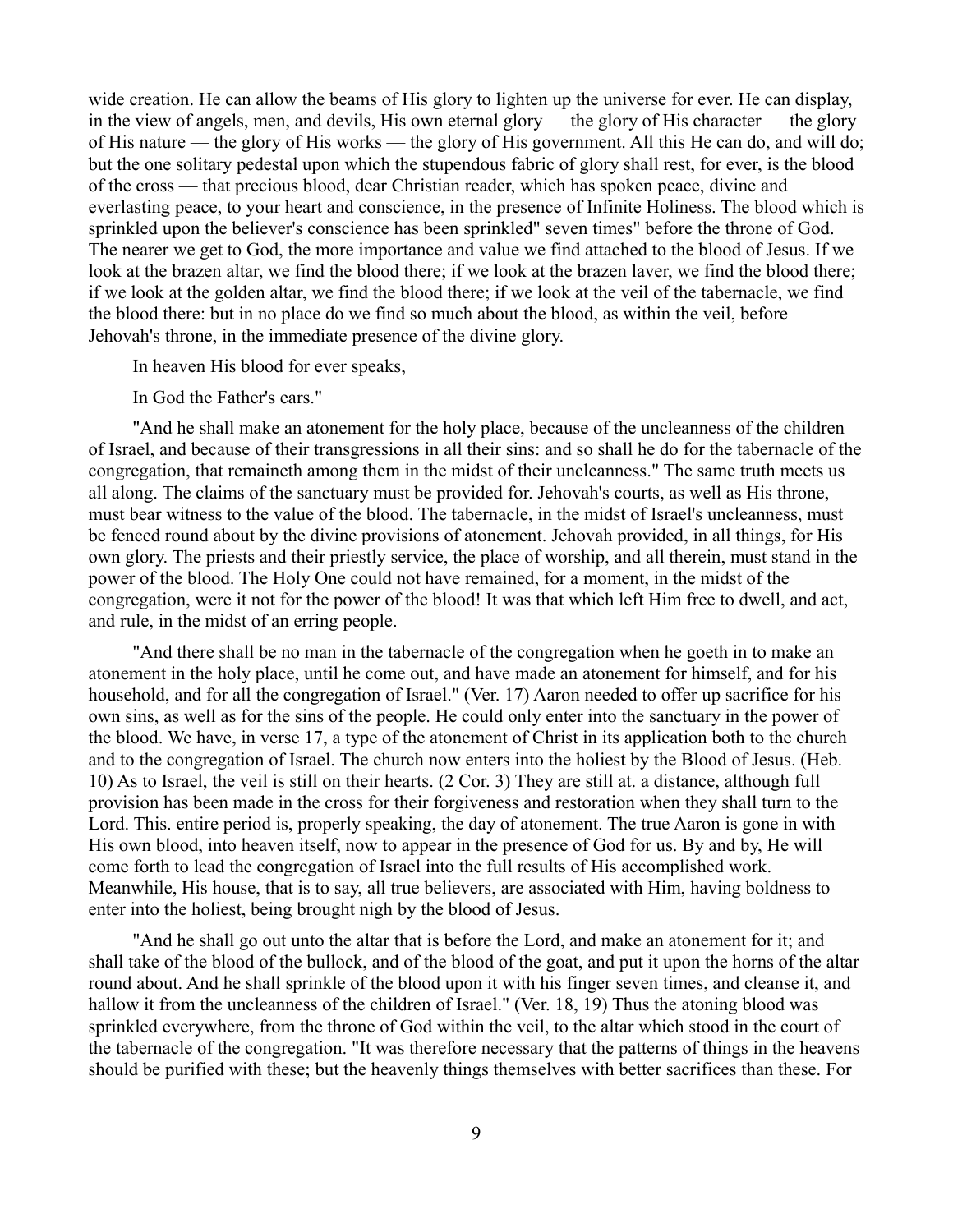Christ is not entered into the holy places made with hands, which are the figures of the true; but into heaven itself, now to appear in the presence of God for us: nor yet that He should offer Himself often, as the high priest entered into the holy place every year with blood of others; for then must He often have suffered since the foundation of the world; but now once in the end of the world (at the end of everything earthly, everything human) hath he appeared to put away sin by the sacrifice of Himself. And as it is appointed unto men once to die, but after this the judgement: so Christ was once offered to bear the sins of many; and unto them that look for Him shall He appear the second time, without sin, unto salvation." (Heb. 9: 23-28)

There is but one way into the holiest of all, and that is a blood-sprinkled way. It is vain to strive to enter by any other. Men may attempt to work themselves in, to pray themselves in, to buy themselves in, to get in by a pathway of ordinances, or it may be of half-ordinances, half-Christ; but it is of no use. God speaks of one way, and but one, and that way has been thrown open through the rent veil of the Saviour's flesh. Along that way have the millions of the saved passed, from age to age. Patriarchs, prophets, Apostles, martyrs, saints in every age, from Abel downwards, have trod that blessed way, and found thereby sure and undisputed access. The one sacrifice of the Cross is divinely sufficient for all. God asks no more, and He can take no less. To add ought thereto is to cast dishonour upon that with which God has declared himself well pleased, yea, in which He is infinitely glorified. To diminish ought therefrom is to deny man's guilt and ruin, and offer an indignity to the justice and majesty of the eternal Trinity.

"And when he hath made an end of reconciling the holy place, and the tabernacle of the congregation, and The altar, he shall bring the live goat. And Aaron shall lay both his hands upon the head of the live goat, and confess over him *all* the iniquities of the children of Israel, and *all* their transgressions in *all* their sins, putting them upon the head of the goat, and shall send him away by the hand of a fit man into the wilderness. And the goat shall bear upon him all their iniquities unto a land not inhabited: and he shall let go the goat in the wilderness."

Here, then, we have the other grand idea attached to the death of Christ — namely, the full and final forgiveness of the people. If the death of Christ forms the foundation of the glory of God, it also forms the foundation of the perfect forgiveness of sins to all who put their trust in it. This latter, blessed be God, is but a secondary, an inferior application of the atonement, though our foolish hearts would fain regard it as the very highest possible view of the cross to see in it that which puts away all our sins. This is a mistake. God's glory is the first thing; our salvation is the second. To maintain Gods glory was the chief, the darling object of the heart of Christ. This object He pursued from first to last, with an undeviating purpose and unflinching fidelity. "Therefore doth my Father love me, because I lay down my life, that I might take it again." (John 10: 17) "Now is the Son of Man glorified, and God is glorified in Him. If God be glorified in him, God shall also glorify him in himself, and shall straightway glorify him." (John 13: 31, 32) "Listen, O isles, unto me; and hearken, ye people from far: the Lord hath called me from the womb; from the bowels of my mother hath he made mention of my name. And he hath made my mouth like a sharp sword; in the shadow of his hand hath he hid me, and made me a polished shaft: in his quiver hath He hid me; and said unto me, Thou art my servant, 0 Israel, in whom *I will be glorified."* (Isaiah 49. 1-3)

Thus, the glory of God was the paramount object of the Lord Jesus Christ, in life and in death. He lived and died to glorify His Father's name. Does the Church lose ought by this? Nay. Does Israel Nay. Do the Gentiles? Nay. In no way could their salvation and blessedness be so perfectly provided for as by being made subsidiary to the glory of God. Hearken to the divine response to Christ, the true Israel, in the sublime passage just quoted. "It is a light thing that thou shouldest be my servant to raise up the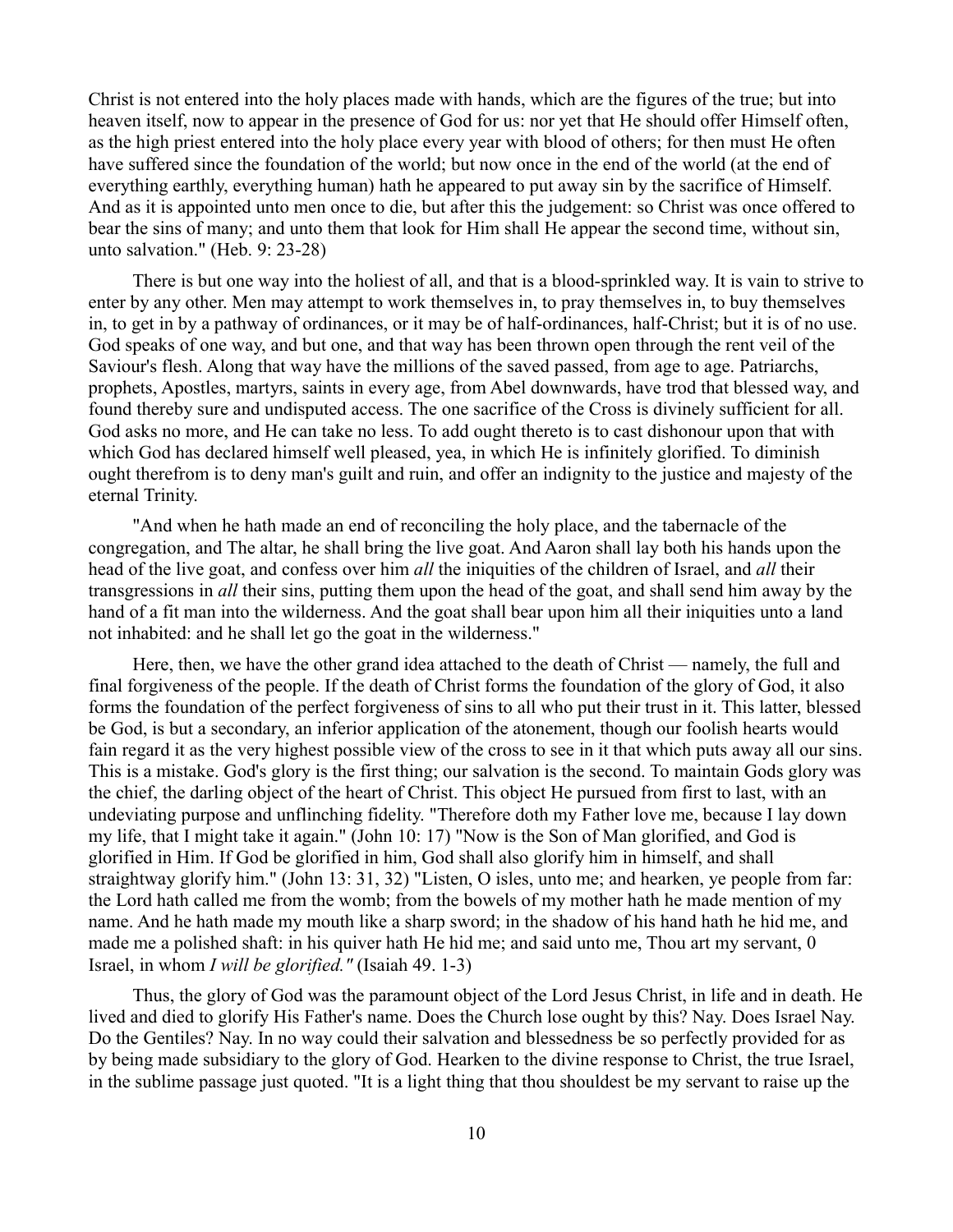tribes of Jacob, and to restore the preserved of Israel: I will also give thee for a light to the Gentiles, that thou mayest be my salvation to the ends of the earth."

And is it not a blessed thing to know that God is glorified in the putting away of our sins We may ask, Where are our sins? Put away. By what? By that act of Christ upon the cross in which God has been eternally glorified. Thus it is. The two goats, on the day of atonement, give the double aspect of the one act. In the one, we see God's glory maintained; in the other, sins put away. The one is as perfect as the other. We are as perfectly forgiven as God is perfectly glorified, by the death of Christ. Was there one single point in which God was not glorified in the cross? Not one. Neither is there one single point in which we are not perfectly forgiven. I say we;" for albeit the congregation of Israel is the primary object contemplated in the beautiful and impressive ordinance of the scape-goat; yet does it hold good, in the fullest way, with respect to every soul that believes on the Lord Jesus Christ, that he is as perfectly forgiven as God is perfectly glorified, by the atonement of the cross. How many of the sins of Israel did the scape-goat bear away? "*All*." Precious word! Not one left behind. and whither did he bear them? "Into a land not inhabited" — a land where they could never be found, because there was no one there to look for them. Could any type be more perfect? Could we possibly have a more graphic picture of Christ's accomplished sacrifice, in its primary and secondary aspects? Impossible. We can hang with intense admiration over such a picture, and, as we gaze, exclaim, "Of a truth, the pencil of the Master is here! "

Reader, pause here, and say, do you know that all your sins are forgiven, according to the perfection of Christ's sacrifice? If you simply Believe on His name they are so. They are all gone, and gone for ever. Say not, as so many anxious souls do, "I fear I do not *realise*." There is no such word as "realise" in the entire gospel. We are not saved by realisation, but by Christ; and the way to get Christ in all His fullness and preciousness is to believe" *only believe!"* And what will be the result? "The worshippers once purged should have no more conscience of sins." Observe this. "No more Conscience of sins." this must be the result, inasmuch as Christ's sacrifice is perfect-so perfect, that God is glorified therein. Now, it must be obvious to you that Christ's work does not need your realisation to be added to it to make it perfect. This could not be. We might as well say that the work of creation was not complete until Adam realised it in the garden of Eden. True, he did realise; but what did he realise? A perfect work. Thus let it be with your precious soul this moment, if it has never been so before. May you, now and evermore, repose, in artless simplicity, upon the One who has, by one offering, perfected for ever them that are sanctified! And how are they sanctified? Is it by realisation? By no means. How then? By the perfect work of Christ.

Having sought — alas! most feebly — to unfold the doctrine of this marvellous chapter, so far as God has given me light upon it, there is just one point further to which I shall merely call my reader's attention, ere I close this section. It is contained in the following quotation: "and this shall be a statute for ever unto you, that in the seventh month, on the tenth day of the month, ye shall afflict your souls, and do no work at all, whether it be one of your own country, or a stranger that sojourneth among you. For on that day shall the priest make an atonement for you, to cleanse you, that ye may be clean from all your sins *before the Lord.* It shall be a *Sabbath of rest* and ye shall *afflict your souls,* by a statute for ever." (Ver. 29-31)

This shall have its full accomplishment in the saved remnant of Israel by and by, as foretold by the prophet Zechariah: "And I will pour upon the house of David, and upon the inhabitants of Jerusalem, the spirit of grace and of supplications; and they shall look upon me whom they have pierced, and they shall mourn for him, as one mourneth for his only son, and shall be in bitterness for him, as one that is in bitterness for his firstborn. *In that day* shall there be *a great mourning* in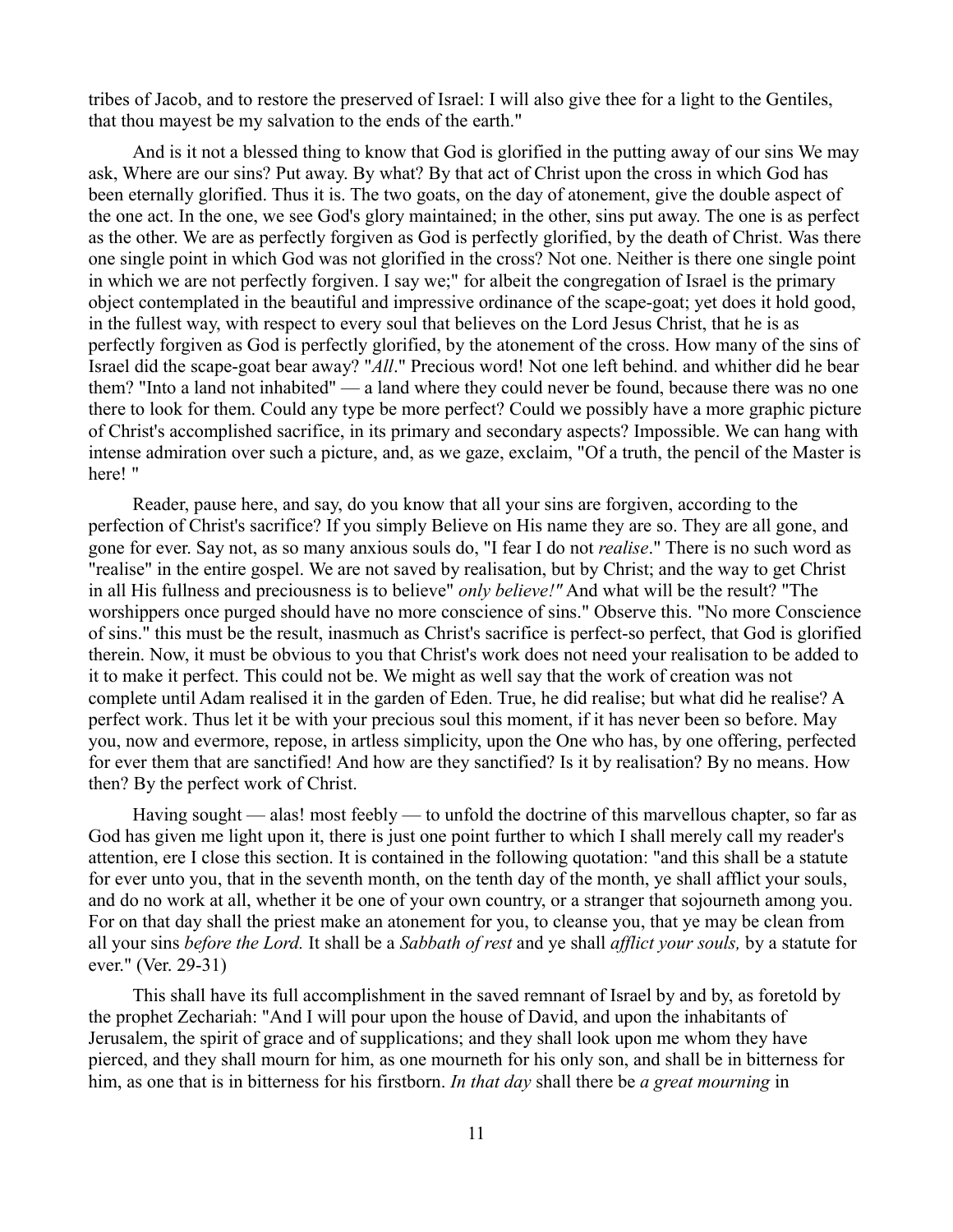Jerusalem, as the mourning of Hadadrimmon in the valley of Megiddon . . . . *In that day* there shall be *a fountain opened* to the house of David, and to the inhabitants of Jerusalem, for sin and for uncleanness. . . . . . . and it shall come to pass *in that day* that the light shall not be clear (in one place) and dark: (in another:) but it shall be one day, (the true and long-expected Sabbath,) which shall be known to the Lord, not day nor night: but it shall come to pass, that at evening time it shall be light. And it shall be *in that day.* that living waters shall go out from Jerusalem; half of them toward the former sea, and half of them toward the hinder sea: in summer and in winter shall it be. And THE LORD SHALL BE KING OVER ALL THE EARTH: *in that day* shall there be one Lord, and his name one . . . . . . . *In that day* shall there be upon the bells of the horses, HOLINESS UNTO THE LORD . . . . . . And *in that day* there shall be no more the Canaanite in the house of the Lord of hosts." (Zech. 12 - 14)

What a day that will be! No marvel that it should be so frequently and so emphatically introduced in the above glowing passage. It will be a bright and blessed "Sabbath of rest" when the mourning remnant shall gather, in the spirit of true penitence, round the open fountain, and enter into the full and final results of the great day of atonement. They shall "afflict their souls," no doubt; for how could they do otherwise, while fixing their repentant gaze "upon him whom they have pierced?" But, oh! what a Sabbath they will have! Jerusalem will have a brimming cup of salvation, after her long and dreary night of sorrow. Her former desolations shall be forgotten, and her children, restored to their long-lost dwellings, shall take down their harps from the willows, and sing once more the sweet songs of Zion beneath the peaceful shade of the vine And fig tree.

Blessed be God, the time is at hand. Every setting sun brings us nearer to that blissful Sabbath. The word is, "Surely, I come quickly;" and all around seems to tell us that "the days are at hand, and the effect of every vision." May we be "sober, and watch unto prayer!" May we keep ourselves unspotted from the world; and thus, in the spirit of our minds, the affections of our hearts, and the experience of our souls, be ready to meet the heavenly Bridegroom! Our place for the present is outside the camp. Thank God that it is so! It would be an unspeakable loss to be inside. The same cross which has brought us inside the veil has cast us outside the camp. Christ was cast out thither, and we are with Him there; but He has been received up into heaven, and we are with Him there. Is it not a mercy to be outside of all that which has rejected our blessed Lord and Master? Truly so; and the more we know of Jesus, and the more we know of this present evil world, the more thankful we shall be to find our place outside of it all *with Him.*

### **Leviticus 17.**

In this chapter the reader will find two special points, namely — first, that life belongs to Jehovah; and, secondly, that the power of atonement is in the blood. The Lord attached peculiar importance to both these things. He would have them impressed upon every member of the congregation.

"And the Lord spake unto Moses, saying, Speak unto Aaron, and unto his sons, and unto all the children of Israel, and say unto them, This is the thing which the Lord hath commanded, saying, What man soever there be of the house of Israel, that killeth an ox, or lamb, or goat, in the camp, or that killeth it out of the camp, and bringeth it not unto the door of the tabernacle of the congregation, to offer an offering unto the Lord, before the tabernacle of the Lord; blood shall be imputed unto that man; he hath shed blood; and that man shall be cut off from among his people." This was a most solemn matter; and we may ask what was involved in offering a sacrifice otherwise than in the manner here prescribed? It was nothing less than robbing Jehovah of His rights, and presenting to Satan that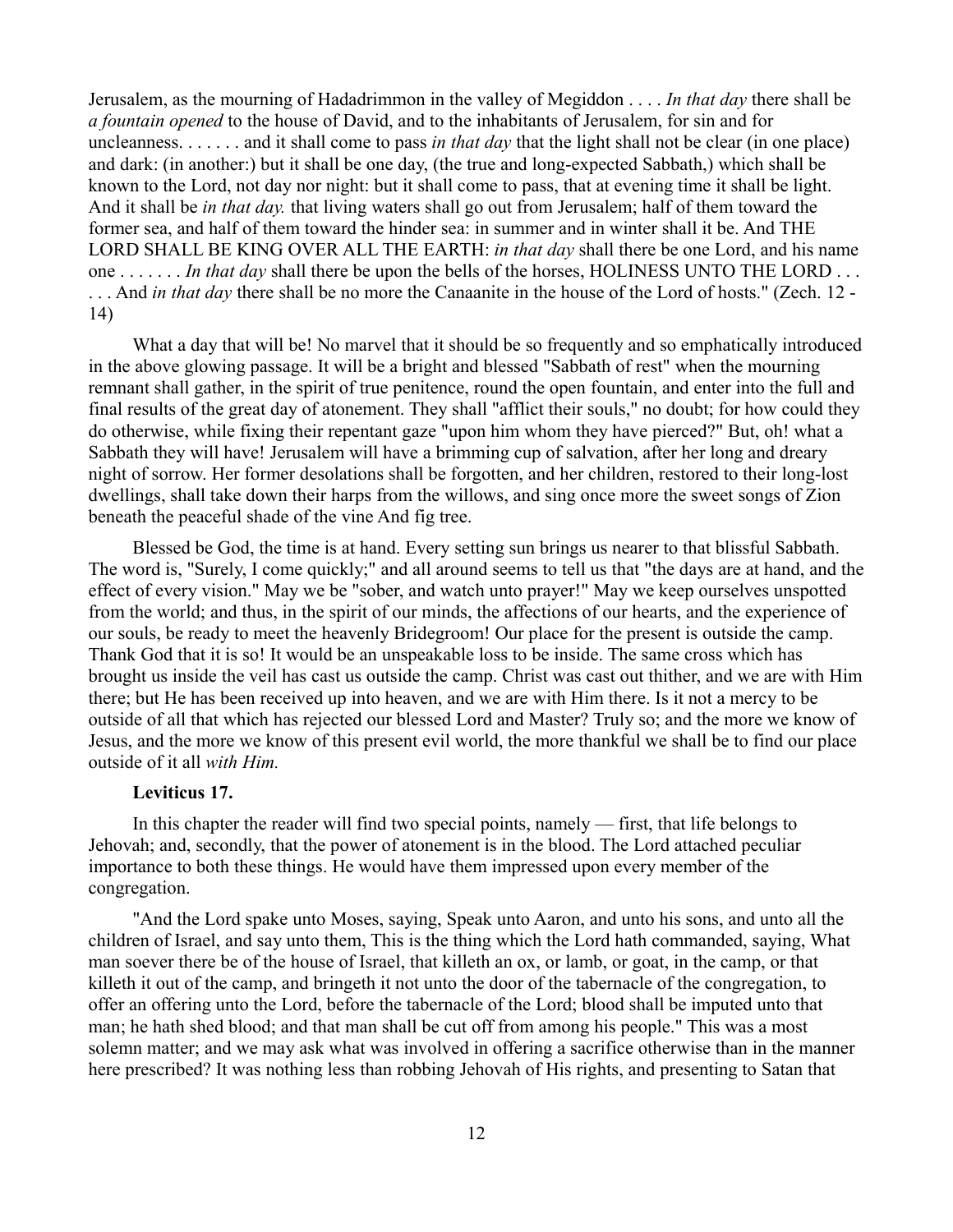which was due to God. A man might say, "Can I not offer a sacrifice in one place as well as another?" The answer is, "Life belongs to God, and His claim thereto must be recognised in the place which He has appointed — before the tabernacle of the Lord." That was the only meeting place between God and man. To offer elsewhere proved that the heart did not want God.

The moral of this is plain. There is one place where God has appointed to meet the sinner, and that is the cross — the antitype of the brazen altar. There and there alone has God's claim upon the life been duly recognised. To reject this meeting-place is to bring down judgement upon oneself — it is to trample under foot the just claims of God, and to arrogate to oneself a right to life which all have forfeited. It is important to see this.

"And the priest shall sprinkle the blood upon the altar of the Lord, at the door of the tabernacle of the congregation, and burn the fat for a sweet savour unto the Lord." The blood and the fat belonged to God. The blessed Jesus fully recognised this. He surrendered His life to God, and all his hidden enemies were devoted to Him likewise. He voluntarily walked to the altar and there gave up His precious life; and the fragrant odour of His intrinsic excellency ascended to the throne of God. Blessed Jesus! it is sweet, at every step of our way, to be reminded of Thee.

The second point above referred to is clearly stated in verse 11. "For the life of the flesh is in the blood and I have given it to you upon the altar, to make an atonement for your souls: for IT IS THE BLOOD THAT MAKETH AN ATONEMENT FOR THE SOUL." The connection between the two points is deeply interesting. When man duly takes his place as one possessing no title whatsoever to life — when he fully recognises God's claims upon him, then the divine record is, "I have given you the life to make an atonement for your soul." Yes; atonement is God's gift to man; and, be it carefully noted, that this atonement is in the blood, and *only* in the blood. "It is the *blood* that maketh an atonement for the soul." It is not the blood and something else. The word is most explicit. It attributes atonement exclusively to the *blood*. "Without shedding of *blood* there is no remission." (Heb. 9: 22) It was the *death* of Christ that rent the veil. It is "by *the blood* of Jesus" we have "boldness to enter into the holiest." "We have redemption through his *blood*, the forgiveness of sins." (Eph. 1: 7; Col. 1: 14) "Having made peace by *the blood* of his cross." "Ye who were afar off are made nigh by *the blood* of his cross." "*The blood* of Jesus Christ his Son cleanseth us from all sin." (1 John 1: 7) "They washed their robes and made them white in *the blood* of the Lamb." (Rev. 7) "They overcame him by *the blood* of the Lamb." (Rev. 12)

I would desire to call my reader's earnest attention to the precious and vital doctrine of the blood. I am anxious that he should see its true place. The blood of Christ is the foundation of everything. It is the ground of God's righteousness in justifying an ungodly sinner that believes on the name of the Son of God; and it is the ground of the sinner's confidence in drawing nigh to a holy God who is of purer eyes than to behold evil. God would be just in the condemnation of the sinner; but, through the death of Christ, He can be just And the justifier of him that believeth — a just God and a Saviour. The righteousness of God is His consistency with Himself — His acting in harmony with His revealed character. Hence, were it not for the cross, His consistency with Himself would, of necessity, demand the death and judgement of the sinner; but in the cross that death and judgement were borne by the sinner's Surety, so that the same divine consistency is perfectly maintained while a holy God justifies an ungodly sinner through faith. *It is all through the blood of Jesus —* nothing less — nothing more nothing different. "It is the blood that maketh an atonement for the soul. This is conclusive. This is God's simple plan of justification. Man's plan is much more cumbrous, much more roundabout. And not only is it cumbrous and roundabout, but it attributes righteousness to something quite different from what I find in the word. If I look from Genesis 3 down to the close of Revelation, I find the blood of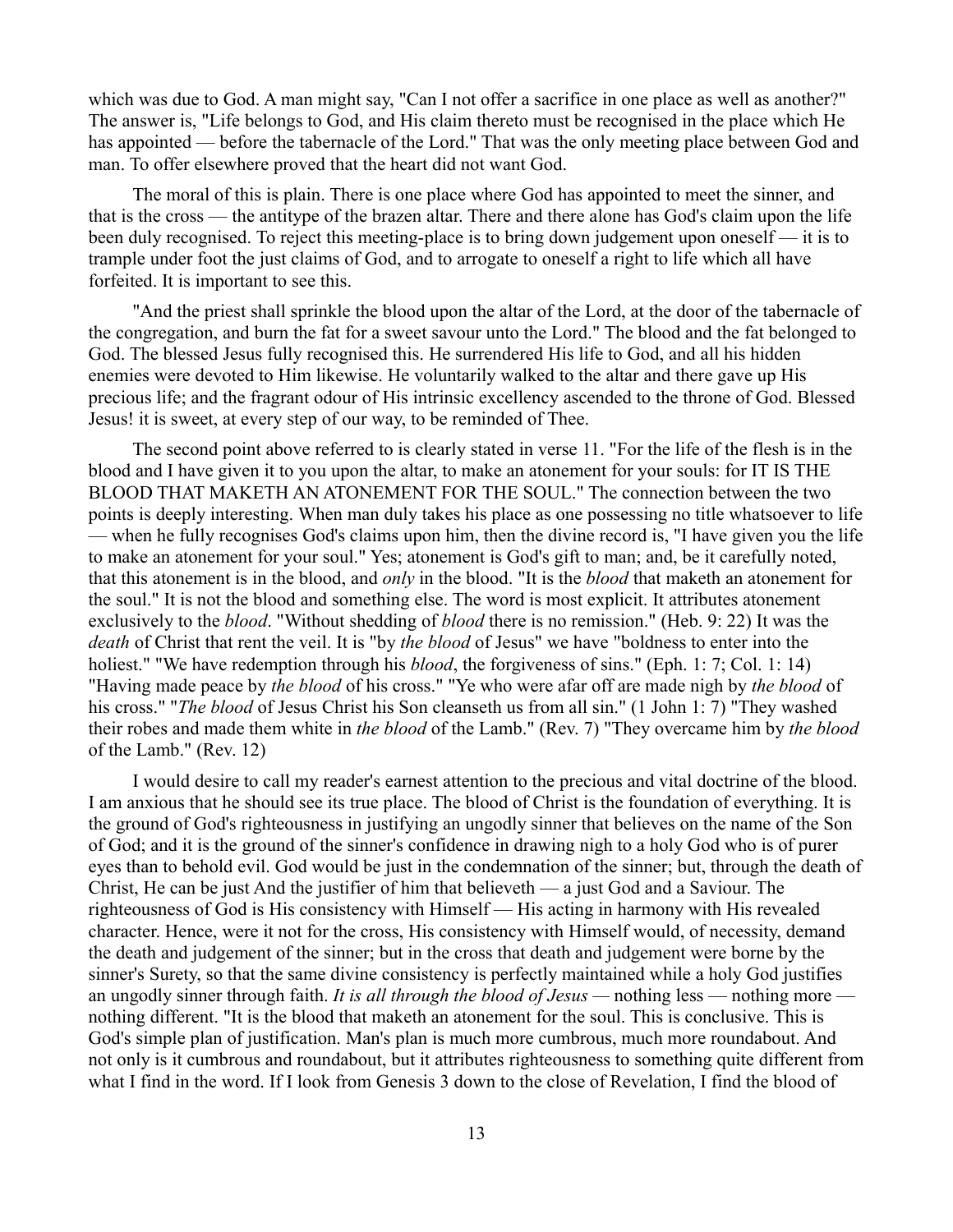Christ put forward as the alone ground of righteousness. We get pardon, peace, life, righteousness, all by the blood, and nothing but the blood. The entire book of Leviticus, and particularly the chapter upon which we have just been meditating, is a commentary upon the doctrine of the blood. It seems strange to have to insist upon a fact so obvious to every dispassionate teachable student of holy Scripture. Yet so it is. Our minds are prone to slip away from the plain testimony of the word. We are ready to adopt opinions without ever calmly investigating them in the light of the divine testimonies. In this way we get into confusion, darkness, and error.

May we all learn to give the blood of Christ its due Place! It is so precious in God's sight that He will not suffer ought else to be added to or mingled with it. "The life of the flesh is in the blood, and I have given it to you upon the altar, to make an atonement for your souls: for *it is the blood that maketh an atonement for the soul."*

### **Leviticus 18 — Leviticus 20.**

This section sets before us, in a very remarkable manner, the personal sanctity and moral propriety which Jehovah looked for, on the part of those whom He had graciously introduced into relationship with Himself and, at the same time, it presents a most humiliating picture of the enormities of which human nature is capable.

"And the Lord spake unto Moses, saying, Speak unto the children of Israel, and say unto them, *l am the Lord your God*." Here we have the foundation of the entire superstructure of moral conduct which these chapters present. Israel's actings were to take their character from the fact that Jehovah was their God. They were called to comport themselves in a manner worthy of so high and holy a position. It was God's prerogative to set forth the special character and line of conduct becoming a people with whom He was pleased to associate His name. Hence the frequency of the expressions — "I am the Lord." "I Am the Lord your God." "I the Lord your God am holy." Jehovah was their God, and He was holy; hence, therefore, they were called to be holy likewise. His name was invoked in their character and acting.

This is the true principle of holiness for the people of God in all ages. They are to be governed and characterised by the revelation which He has made of Himself. Their conduct is to be founded upon what He is, not upon what they are in themselves. This entirely sets aside the principle expressed in the words, "Stand by thyself, I am holier than thou;" a principle so justly repudiated by every sensitive mind. It is not a comparison of one man with another; but a simple statement of the line of conduct which God looks for in those who belong to Him. "after the doings of the land of Egypt, wherein ye dwelt, shall ye not do; and after the doings of the land of Canaan, whither I bring you, shall ye not do; neither shall ye walk in their ordinances." The Egyptians and the Canaanites were all wrong. How was Israel to know this? Who told them? How came they to be right, and all besides wrong? These are interesting inquiries; and the answer is as simple as the questions are interesting. Jehovah's word was the standard by which all questions of right and wrong were to be definitely settled in the judgement of every member of the Israel of God. It was not, by any means, the judgement of an Israelite in opposition to the judgement of an Egyptian or of a Canaanite; but it was the judgement of God above *all*. Egypt might have her practices and her opinions, and so might Canaan; but Israel were to have the opinions and practices laid down in the word of God. "Ye shall do my judgements, and keep mine ordinances, to walk therein: I am the Lord your God. Ye shall therefore keep my statutes and my judgements; which, if a man do, he shall live in them: I am the Lord."

It will be well for my reader to get a clear, deep, full, practical sense of this truth. The word of God must settle every question and govern every conscience. There must be no appeal from its solemn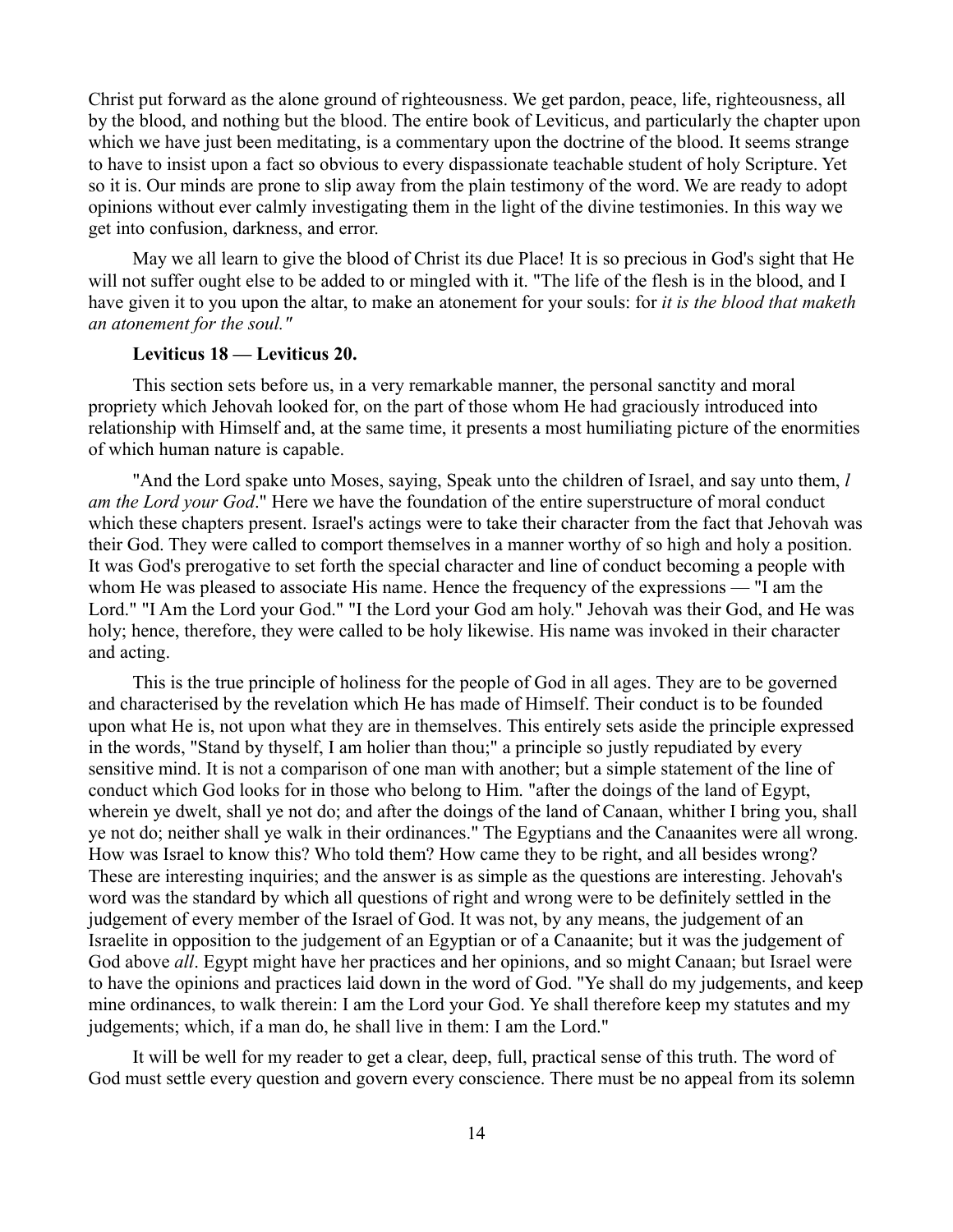and weighty decision. When God speaks, every heart must bow. Men may form and hold their opinions; they may adopt and defend their practices; but one of the finest traits in the character of "the Israel of God" is profound reverence for, and implicit subjection to, "every word that proceedeth out of the mouth of the Lord." The exhibition of this valuable feature may, perhaps, lay them open to the charge of dogmatism, superciliousness, and self-sufficiency, on the part of those who have never duly weighed the matter; but, in truth, nothing can be more unlike dogmatism than simple subjection to the plain truth of God; nothing more unlike superciliousness than reverence for the statements of inspiration; nothing more unlike self-sufficiency than subjection to the divine authority of holy scripture.

True, there will ever be the need of carefulness as to the tone and manner in which we set forth the authority for our convictions and our conduct. It must be made manifest, so far as it may be, that we are wholly governed, not by our own opinions, but by the word of God. There is great danger of attaching an importance to an opinion merely because we have adopted it. This must be carefully guarded against. *Self* may creep in and display its deformity in the defence of our opinions as much as in anything else; but we must disallow it, in every shape and form, and be governed, in all things, by "Thus saith the Lord."

But, then, we are not to expect that everyone will be ready to admit the full force of the divine statutes and judgements. It is as persons walk in the integrity and energy of the divine nature that the word of God will be owned, appreciated, and reverenced. An Egyptian or a Canaanite would have been wholly unable to enter into the meaning or estimate the value of these statutes and judgements, which were to govern the conduct of the circumcised people of God; but that did not, in any wise, affect the question of Israel's obedience. They were brought into a certain relationship with Jehovah, and that relationship had its distinctive privileges and responsibilities. "I am the Lord *your* God." This was to be the ground of their conduct. They were to act in a way worthy of the One who had become *their* God, and made them *His* people. It was not that they were a whit better than other people. By no means. The Egyptians or Canaanites might have considered that the Israelites were setting themselves up as something superior in refusing to adopt the habits of either nation. But, no; the foundation of their peculiar line of conduct and tone of morality was laid in these words, "*I* am the Lord *your God."*

In this great and practically-important fact, Jehovah set before His people a ground of conduct which was immovable, and a standard of morality which was as elevated, and as enduring, as the eternal throne itself. The moment He entered into a relationship with a people, their ethics were to assume a character and tone worthy of Him. It was no longer a question as to what they were, either in themselves or in comparison with others; but of what God was in comparison with all. This makes a material difference. To make *self* the ground of action or the standard of ethics is not only presumptuous folly, but it is sure to set one upon a descending scale of action. If self be my object, I must, of necessity, sink lower and lower every day; but if, on the other hand, I set the Lord before me, I shall rise higher and higher as, by the power of the Holy Ghost, I grow in conformity to that perfect model which is unfolded to the gaze of faith in the sacred pages of inspiration. I shall, undoubtedly, have to prostrate myself in the dust, under a sense of how infinitely short I come of the mark set before me; but, then, I can never consent to the setting up of a lower standard, nor can I ever be satisfied until I am conformed in all things to Him who was my substitute on the cross, and is my Model in the glory.

Having said thus much on the main principle of the section before us — a principle of unspeakable importance to Christians, in a practical point of view — I feel it needless to enter into anything like a detailed exposition of statutes which speak for themselves in most obvious terms. I would merely remark that those statutes range themselves under two distinct heads, namely, first, those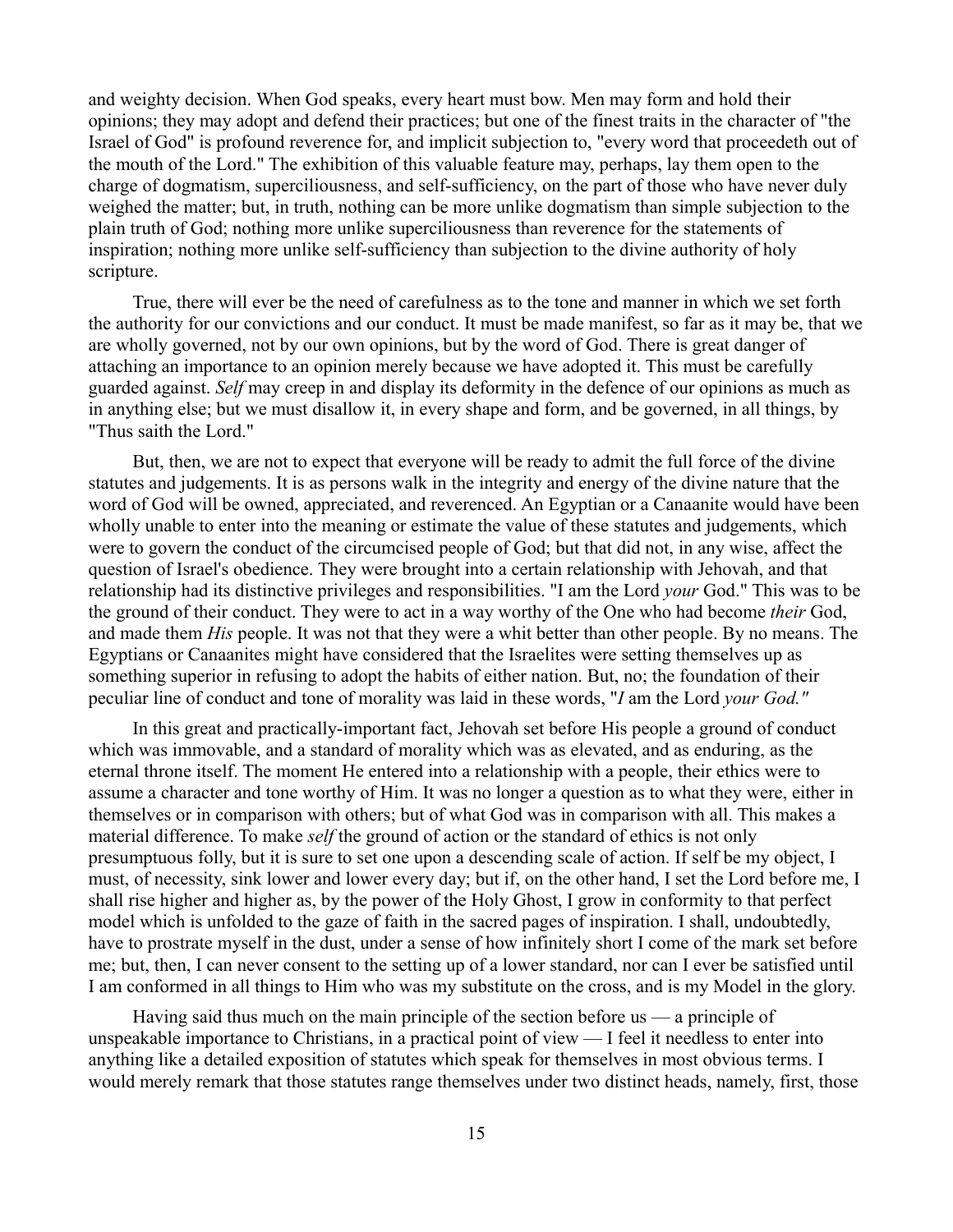which set forth the shameful enormities which the human heart is capable of devising; and, secondly, those which exhibit the exquisite tenderness and considerate care of the God of Israel.

As to the first, it is manifest that the Spirit of God could never enact laws for the purpose of preventing evils that have no existence. He does not construct a dam where there is no flood to be resisted. He does not deal with abstract ideas, but with positive realities. Man is, in very deed, capable of perpetrating each and every one of the shameful crimes referred to in this most faithful section of the book of Leviticus. If he were not, Why should he be told not to do so. Such a code would be wholly unsuitable for angels, inasmuch as they are incapable of committing the sins referred to; but it suits man, because he has gotten the seeds of those sins in his nature. This is deeply humbling. It is a fresh declaration of the truth that man is a total wreck. From the crown of his head to the sole of his foot, there is not so much as a single speck of moral soundness, as looked at in the light of the divine presence. The being for whom Jehovah thought it needful to write Leviticus 18 - 20 must be a vile sinner; but that being is man — the writer and reader of these lines. How plain it is, therefore, that "they that are in the flesh cannot please God." (Rom. 8) Thank God, the believer is "not in the flesh, but in the Spirit." He has been taken completely out of his old creation standing, and introduced into the new creation, in which the moral evils aimed at in this our section can have no existence. True, he has gotten the old nature; but it is his happy privilege to "reckon" it as a dead thing, and to walk in the abiding power of the new creation, wherein "all things are of God." This is Christian liberty — even liberty to walk up and down in that fair creation where no trace of evil can ever be found; hallowed liberty to walk in holiness and purity before God and man; liberty to tread those lofty walks of personal sanctity whereon the beams of the divine countenance ever pour themselves in living lustre. Reader, this is Christian liberty. It is liberty, not to commit sin, but to taste the celestial sweets of a life of true holiness and moral elevation. May we prize more highly than we have ever done this precious boon of heaven — Christian liberty!

And, now, one word as to the second class of statutes contained in our section — namely, those which so touchingly bring out divine tenderness and care. Take the following: "and when ye reap the harvest of your land, thou shalt not wholly reap the corners of thy field, neither shalt thou gather the gleanings of thy harvest. And thou shalt not glean thy vineyard, neither shalt thou gather every grape of thy vineyard; *thou shalt leave them for the poor and stranger:* I am the Lord your God." (Lev. 19: 9, 10) This ordinance will meet us again in Lev. 23, but there we shall see it in its dispensational bearing. Here, we contemplate it morally, as unfolding the precious grace of Israel's God. He would think of "the poor and stranger;" and He would have His people think of them likewise. When the golden sheaves were being reaped, and the mellow clusters gathered, "the poor and stranger" were to be remembered by the Israel of God, because Jehovah was the God of Israel. The reaper and the grapegatherer were not to be governed by a spirit of grasping covetousness, which would bare the corners of the field and strip the branches of the vine, but rather by a spirit of large-hearted, genuine benevolence, which would leave a sheaf and a cluster "for the poor and stranger," that they, too, might rejoice in the unbounded goodness of Him whose paths drop fatness, and on whose open hand all the sons of want may confidently wait.

The Book of Ruth furnishes a fine example of one who fully acted out this most benevolent statute. "And Boaz said unto her, (Ruth,) At meal-time come thou hither, and eat of the bread, and dip thy morsel in the vinegar. And she sat beside the reapers: and he reached her parched corn, and she did eat, and was sufficed and left. And when she was risen up to glean, Boaz commanded his young men, saying, Let her glean even among the sheaves, and reproach her not: and let fall also some of the handfuls of purpose for her, and leave them, that she may glean them, and rebuke her not." (Ruth 2: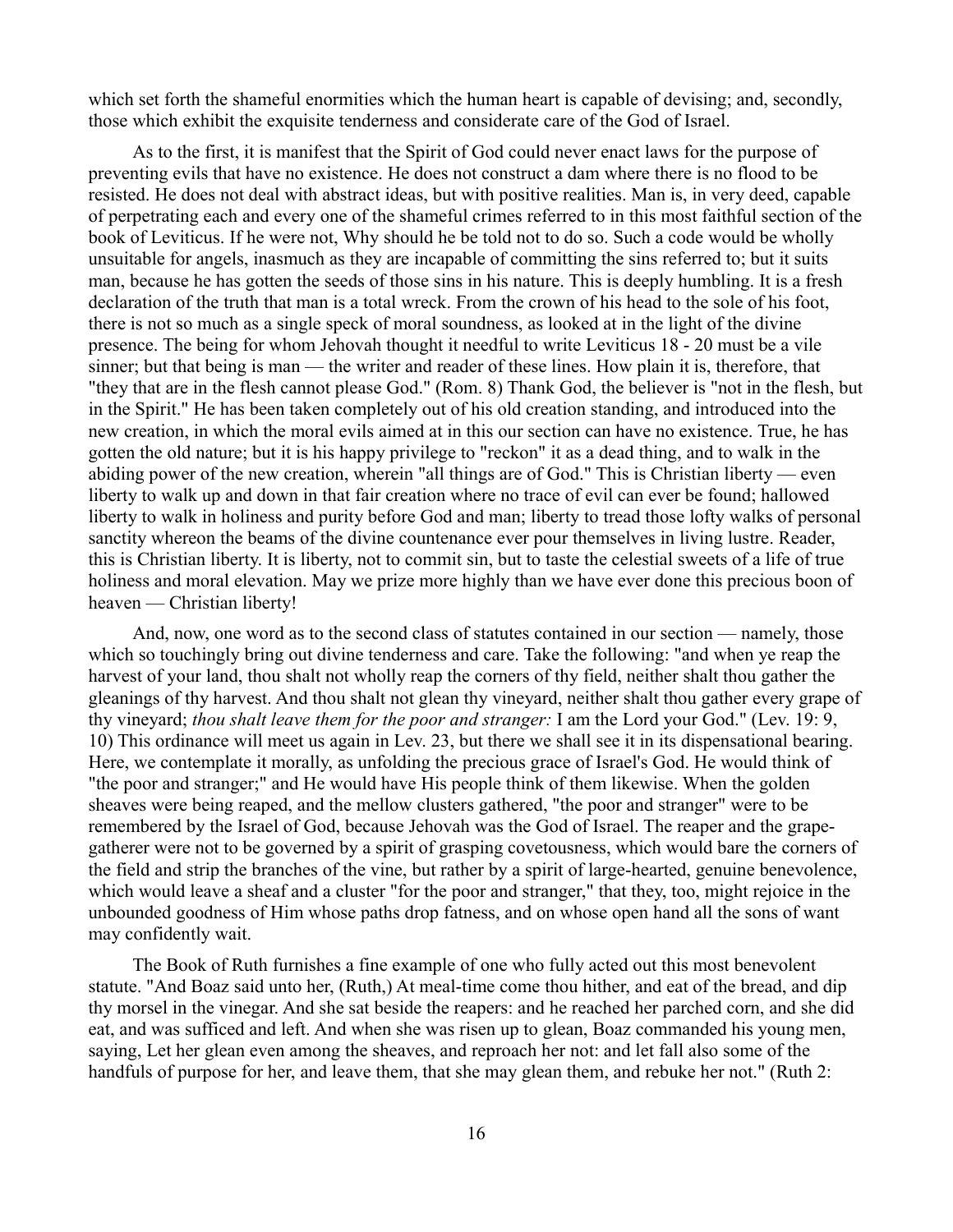14-16) Most touching and beautiful grace! Truly, it is good for our poor selfish hearts to be brought in contact with such principles and such practices. Nothing can surpass the exquisite refinement of the words, "*let fall also some of the handfuls of purpose for her."* It was, evidently, the desire of this noble Israelite that "the stranger" might have abundance, and have it, too, rather as the fruit of her own gleaning than of his benevolence. This was the very essence of refinement. It was putting her in immediate connection with, and dependence upon, the God of Israel, who had fully recognised and provided for "the gleaner." Boaz was merely acting out that gracious ordinance of which Ruth was reaping the benefit. The same grace that had given him the field gave her the gleanings. They were both debtors to grace. She was the happy recipient of Jehovah's goodness. He was the honoured exponent of Jehovah's most gracious institution. All was in most lovely moral order. The creature was blessed and God was glorified. Who would not own that it is good for us to 'be allowed to breathe such an atmosphere?

Let us now turn to another statute of our section. "Thou shalt not defraud thy neighbour, neither rob Him: the wages of him that is hired shall not abide with thee all night until the morning." (Lev. 19: 13) What tender care is here! The High and Mighty One that inhabiteth eternity can take knowledge of the thoughts and feelings that spring up in the heart of a poor labourer. He knows and takes into account the expectations of such an one in reference to the fruit of his day's toil. The wages will, naturally, be looked for. The labourer's heart counts upon them; the family meal depends upon them. Oh! let them not be held back. Send not the labourer home with a heavy heart, to make the heart of his wife and family heavy likewise. By all means, give him that for which He has wrought, to which he has a right, and on which his heart is set. He is a husband, he is a father; and he has borne the burden and heat of the day that his wife and children may not go hungry to bed. Disappoint him not. Give him his due. Thus does our God take notice of the very throbbings of the labourer's heart, And make provision for his rising expectations. Precious grace! Most tender, thoughtful, touching, condescending love! The bare contemplation of such statutes is sufficient to throw one into a flood of tenderness. Could any one read such passages and not be melted? Could any one read them and thoughtlessly dismiss a poor labourer, not knowing whether he and his family have wherewithal to meet the cravings of hunger?

Nothing can be more painful to a tender heart than the lack of kindly consideration for the poor, so often manifested by the rich. These latter can sit down to their sumptuous repast after dismissing from their door some poor industrious creature who had come seeking the just reward of his honest labour. They think not of the aching heart with which that man returns to his family, to tell them of the disappointment to himself and to them. Oh! it is terrible. It is most offensive to God, and to all who have drunk, in any measure, into His grace. If we would know what God thinks of such acting, we have only to hearken to the following accents of holy indignation: "Behold, the hire of the labourers who have reaped down your fields, which is of you kept back by fraud, crieth: and the cries of them that have reaped have entered into the ears of the Lord of Sabaoth." (James 5: 4) "The Lord of Sabaoth" hears the cry of the aggrieved and disappointed labourer. His tender love tells itself forth in the institutions of His moral government; and even though the heart should not be melted by the grace of those institutions, the conduct should, at least, be governed by the righteousness thereof. God will not suffer the claims of the poor to be heartlessly tossed aside by those who are so hardened by the influence of wealth as to be insensible to the appeals of tenderness, and who are so far removed beyond the region of personal need as to be incapable of feeling for those whose lot it is to spend their days amid exhausting toil or pinching poverty. The poor are the special objects of God's care. Again and again He makes provision for them in the statutes of His moral administration; and it is particularly declared of Him who shall, ere long, assume, in manifested glory, the reins of government, that "He shall deliver the needy when he crieth; the poor also, and him that hath no helper. He shall spare the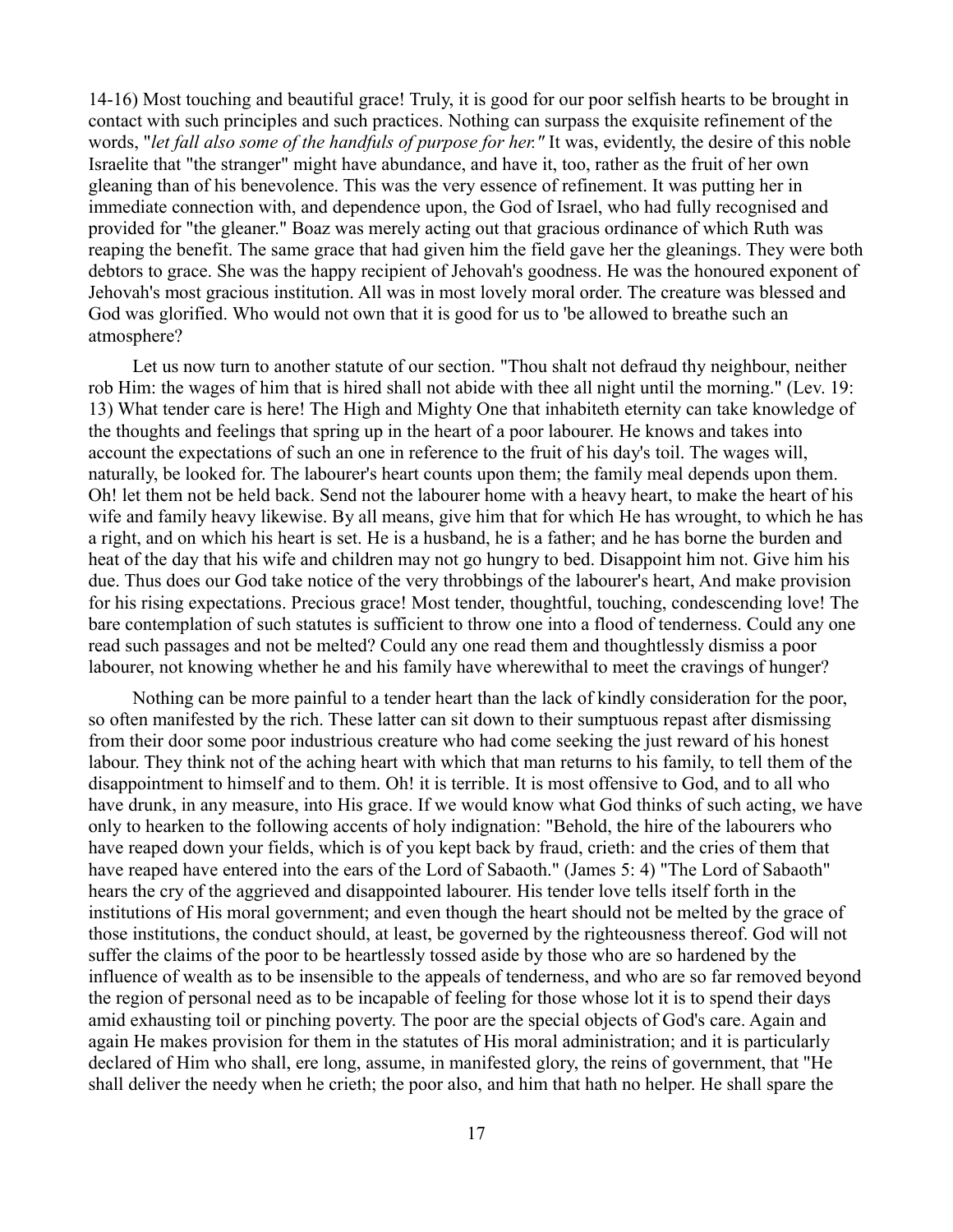poor and needy, and shall save the souls of the needy. He shall redeem their souls from deceit and violence; and precious shall their blood be in his sight." (Psalm 72: 12-14)

May we profit by the review of those precious and deeply practical truths! May our hearts be affected, and our conduct influenced by them. We live in a heartless world; and there is a vast amount of selfishness in our own hearts. We are not sufficiently affected by the thought of the need of others. We are apt to forget the poor in the midst of our abundance. We often forget that the very persons whose labour ministers to our personal comfort are living, it may be, in the deepest poverty. Let us think of these things. Let us beware of "grinding the faces of the poor." If the Jews of old were taught by the statutes and ordinances of the Mosaic economy, to entertain kindly feelings toward the poor, and to deal tenderly and graciously with the sons of toil, how much more ought the higher and more spiritual ethics of the Gospel dispensation produce in the hearts and lives of Christians a large-hearted benevolence toward every form of human need.

True, there in urgent need of prudence and caution, lest we take a man out of the honourable position in which he was designed and fitted to move — namely, a position of dependence upon the fruits, the precious and fragrant fruits, of honest industry. This would be a grievous injury instead of a benefit. The example of Boaz should instruct in this matter. He allowed Ruth to glean; but he took care to make her gleaning profitable. This is a very safe and a very simple principle. God intends that man should work at something or another, and we run counter to Him when we draw our fellow out of the place of dependence upon the results of patient industry, into that of dependence upon the results of false benevolence. The former is as honourable and elevating as the latter is contemptible and demoralising. There is no bread so sweet to the taste as that which is nobly earned; but then those who earn their bread should get enough. A man will feed and care his horses; how much more his fellow, who yields him the labour of his hands from Monday morning till Saturday night.

But, some will say, "There are two sides to this question." Unquestionably there are; and, no doubt, one meets with a great deal amongst the poor which is calculated to, dry up the springs of benevolence and genuine sympathy. There is much which tends to steel the heart, and close the hand; but, one thing is certain — it is better to be deceived in ninety-nine cases out of a hundred than to shut up the bowels of compassion against a single worthy object. Your heavenly Father causes His sun to shine upon the evil and on the good; and sendeth rain upon the just and upon the unjust. The sure sunbeams that gladden the heart of some devoted servant of Christ are poured upon the path of some ungodly sinner; and the self-same shower that falls upon the tillage of a true believer, enriches also the furrows of some blaspheming infidel. This is to be our model. "Be ye, therefore, perfect, even as your Father which is in heaven is perfect." (Matt. 5: 48) It is only as we set the Lord before us, and walk in the power of His grace, that we shall be able to go on, from day to day, meeting with a tender heart and an open hand every possible form of human misery. It is only as we ourselves are drinking at the exhaustless fountain of divine love and tenderness, that we shall be able to go on ministering to human need unchecked by the oft-repeated manifestation of human depravity. Our tiny springs would soon be dried up were they not maintained in unbroken connection with that ever-gushing source.

The statute which next presents itself for our consideration, exemplifies, most touchingly, the tender care of the God of Israel. "Thou shalt not curse the deaf, nor put a stumbling-block before the blind, but shalt fear thy God: I am the Lord." (Ver. 14) Here, a barrier is erected to stem the rising tide of irritability with which uncontrolled nature would be almost sure to meet the personal infirmity of deafness. How well we can understand this! Nature does not like to be called upon to repeat its words, again and again, in order to meet the deaf man's infirmity. Jehovah thought of this, and provided for it. And what is the provision? "Thou shalt fear thy God." When tried by a deaf person, remember the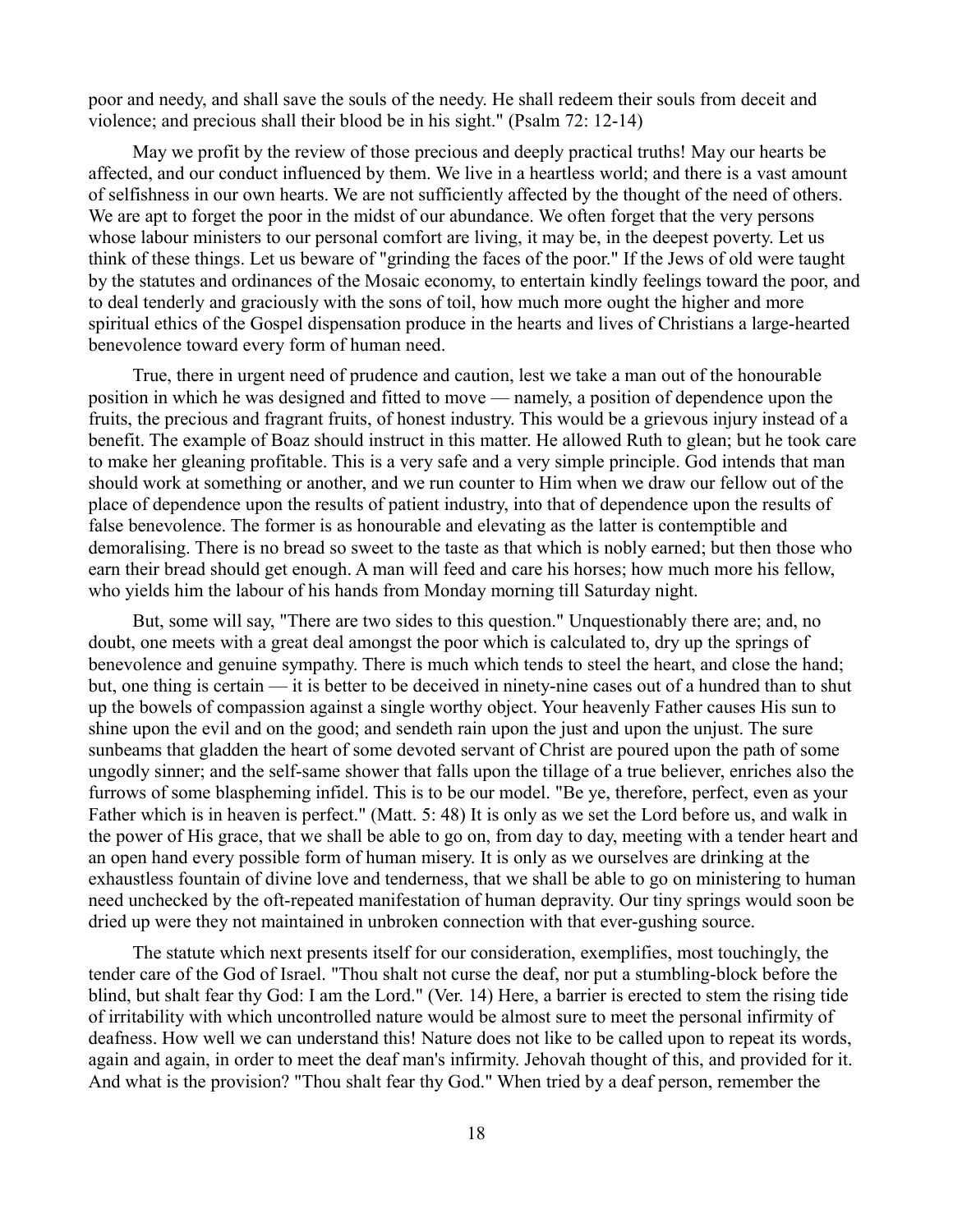Lord, and look to Him for Grace to enable you to govern your temper.

The second part of this statute reveals a most humiliating amount of wickedness in human nature. The idea of laying a stumbling-block in the way of the blind, is about the most wanton cruelty imaginable; and yet man is capable of it, else he world not be warned against it. No doubt, this, as well as many other statutes, admits of a spiritual application; but that in nowise interferes with the plain literal principle set forth in it. Man is capable of placing a stumbling block in the way of a fellowcreature afflicted with blindness. Such is man! Truly, the Lord knew what was in man when He wrote the statutes and judgements of the Book of Leviticus.

I shall leave my reader to meditate alone upon the remainder of our section. He will find that each statute teaches a double lesson — namely, a lesson with respect to nature's evil tendencies, and also a lesson as to Jehovah's tender care.\*

{\*Verses 16 and 17 demand special attention. "Thou shalt not go up and down as a talebearer among thy people." This is a most seasonable admonition for the people of God, in every age. A talebearer is sure to do incalculable mischief. It has been well remarked that a talebearer injures three persons — he injures himself, he injures his hearer, and he injures the subject of his tale. this he does directly; and as to the indirect consequences, who can recount them? Let us carefully guard against this horrible evil. May we never suffer a tale to, pass our lips; and let us never stand to hearken to a talebearer. May we always know how to drive away a backbiting tongue with an angry countenance, as the north wind driveth away rain.

In verse 17, we learn what ought to take the place of tale bearing. "thou shalt in anywise rebuke thy neighbour, and not suffer sin upon him." In place of carrying to another a tale about my neighbour, I am called upon to go directly to himself and rebuke him, if there is anything wrong. This is the divine method. Satan's method is to act the talebearer.}

## **Leviticus 21 — Leviticus 22.**

These chapters unfold, with great minuteness of detail, the divine requirements in reference to those who were privileged to draw near as priests to "offer the bread of their God." In this, as in the preceding section, we have conduct as the *result*, not the procuring *cause* of the relationship. This should be carefully borne in mind. The sons of Aaron were, in virtue of their birth, priests unto God. They all stood in this relationship, one as well as another. It was not a matter of attainment, a question of progress, something which one had, and another had not. All the sons of Aaron were priests. They were born into a priestly place. Their capacity to understand and enjoy their position and its attendant privileges was, obviously, a different thing altogether. One might be a babe; and another might have reached the point of mature and vigorous manhood. The former would, of necessity, be unable to eat of the priestly food, being a babe for whom "milk" and not" strong meat" was adapted: but he was as truly a member of the priestly house as the man who could tread, with firm step, the courts of the Lord's house, and feed upon "the wave breast" and "heave shoulder" of the sacrifice.

This distinction is easily understood in the case of the sons of Aaron, and, hence, it will serve to illustrate, in a very simple manner, the truth as to the members of the true priestly house over which our Great High Priest presides, and to which all true believers belong. (Heb. 3: 6) Every child of God is a priest. He is enrolled as a member of Christ's priestly house. He may be very ignorant; but his position, as a priest, is not founded upon knowledge, but upon life. His experience may be very shallow; but his place as a priest does not depend upon experience, but upon life. His capacity may be very limited; but his relationship as a priest does not rest upon an enlarged capacity, but upon life. He was born into the position and relationship of a priest. He did not work himself thereinto. It was not by any efforts of his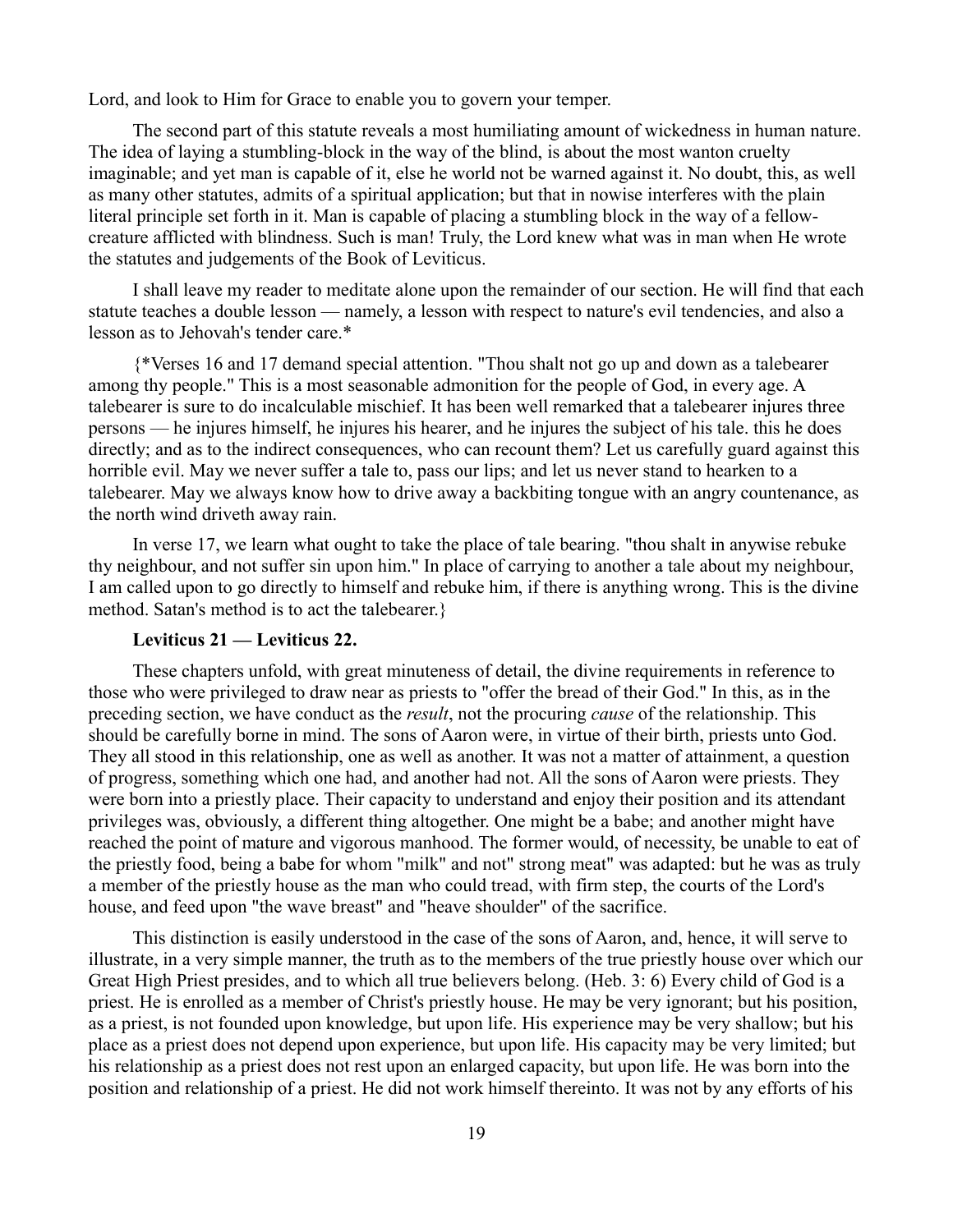own that he became a priest. He became a priest by birth. The spiritual priesthood, together with all the spiritual functions attaching thereunto, is the necessary appendage to spiritual birth. The capacity to enjoy the privileges and to discharge the functions of a position must not be confounded with the position itself. They must ever be kept distinct. relationship is one thing; capacity is quite another.

Furthermore, in looking at the family of Aaron, we see that nothing could break the relationship between him and his sons. There were many things which would interfere with the full enjoyment of the privileges attaching to the relationship, A son of Aaron might "defile himself by the dead." He might defile himself by forming an unholy alliance. He might have some bodily "blemish." He might be "blind or lame."' He might be "a dwarf." Any of these things would have interfered, very materially, with his enjoyment of the privileges, and his discharge of the functions pertaining to his relationship, as we read, "No man that hath a blemish of the seed of Aaron the priest shall come nigh to offer the offerings of the Lord made by fire: he hath a blemish: he shall not come nigh to offer the bread of his God. He shall eat the bread of his God, both of the most holy and the holy; only he shall not go in unto the veil, nor come nigh unto the altar, because he hath a blemish; that he profane not my sanctuaries: for I the Lord do sanctify them." (Lev. 21: 21-23) But none of these things could possibly touch the fact of a relationship founded upon the established principles of human nature. Though a son of Aaron were a dwarf, that dwarf was a son of Aaron. True, he was, as a dwarf, shorn of many precious privileges and lofty dignities pertaining to the priesthood; but he was a son of Aaron all the while. He could neither enjoy the same measure or character of communion, nor yet discharge the same elevated functions of priestly Service, as one who had reached to manhood's appointed stature; but he was a member of the priestly house, and, as such, permitted to "eat the bread of his God." The relationship was genuine, though the development was so defective.

The spiritual application of all this is as simple as it is practical. To be a child of God, is one thing; to be in the enjoyment of priestly communion and priestly worship, is quite another. The latter is, alas! interfered with by many things. Circumstances and associations are allowed to act upon us by their defiling influence. We are not to suppose that all Christians enjoy the same elevation of walk, the same intimacy of fellowship, the same felt nearness to Christ. Alas! alas! they do not. Many of us have to mourn over our spiritual defects. There is lameness of walk, defective vision, stunted growth; or we show ourselves to be defiled by contact with evil, and to be weakened and hindered by unhallowed associations. In a word, as the sons of Aaron, though being priests by birth, were, nevertheless, deprived of many privileges through ceremonial defilement and physical defects; so we, though being priests unto God, by spiritual birth, are deprived of many of the high and holy privileges of our position, by moral defilement and spiritual defects. We are shorn of many of our dignities through defective spiritual development. We lack; singleness of eye, spiritual vigour, whole-hearted devotedness. Saved we are, through the free grace of God, on the ground of Christ's perfect sacrifice. "We are all the children of God, by faith in Christ Jesus;" but, then, salvation is one thing; communion is quite another. Sonship is one thing; obedience is quite another.

These things should be carefully distinguished. The section before us illustrates the distinction with great force and clearness. If one of the sons of Aaron happened to be "broken-footed, or brokenhanded," was he deprived of his sonship? Assuredly not. Was he deprived of his priestly position? By no means. It was distinctly declared, "He shall eat the bread of his God, both of the most holy and of the holy." What, then, did he lose by his physical blemish? He was forbidden to tread some of the higher walks of priestly service and worship. "Only he shall not go in unto the veil, nor come nigh unto the altar." These were very serious privations; and though it may be objected that a man could not help many of these physical defects, that did not alter the matter. Jehovah could not have a blemished priest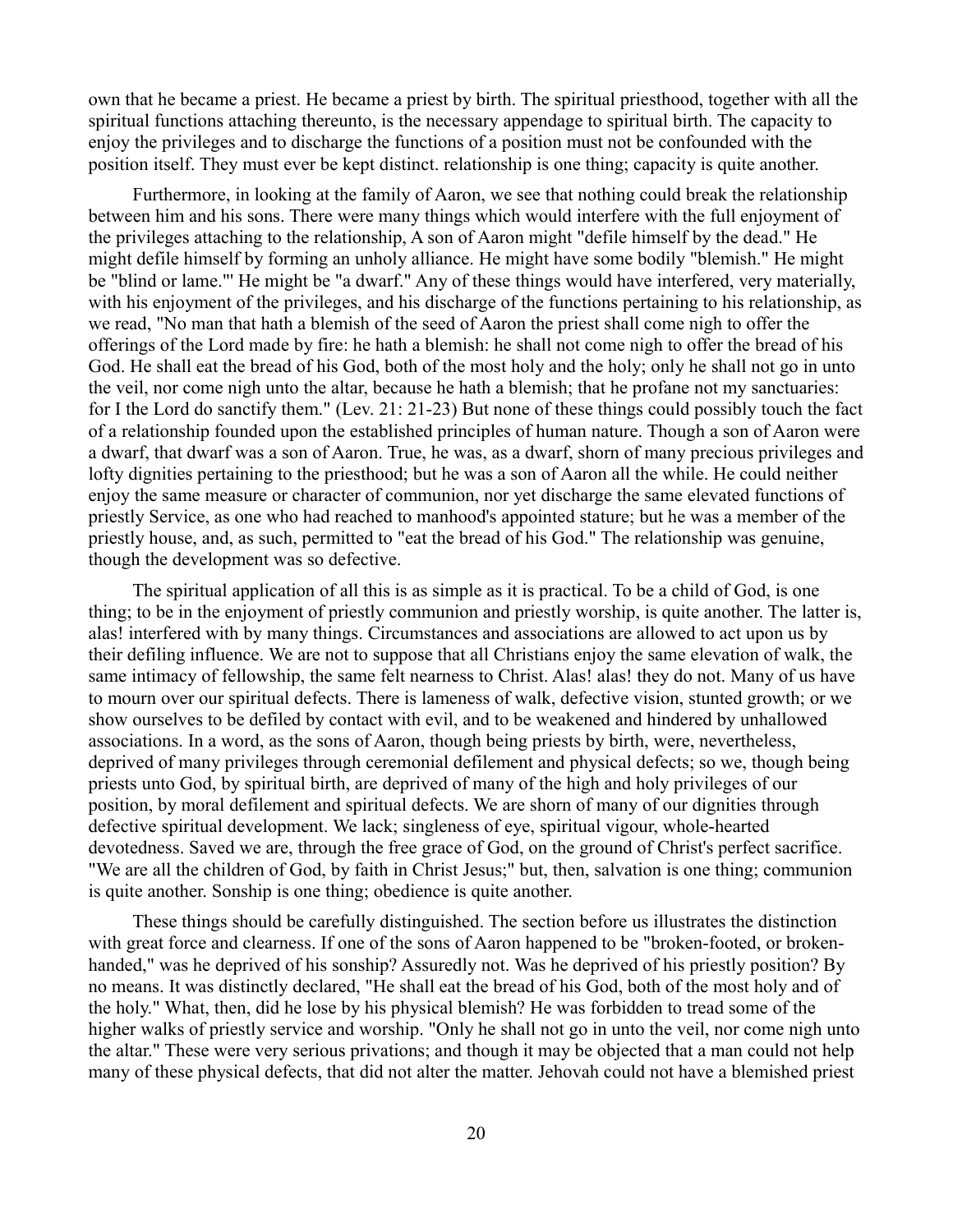at His altar, or a blemished sacrifice thereon. Both the priest and the sacrifice should be perfect. "No man that hath a blemish of the seed of Aaron the priest shall come nigh to offer the offerings of the Lord made by fire." (Lev. 21: 22) "But whatsoever hath a blemish, that shall ye not offer; for it shall not be acceptable for you." (Lev. 22: 20)

Now, we have both the perfect priest, and the perfect sacrifice, in the Person of our blessed Lord Jesus Christ. He, having "offered himself without spot to God," passed into the heavens, as our great High Priest, where He ever liveth to make intercession for us. The Epistle to the Hebrews dwells elaborately upon these two points. It throws into vivid contrast the sacrifice and priesthood of the Mosaic system and the Sacrifice and Priesthood of Christ. In Him we have divine perfectness, whether as the Victim or as the Priest. We have all that God could require, and all that man could need. His precious blood has put away all our sins; and His all-prevailing intercession ever maintains us in all the perfectness of the place into which His blood has introduced us. "We are complete in him;" (Col. 2); and yet, so feeble and so faltering are we in ourselves; so full of failure and infirmity; so prone to err and stumble in our onward way, that we could not stand for a moment, were it not that "He ever lives to make intercession for us." These things have been dwelt upon in the earlier chapters of this volume; and it is, therefore, needless to enter further upon them here. Those who have anything like correct apprehensions of the grand foundation truths of Christianity, and any measure of experience in the Christian life, will be able to understand how it is that, though "complete in him who is the head of all principality and power, they, nevertheless, need, while down here amid the infirmities, conflicts, and buffetings of earth, the powerful advocacy of their adorable and divine High Priest. The believer is "washed, sanctified, and justified. (1 Cor. 6) He is "accepted in the beloved." (Eph. 1. 6) He can never come into judgement, as regards his person. (See John 5: 24, where the word is *krisin* and not *katakrisin*) Death and judgement are behind him, because he is united to Christ who has passed through them both, on his behalf and in his stead. All these things are divinely true of the very weakest, most unlettered, and inexperienced member of the family of God; but yet, inasmuch as he caries about with him a nature so incorrigibly bad, and so irremediably ruined, that no discipline can correct it, and no medicine cure it, inasmuch as he is the tenant of a body of sin and death — as he is surrounded, on all sides, by hostile influences — as he is called to cope, perpetually, with the combined forces of the world, the flesh, and the devil — he could never keep his ground, much less make progress, were he not upheld by the all-prevailing intercession of his great High Priest, who bears the names of His people upon His breast and upon His shoulder.

Some, I am aware, have found great difficulty in reconciling the idea of the believer's perfect standing in Christ with the need of priesthood. "If," it is argued, "he is perfect, what need has he of a priest?" The two things are as distinctly taught in the word as they are compatible one with another, and understood in the experience of every rightly-instructed Christian. It is of the very last importance to apprehend, with clearness and accuracy, the perfect harmony between these two points. The believer is perfect in Christ; but, in himself, he is a poor feeble creature, ever liable to fall. Hence, the unspeakable blessedness of having One who can manage all his affairs for him, at the right hand of the Majesty in the heavens — One who upholds him continually by the right hand of His righteousness — One who will never let him go — One who is able to save to the uttermost — One who is "the same yesterday, today, and for ever" — One who will bear him triumphantly through all the difficulties and dangers which surround him; and, finally, "present him faultless before the presence of his glory with exceeding joy." Blessed for ever be the grace that has made such ample provision for all our need in the blood of a Spotless Victim and the intercession of a divine High Priest!

Dear christian reader, let it be our care so to walk, so to "keep ourselves unspotted from the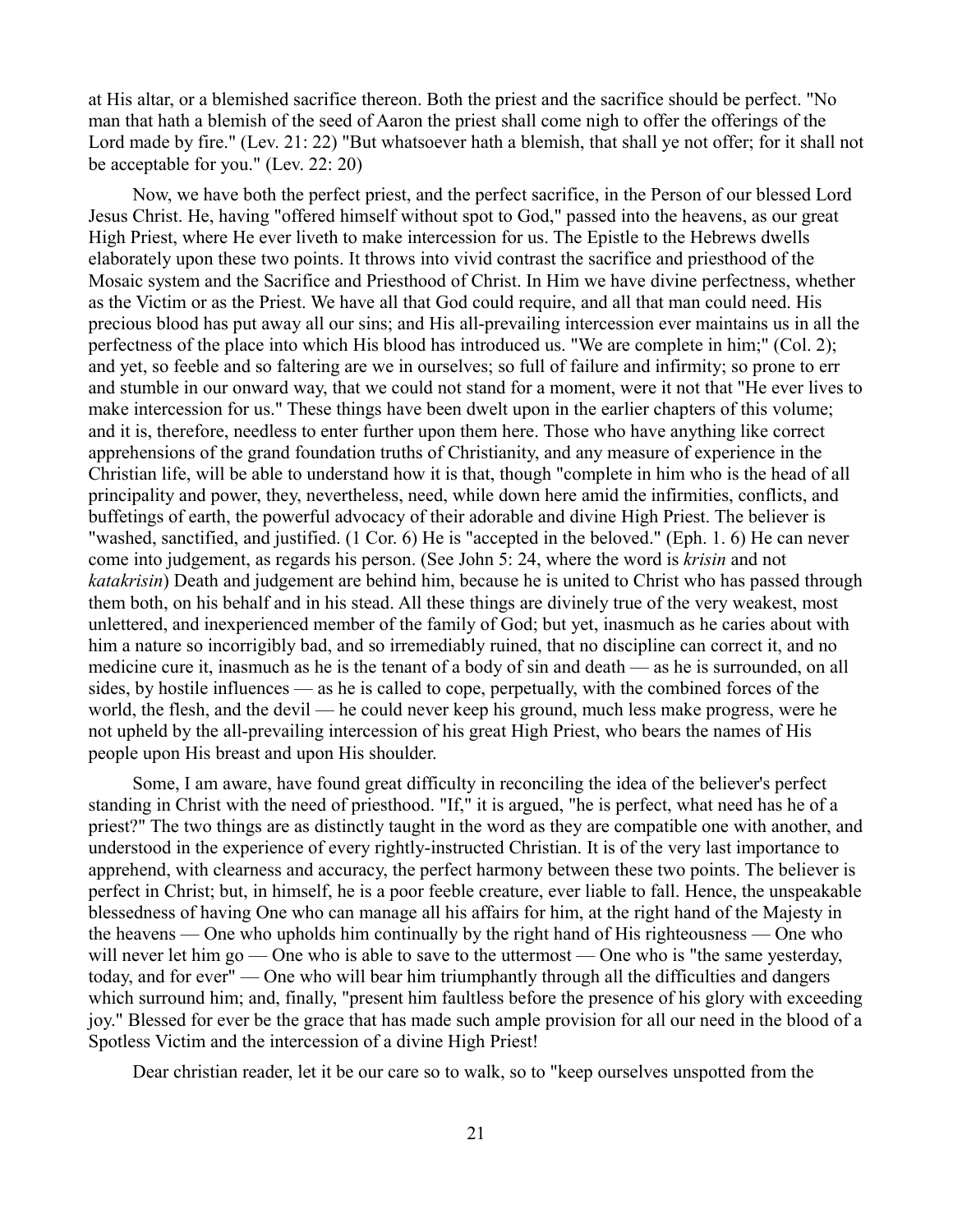world," so to stand apart from all unhallowed associations, that we may enjoy the highest privileges and discharge the most elevated functions of our position as members of the priestly house of which Christ is the Head. We have "boldness to enter into the holiest, through the blood of Jesus" — "we have a great High Priest over the house of God." (Heb. 10) Nothing can ever rob us of these privileges. But, then, our communion may be marred — our worship may be hindered — our holy functions may remain undischarged. Those ceremonial matters against which the sons of Aaron were warned, in the section before us, have their antitypes in the Christian economy. Had they to be warned against unholy contact? So have we. Had they to be warned against unholy alliance? So have we. Had they to be warned against all manner of ceremonial uncleanness? So have we to be warned against "all filthiness of the flesh and spirit." (1 Cor. 7) Were they shorn of many of their loftiest priestly privileges by bodily blemish and imperfect natural growth! So are we, by moral blemish, and imperfect spiritual growth.

Will any one venture to call in question the practical importance of such principles as these? Is it not obvious that the more highly we estimate the blessings which attach to that priestly house of which we have been constituted members, in virtue of our spiritual birth, the more carefully shall we guard against everything which might tend in any wise, to rob us of their enjoyment? Undoubtedly. And this it is which renders the close study of our section so pre-eminently practical. May we feel its power, through the application of God the Holy Ghost! Then shall we enjoy our priestly place. Then shall we faithfully discharge our priestly functions. We shall be able "to present our bodies a living sacrifice, holy and acceptable unto God." (Rom. 12: 1) We shall be able to "offer the sacrifice of praise to God continually, that is, the fruit of our lips, giving thanks to his name." (Heb. 13: 15) We shall be able, as members of the "spiritual house" and the "holy priesthood," to "offer up spiritual sacrifices, acceptable to God by Jesus Christ." (1 Peter 2: 5) We shall be able, in some small degree, to anticipate that blissful time when, from a redeemed creation, the hallelujahs of intelligent and fervent praise shall ascend to the throne of God and the Lamb throughout the everlasting ages.

#### **Leviticus 23.**

One of the most profound and comprehensive chapters in the inspired volume now lies open before us, and claims our prayerful study. It contains the record of the seven great feasts or periodical solemnities into which Israel's year was divided. In other words, it furnishes us with a perfect view of God's dealings with Israel, during the entire period of their most eventful history.

Looking at the feasts separately, we have the Sabbath, the Passover, the feast of unleavened bread, the first-fruits, Pentecost, the feast of trumpets, the day of atonement, and the feast of tabernacles. This would make eight, altogether; but it is very obvious that the Sabbath occupies quite a unique and independent place. It is first presented, and its proper characteristics and attendant circumstances fully set forth; and then, we read "These are the feasts of the Lord, even holy convocations, which ye shall proclaim in their seasons." (Ver. 4) so that, strictly speaking, as the attentive reader will observe, Israel's *first* great feast was the Passover, and their *seventh* was the feast of tabernacles. That is to say, divesting them of their typical dress, we have, full, redemption; and, last of all, we have the millennial glory. The paschal lamb typified the death of Christ; (1 Cor. 5: 7;) and the feast of tabernacles typified "the times of the restitution of all things, of which God hath spoken by the mouth of all his holy prophets, since the world began." (Acts 3: 21)

Such was the opening and such the closing feast of the Jewish year. Atonement is the foundation, glory the top-stone; while, between these two points, we have the resurrection of Christ, (ver. 10-14,) the gathering of the Church, (ver 15-21,) the waking up of Israel to a sense of their long-lost glory, (ver. 24-25) their repentance and hearty reception of their Messiah. (Ver. 27-32.) And that not one feature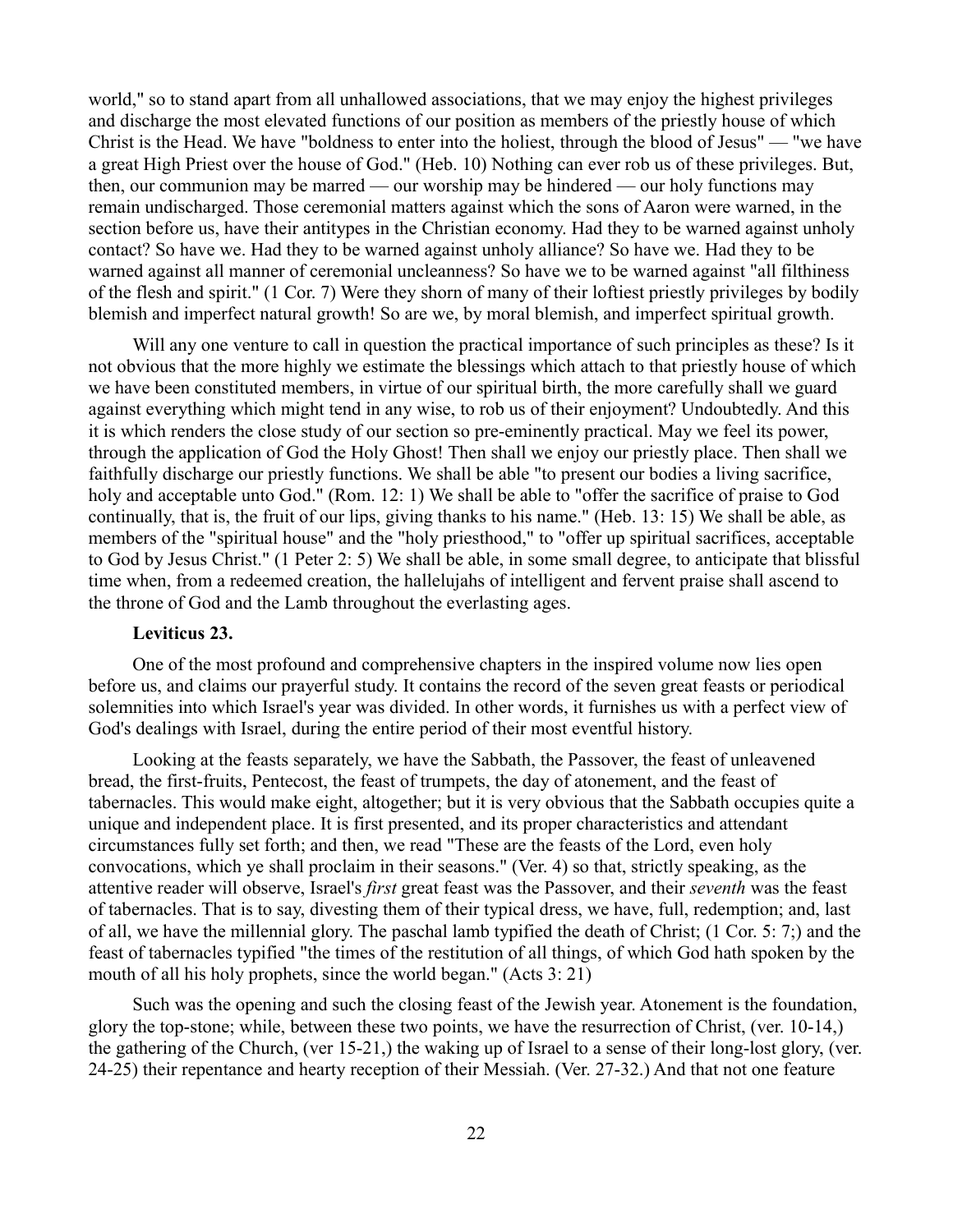might be lacking in this grand typical representation, we have provision made for the Gentiles to come in at the close of the harvest, and glean in Israel's fields. (Ver. 22.) All this renders the picture divinely perfect, and evokes from the heart of every lover of Scripture the most intense admiration. What could? be more complete? The blood of the Lamb and practical holiness founded thereon — the resurrection of Christ from the dead, and His ascension into heaven — the descent of the Holy Ghost, in Pentecostal power, to form the Church — the awakening of the remnant — their repentance and restoration — the blessing of "the poor and the stranger" — the manifestation of the glory — the rest and blessedness of the kingdom. Such are the contents of this truly marvellous chapter, which we shall, now, proceed to examine in detail. May God the Holy Ghost be our Teacher!

"And the Lord spake unto Moses, saying, Speak unto the children of Israel, and say unto them, concerning the feasts of the Lord, which ye shall proclaim to be holy convocations, even these are my feasts. Six days shall work be done; but the seventh day is the Sabbath of rest, an holy convocation; ye shall do no work therein: it is the Sabbath of the Lord in all your dwellings." The place which the Sabbath here gets is full of interest. The Lord is about to furnish a type of all His dealings in grace with His people; and, ere He does so, He sets forth the Sabbath as the significant expression of that rest which remaineth for the people of God. It was an actual solemnity, to be observed by Israel; but it was also a type of what is yet to be, when all that great and glorious work which this chapter foreshadows shall have been accomplished. It is God's rest, into which all who believe can enter now in spirit; but which, as to its full and actual accomplishment, yet remains. (Heb. 4) we work now. We shall rest by and by. In one sense, the believer enters into rest; in another sense, he labours to enter into it. He has found his rest in Christ; he labours to enter into his rest in glory. He has found his full mental repose in what Christ has wrought for him, and his eye rests on that everlasting Sabbath upon which he shall enter when all his desert toils and conflicts are over. He cannot rest in the midst of a scene of sin and wretchedness. "He rests in Christ, the Son of God, who took the servant's form." And, while thus resting, he is called to labour as a worker together with God, in the full assurance that, when all his toil is over, he shall enjoy unbroken, eternal repose in those mansions of unfading light and unalloyed blessedness where labour and sorrow can never enter. Blessed prospect! May it brighten more and more each hour in the vision of faith! May we labour all the more earnestly and faithfully, as being sure of this most precious rest at the end! True, there are foretastes of the eternal Sabbath; but these foretastes only cause us to long more ardently for the blessed reality — that Sabbath which shall never be broken — that "holy convocation" which shall never be dissolved.

We have already remarked that the Sabbath occupies quite a unique and independent place in this chapter. This is evident from the wording of the fourth verse, where the Lord seems to begin afresh with the expression, "These are the feasts of the Lord," as if to leave the Sabbath quite distinct from the seven feasts which follow, though it be, in reality, the type of that rest to which those feasts so blessedly introduce the soul.

"These are the feasts of the Lord, even holy convocations, which ye shall proclaim in their seasons. In the fourteenth day of the first month at even is the Lord's Passover." (Ver. 4, 5) Here, then, we have the first of the seven periodical solemnities — the offering of that paschal lamb whose blood it was that screened the Israel of God from the sword of the destroying angel, on that terrible night when Egypt's firstborn were laid low. This is the acknowledged type of the death of Christ; and, hence, its place in this chapter is divinely appropriate. It forms the foundation of all. We can know nothing of rest, nothing of holiness, nothing of fellowship, save on the ground of the death of Christ. It is peculiarly striking, significant, and beautiful to observe that, directly God's rest is spoken of, the next thing introduced is the blood of the paschal lamb. As much as to say, "There is the *rest*, but here is your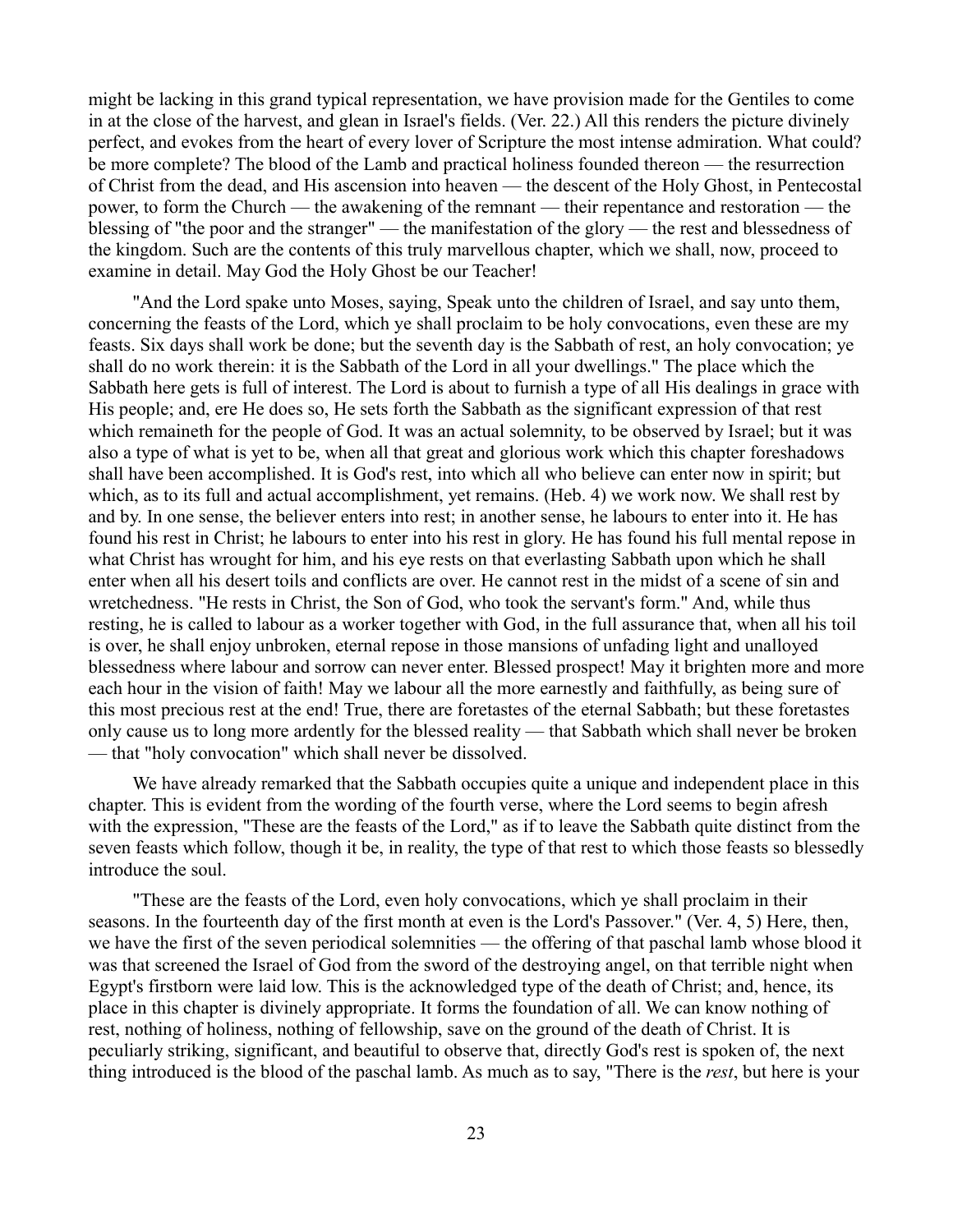*title*." No doubt, labour will *capacitate* us, but it is the blood that *entitles* us to enjoy the rest.

"And on the fifteenth day of the same month is the feast of unleavened bread unto the Lord: seven days ye must eat unleavened breed. In the first day ye shall have an holy convocation: ye shall do no servile work therein. But ye shall offer an offering made by fire unto the Lord seven days: in the seventh day is an holy convocation: ye shall do no servile work therein." (Ver. 6-8.) The people are here assembled round Jehovah, in that practical holiness which is founded upon accomplished redemption; and, while thus assembled, the fragrant odour of the sacrifice ascends from the altar of Israel to the throne of Israel's God. This gives us a fine view of that holiness which God looks for in the life of His redeemed. It is based upon the sacrifice, and it ascends in immediate connection with the acceptable fragrance of the Person of Christ. "Ye shall do no *servile work* therein. But ye shall offer *an offering made by fire."* What a contrast! The servile work of man's hands, and the sweet savour of Christ's sacrifice! The practical holiness of God's people is not servile labour. It is the living unfolding of Christ, through them, by the power of the Holy Ghost. "To me to live is Christ." This is the true idea. Christ is our life; and every exhibition of that life is, in the divine judgement, redolent with all the fragrance of Christ. It may be a very trifling matter, in man's judgement; but, in so far as it is the outflow of Christ our life, it is unspeakably precious to God. It ascends to Him and can never be forgotten. "The fruits of righteousness which are by Jesus Christ" are produced in the life of the believer, and no power of earth or hell can prevent their fragrance ascending to the throne of God.

It is needful to ponder deeply the contrast between "servile work," and the outflow of the life of Christ. The type is very vivid. There was a total cessation of manual labour throughout the whole assembly; but the sweet savour of the burnt offering ascended to God. These were to be the two grand characteristics of the feast of unleavened bread. Man's labour ceased, and the odour of the sacrifice ascended; and this was the type of a believer's life of practical holiness. What a triumphant answer is here to the legalist, on the one side, and the antinomian on the other! The former is silenced by the words, "no servile work;" and the latter is confounded by the words, "Ye shall offer an offering made by fire." The most elaborate works of man's hands are "servile; "but the smallest cluster of "the fruits of righteousness" is to the glory and praise of God. Throughout the entire period of the believer's life, there must be no servile work; nothing of the hateful and degrading element of legality. There should be only the continual presentation of the life of Christ, brought out and exhibited by the power of the Holy Ghost. Throughout the "seven days" of Israel's second great periodical solemnity, there was to be "no leaven;" but, instead thereof, the sweet savour of "an offering made by fire" was to be presented to the Lord. May we fully enter into the practical teaching of this most striking and instructive type!

"And the Lord spake unto Moses, saying, Speak unto the children of Israel, and say unto them, When ye be come into the land which I give unto you, and shall reap the harvest thereof, then ye shall bring a sheaf of the first-fruits of your harvest unto the priest; and ye shall wave the sheaf Before the Lord, to be accepted for you: on the morrow after the Sabbath the priest shall wave it. And ye shall offer that day, when ye wave the sheaf, an the lamb without blemish of the first year, for a burnt offering unto the Lord. And the meat offering thereof shall be two tenth deals of fine flour mingled with oil, an offering made by fire unto the Lord for a sweet savour: and the drink offering thereof shall be of wine, the fourth part of an hin. And ye shall eat neither bread, nor parched corn, nor green ears, until the selfsame day that ye have brought an offering unto your God: it shall be a statute for ever throughout your generations, in all your dwellings." (Ver. 9-14)

"But now is Christ risen from the dead, and become the *firstfruits* of them that slept." (1 Cor. 15: 20) The beautiful ordinance of the presentation of the sheaf of first fruits typify the resurrection of Christ, who, "at the end of the Sabbath, as it began to dawn toward the first day of the week," rose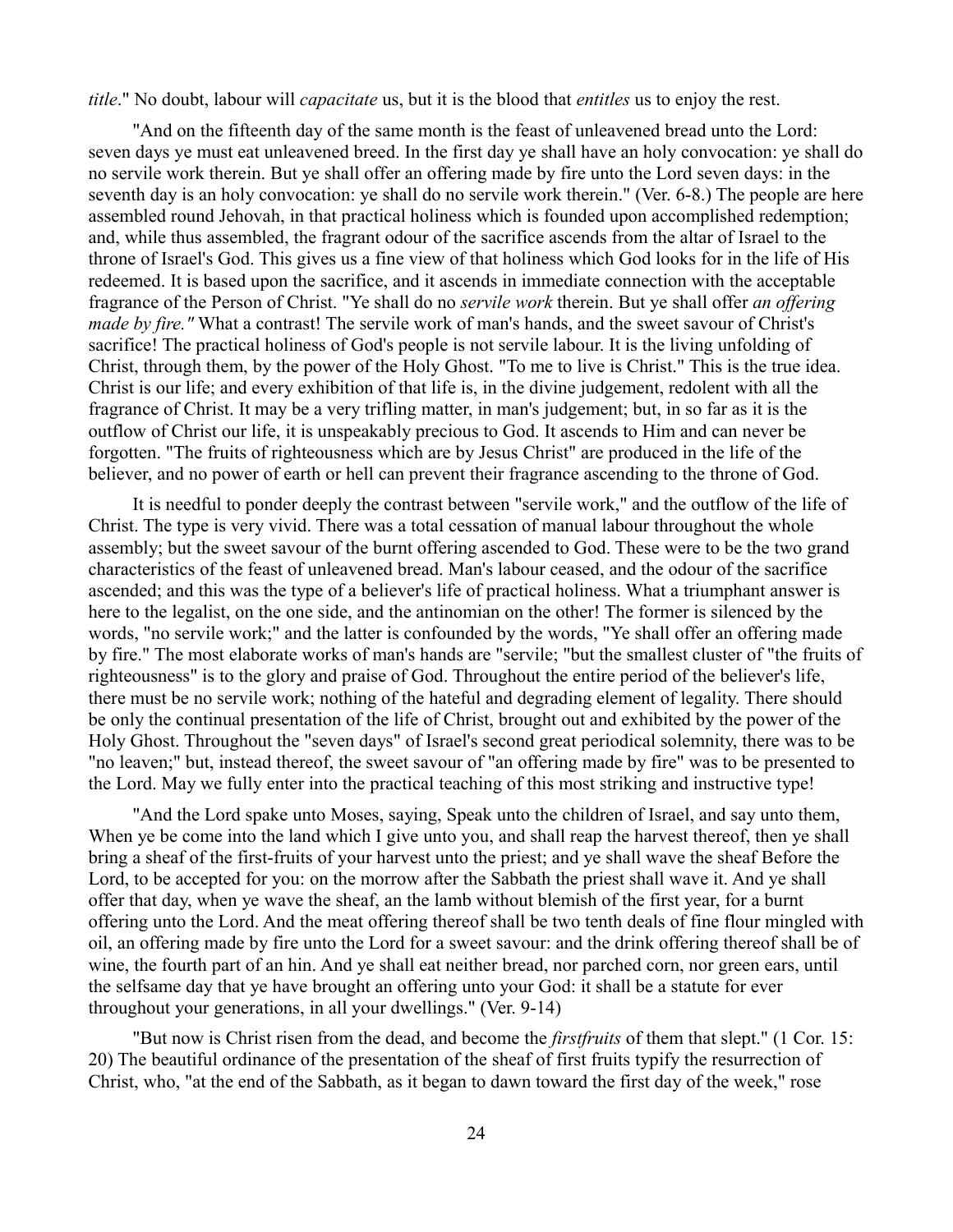triumphant from the tomb, having accomplished the glorious work of redemption. His was a "resurrection *from among* the dead;" and, in it, we have, at once, the earnest and the type of the resurrection of His people. "Christ the first fruits; afterwards they that are Christ's at his coming." When Christ comes, His people will be raised from among the dead;" (*ek nekron*) that is those of them that sleep in Jesus. "But the rest of the dead lived not again until the thousand years were finished." (Rev. 20: 5) When, immediately after the transfiguration, our blessed Lord spoke of His rising "*from among the dead,*" the disciples questioned among themselves what that could mean. (See Mark 9) Every orthodox Jew believed in the doctrine of the "resurrection of the dead," (*anastasis nekron*) But the idea of a "resurrection from among the dead," (*anastasis ek nekron*) was what the disciples were unable to grasp and, no doubt, many disciples since then have felt considerable difficulty with respect to a mystery so profound.

However, if my reader will prayerfully study and compare 1 Cor. 15 with 1 Thess. 4: 13-18, he will get much precious instruction upon this most interesting and practical truth. He can also look at Romans 8: 11, in connection. "But if the Spirit of him that raised up Jesus from the dead (*ek nekron*) dwell in you, he that raised up Christ from the dead shall also quicken your mortal bodies by his Spirit that dwelleth in you." From all these passages it will be seen that the resurrection of the Church will be upon precisely the same principle as the resurrection of Christ. Both the Head and the body are shown to be raised "from among the dead." The first sheaf and all the sheaves that follow after are morally connected.

It must be evident to any one who carefully ponders the subject, in the light of scripture, that there is a very material difference between the resurrection of the believer and the resurrection of the unbeliever. Both shall be raised; but Revelation 20: 5, proves that there will be a thousand years between the two, so that they differ both as to the principle, and as to the time. Some have found difficulty, in reference to this subject, from the fact that, in John 5: 28, our Lord speaks of "the *hour* in the which *all* that are in the graves shall hear his voice." "How," it may be asked, "can there be a thousand years between the two resurrections when both are spoken of as occurring in an 'hour'?" The answer is very simple. In verse 28, the quickening of dead souls is spoken of as occurring in an "hour;" and this work has been going on for over eighteen hundred years. Now, if a period of nearly two thousand years can be represented by the word "hour," what objection can there be to the idea of one thousand years being represented in the same way? Surely, none whatever, especially when it is expressly stated that "the rest of the dead lived not again until the thousand years were finished."

But, furthermore, when we find mention made of "a *first* resurrection," is it not evident that all are not to be raised together? Why speak of a "first" if there is but the one? It may be said that "the first resurrection" refers to the soul; but where is the scripture warrant for such a statement? The solemn fact is this: when the "shout of the archangel and the trump of God" shall be heard, the redeemed who sleep in Jesus will be raised to meet Him in the glory. The wicked dead, whoever they be, from the days of Cain down, will remain in their graves, during the thousand years of millennial blessedness; and, at the close of that bright and blissful period, they shall come forth and stand before "the great white throne," there to be "judged every man according to his works," and to pass from the throne of judgement into the lake of fire. Appalling thought!

Oh! reader, how is it in reference to your precious soul Have you seen, by the eye of faith, the blood of the paschal Lamb shed to screen you from this terrible hour? Have you seen the precious sheaf of firstfruits reaped and gathered into the heavenly garner, as the earnest of your being gathered in due time? These are solemn questions, deeply solemn. Do not put them aside. See that you are, now, under the cover of the blood of Jesus. Remember, you cannot glean so much as a single ear in the fields of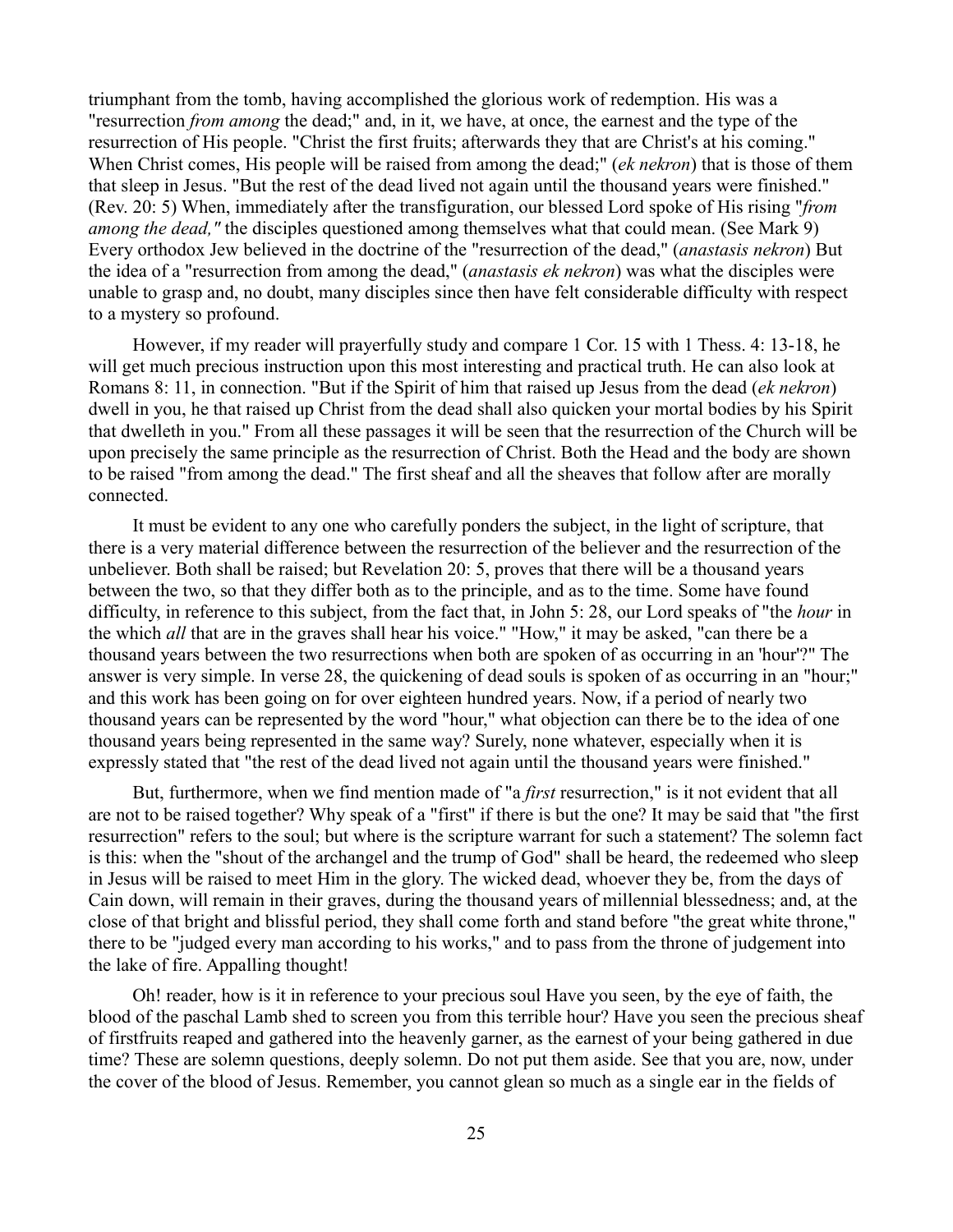redemption until you have seen the true sheaf waved before the Lord. "Ye shall eat neither bread, nor parched corn, nor green ears, until *the self-same day* that ye have brought an offering unto your God." The harvest could not be touched until the sheaf of first fruits had been presented, and, with the sheaf, a burnt offering and a meat offering.

"And ye shall count unto you from the morrow after the Sabbath, from the day that ye brought the sheaf of the wave offering: seven Sabbaths shall be complete: even unto the morrow after the seventh Sabbath shall ye number fifty days; and ye shall offer a new meat offering unto the Lord. Ye shall bring out of your habitations two wave loaves, of two tenth deals: they shall be of fine flour; they shall be baken *with leaven*; they are the firstfruits unto the Lord." (Ver. 15-17) This is the feast of Pentecost — the type of God's people, gathered by the Holy Ghost, and presented before Him, in connection with all the preciousness of Christ. In the Passover, we have the death of Christ; in the sheaf of first fruits, we have the resurrection of Christ; and in the feast of Pentecost, we have the descent of the Holy Ghost to form the Church. All this is divinely perfect. The death and resurrection of Christ had to be accomplished, ere the Church could be formed. The sheaf was offered and then the loaves were baked.

And, observe, "They shall be baken *with leaven."* Why was this? Because they were intended to foreshadow those who, though filled with the Holy Ghost, and adorned with His gifts and graces, had, nevertheless, *evil* dwelling in them. The assembly, on the day of Pentecost, stood in the full value of the blood of Christ, was crowned with the gifts of the Holy ghost; but there was leaven there also. No power of the Spirit could do away with the fact that there was evil dwelling in the people of God. It might be suppressed and kept out of view; but it was there. This fact is foreshadowed in the type, by the leaven in the two loaves; and it is set forth in the actual history of the Church; for, albeit God the Holy Ghost was present in the assembly, the flesh was there likewise to lie unto Him. Flesh is flesh, nor can it ever be made ought else than flesh. The Holy Ghost did not come down, on the day of Pentecost, to improve nature or do away with the fact of its incurable evil, but to baptise believers into one body, and connect them with their living Head in heaven.

Allusion has already been made, in the chapter on the peace offering, to the fact that leaven was permitted in connection therewith. It was the divine recognition of the evil in the worshipper. Thus is it also in the ordinance of the "two wave loaves;" they were to be "baken with *leaven*," because of the *evil* in the antitype.

But, blessed be God, the evil which was divinely recognised was divinely provided for. This gives great rest and comfort to the heart. It is a comfort to be assured that God knows the worst of us; and, moreover, that He has made provision according to *His* knowledge, and not merely according to *ours*. "And ye shall offer *with the bread,* seven lambs *without blemish*, of the first year, and one young bullock, and two rams; they shall be for a burnt offering unto the Lord, with their meat offering and their drink offerings, even an offering made by fire, of a sweet savour unto the Lord. (Ver. 18) Here, then, we have, in immediate connection with the leavened loaves, the presentation of an unblemished sacrifice, typifying the great and all-important truth that it is Christ's perfectness and not our sinfulness that is ever before the view of God. Observe, particularly, the words, "ye shall offer *with the bread,* seven lambs *without blemish."* Precious truth! Deeply precious, though clothed in typical dress! May the reader be enabled to enter into it, to make his own of it, to stay his conscience upon it, to feed and refresh his heart with it, to delight his whole soul in it. Not I, but Christ.

It may, however, be objected that the fact of Christ's being a spotless lamb is not sufficient to roll the burden of guilt from a sin-stained conscience — a sweet-savour offering would not, of itself, avail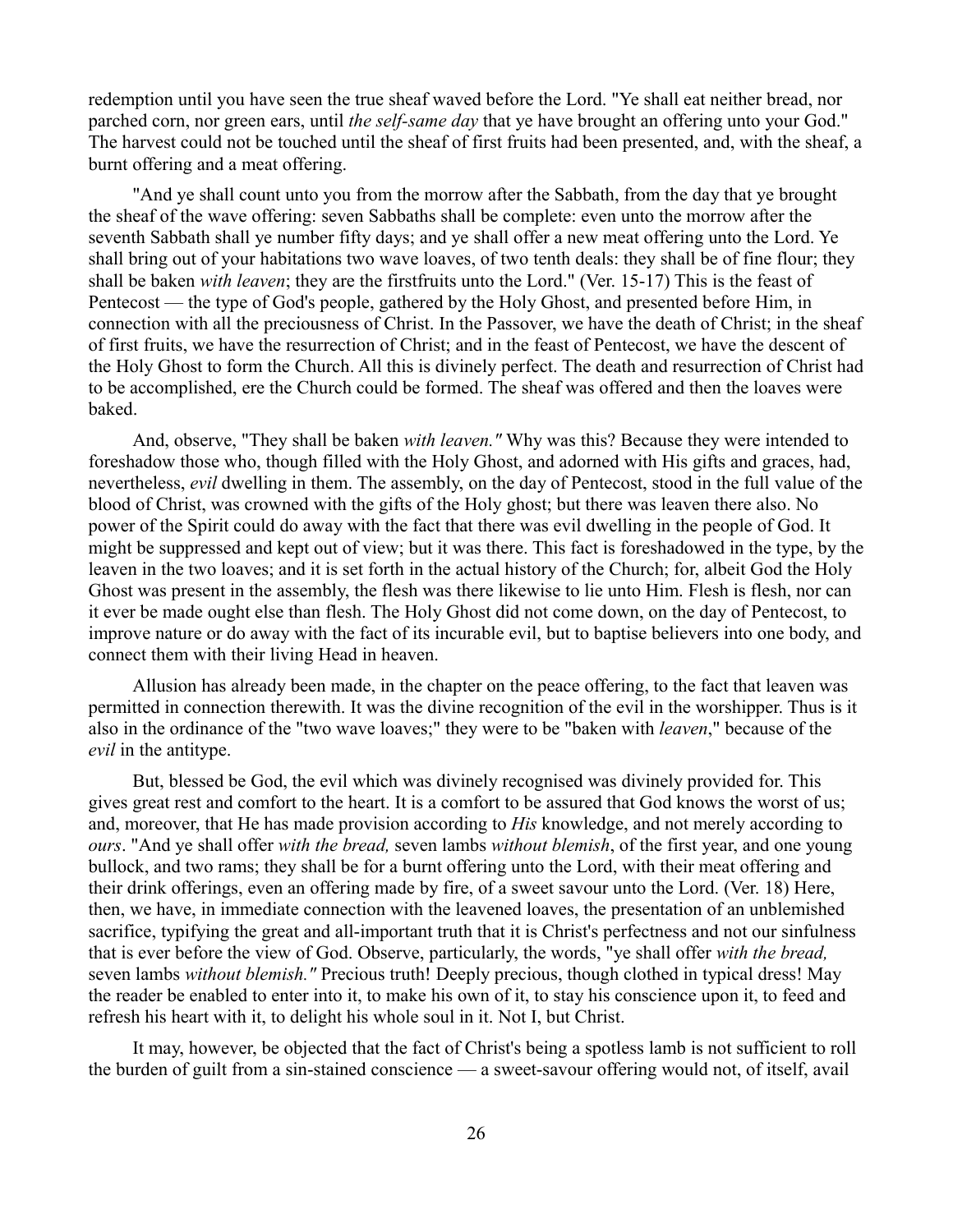for a guilty sinner. This objection might be urged; but our type fully meets and entirely removes it. It is quite true that a burnt offering would not have been sufficient where "leaven "was in question; and hence we read, "Then ye shall sacrifice one kid of the goats for a *sin offering,* and two lambs of the first year for a sacrifice of peace offerings." (Ver. 19) The "sin offering" was the answer to the "leaven" in the loaves — "peace" was established, so that communion could be enjoyed, and all went up in immediate connection with the "sweet savour" of the "burnt offering" unto the Lord.

Thus, on the day of Pentecost, the church was presented, in all the value and excellency of Christ, through the power of the Holy Ghost. Though having in itself the leaven of the old nature, that leaven was not reckoned, because the divine Sin Offering had perfectly answered for it. The power of the Holy Ghost did not remove the leaven, but the blood of the Lamb had atoned for it. This is a most interesting and important distinction. The work of the Spirit in the believer does not remove indwelling evil. It enables him to detect, judge, and subdue the evil; but no amount of spiritual power can do away with the fact that the evil is there — though, blessed be God, the conscience is at perfect ease, inasmuch as the blood of our Sin Offering has eternally settled the whole question; and, therefore, instead of our evil being under the eye of God, it has been put out of sight for ever, and we are accepted in all the acceptableness of Christ, who offered Himself to God as a sweet-smelling sacrifice, that He might perfectly glorify Him in all things, and be the food of His people for ever.

Thus much as to Pentecost — after which a long; period is entered to roll on ere we have any movement amongst the people. there is, however, the notice of "the poor and stranger" in that beautiful ordinance which has already been referred to in its moral aspect. Here we may look at it in a dispensational point of view. "And when ye reap the harvest of your land, thou shalt not make clean riddance of the corners of thy field when thou reapest, neither shalt thou gather any gleaning of thy harvest; thou shalt leave them unto the poor, and to the stranger: I am the Lord your God." (Ver. 22) Provision is here made for the stranger to glean in Israel's fields. The Gentile is to be brought in to participate in the overflowing goodness of God. When Israel's storehouse and winepress have been fully furnished, there will be precious sheaves and rich clusters for the Gentile to gather.

We are not, however, to suppose that the spiritual blessings with which the Church is endowed in the heavenlies with Christ are set forth under the figure of a stranger gleaning in Israel's fields. These blessings are as new to the seed of Abraham as they are to the Gentile. They are not the gleanings of Canaan, but the glories of heaven — the glories of Christ. The Church is not merely blessed by Christ, but with and in Christ. The bride of Christ will not be sent forth to gather up, as a stranger, the sheaves and clusters in the corners of Israel's fields, and from the branches of Israel's vines. No; she tastes of higher blessings, richer joys, nobler dignities, than ought that Israel ever knew. She is not to glean as a stranger on earth, but to enjoy her own wealthy and happy home in heaven to which she belongs. This is the "better thing" which God hath, in His manifold wisdom and grace, "reserved" for her. No doubt, it will be a gracious privilege for "the stranger" to be permitted to glean after Israel's harvest is reaped; but the church's portion is incomparably higher, even to be the bride of Israel's king, the partner of His throne, the sharer of His joys, His dignities, and His glories; to be like Him, and with Him, for ever. The eternal mansions of the Father's house on high, and not the ungleaned corners of Israel's fields below, are to be the church's portion. May we ever bear this in mind, and live, in some small degree, worthy of such a holy and elevated destination!

"And the Lord spake unto Moses, saying, Speak unto the children of Israel, saying, In the seventh month, in the first day of the month, shall ye have a Sabbath, a memorial of blowing of trumpets, an holy convocation. Ye shall do no servile work; but ye shall offer an offering made by fire unto the Lord." (Ver. 23-25) A new subject is introduced here, by the words, "the Lord spake unto Moses,"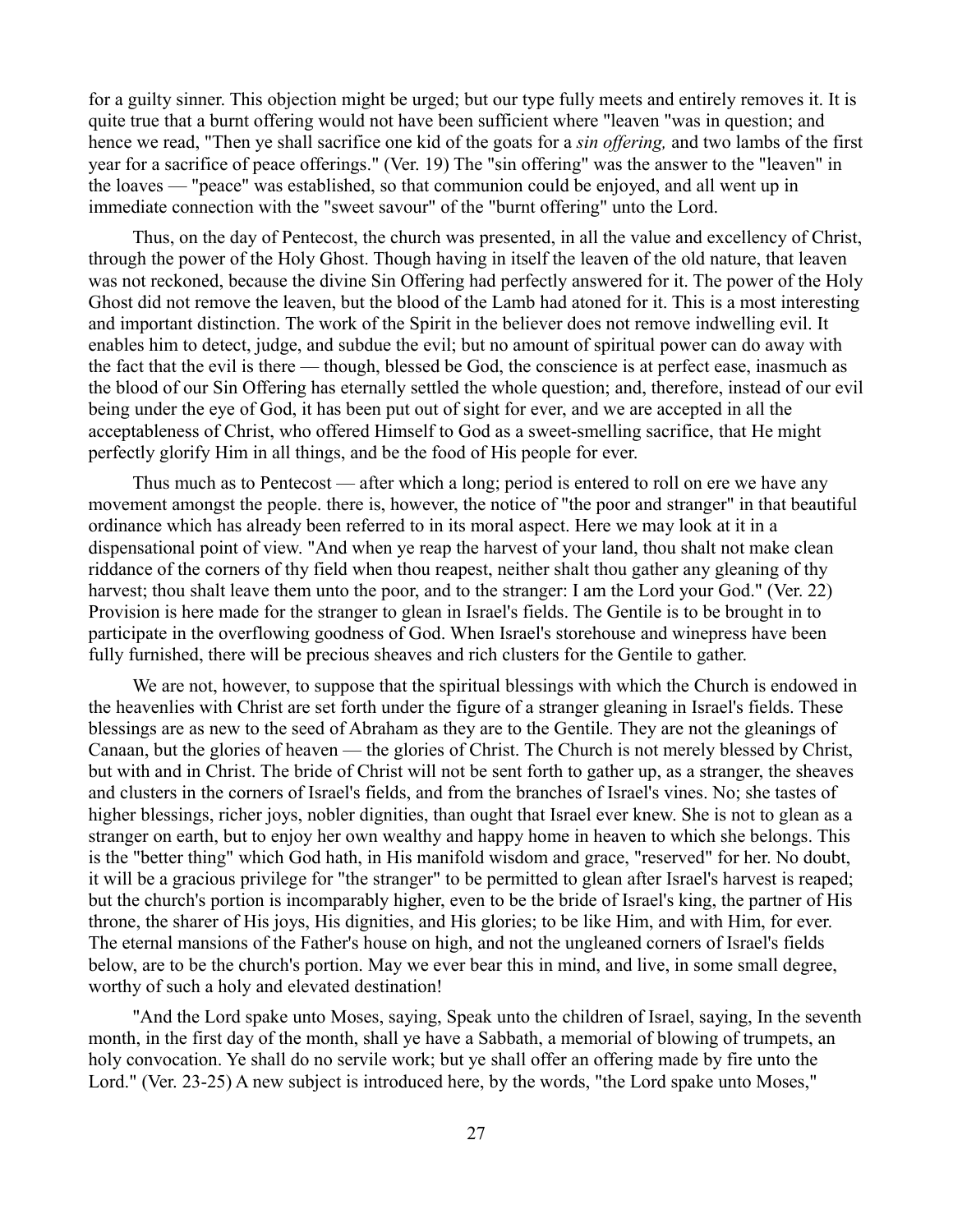which, let me remark in passing, affords an interesting help in classifying the subjects of the entire chapter. Thus, the Sabbath, the Passover, and the feast of unleavened bread, are given under the first communication. The wave sheaf, the wave loaves, and the ungleaned corners, are given under the second; after which we have a long unnoticed interval, and then comes the soul-stirring feast of trumpets, on the first day of the seventh month. This ordinance leads us on to the time, now fast approaching, when the remnant of Israel shall "blow up the trumpet" for a memorial, calling to remembrance their long-lost glory, and stirring up themselves to seek the Lord.

The feast of trumpets is intimately connected with another great solemnity, namely, "the day of atonement." "*Also* on the tenth day of this seventh month there shall be a day of atonement: it shall be an holy convocation unto you; and ye shall afflict your souls, and offer an offering made by fire unto the Lord. And ye shall do no work in that same day; for it is a day of atonement, to make an atonement for you before the Lord your God . . . . . it shall be unto you a Sabbath of rest, and ye shall afflict your souls: in the ninth day of the month at even, from even unto even shall ye celebrate your Sabbath." (Ver. 27-32) Thus, after the blowing of the trumpets, an interval of eight days elapses, and then we have the day of atonement, with which these things are connected, namely, affliction of soul, atonement for sin, and rest from labour. All these things will find their due place in the experience of the Jewish remnant, by and by. "The harvest is past, the summer is ended, and we are not saved." (Jer. 8: 20) such will be the pathetic lament of the remnant when the Spirit of God shall have begun to touch their heart and conscience. "And they shall look upon me whom they have pierced, and they shall mourn for him, as one mourneth for his only son, and shall Be in bitterness for him, as one that is in bitterness for her firstborn. In that day shall there be a great mourning in Jerusalem, as the mourning of Hadadrimmon in the valley of Megiddon. And the land shall mourn, every family apart," &c. (Zech. 12: 10-14)

What deep mourning, what intense affliction, what genuine penitence there will be, when, under the mighty action of the Holy Ghost, the conscience of the remnant shall recall the sins of the past, the neglect of the Sabbath, the breach of the law, the stoning of the prophets, the piercing of the Son, the resistance of the Spirit! All these things will come in array on the tablets of an enlightened and exercised conscience, and produce keen affliction of soul.

But the blood of atonement will meet all. "In that day there shall be a fountain opened to the house of David, and to the inhabitants of Jerusalem, for sin and for uncleanness." (Zech. 13: 1) They will be made to feel their guilt and be afflicted, and they will also be led to see the efficacy of the blood and perfect peace — a sabbath of rest unto their souls.

Now, when such results shall have been reached, in the experience of Israel, in the latter day, for what should we look? Surely, THE GLORY. When the "blindness" is removed, and The veil is taken away, when the heart of the remnant is turned to Jehovah, then shall the bright beams of the "Sun of righteousness" fall, in healing, restoring, and saving power upon a truly penitent, afflicted, and poor people. To enter elaborately upon this subject would demand a volume in itself. The exercises, the experiences, the conflicts, the trials, the difficulties, and the ultimate blessings of the Jewish remnant are fully detailed throughout the Psalms and Prophets. The existence of such a body must be clearly seen, ere the Psalms and Prophets can be studied with intelligence and satisfaction. Not but that we may learn much from those portions of inspiration, for "all scripture is profitable." But the surest way to make a right use of any portion of the Word of God, is to understand its primary application.. If, then, we apply scriptures to the Church or heavenly body which belong, strictly speaking, to the Jewish remnant or earthly body, we must be involved in serious error as to both the one and the other. In point of fact, it happens, in many cases, that the existence of such a body as the remnant is completely ignored, and the true position and hope of the Church are entirely lost sight of. These are grave errors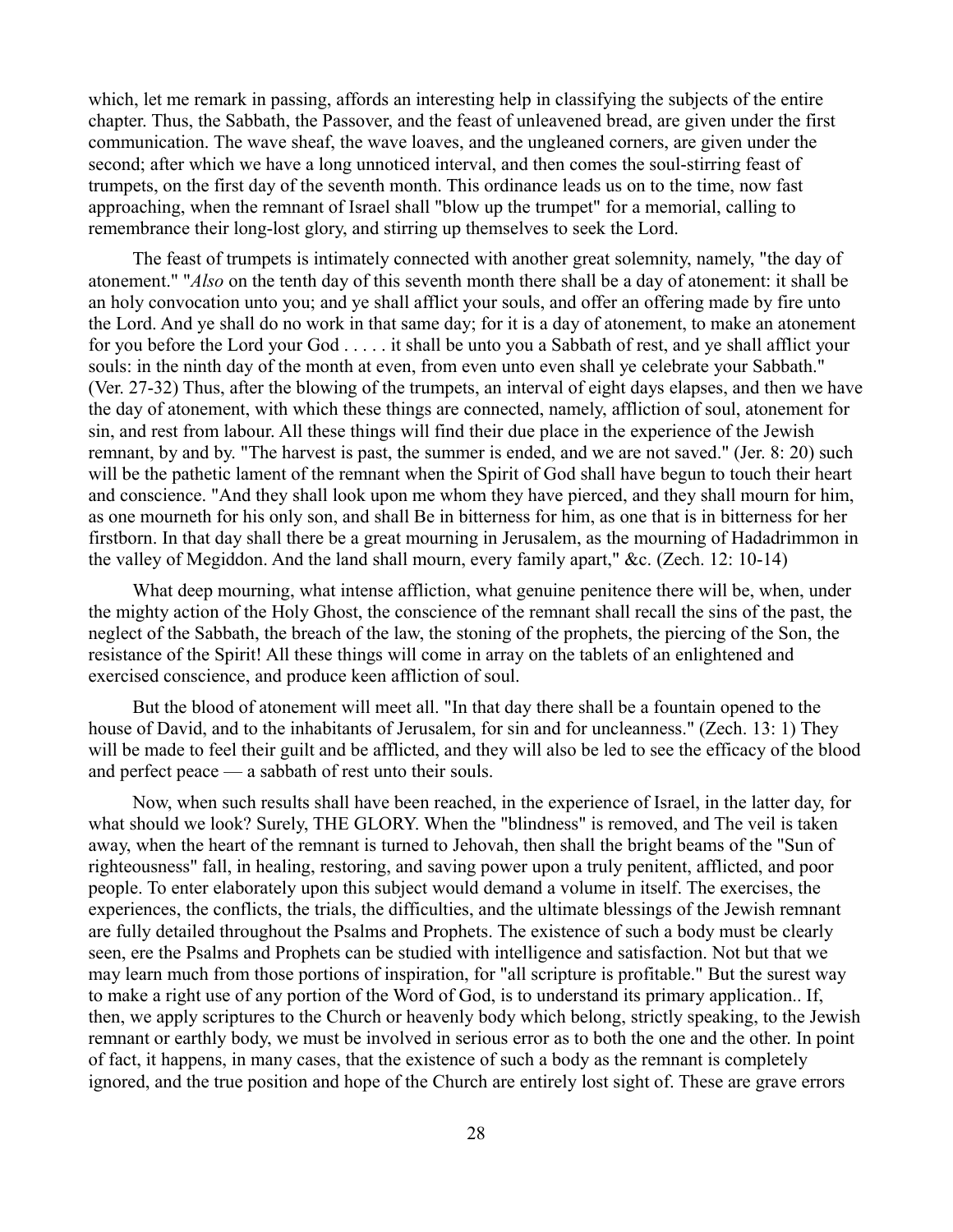which my reader should sedulously seek to avoid. Let him not suppose, for a moment, that they are mere speculations fitted only to engage the attention of the curious, and possessing no practical power whatever. There could not be a more erroneous supposition. What! is it of no practical value to us to know whether we belong to earth or heaven? Is it of no real moment to us to know whether we shall be at rest in the mansions above, or passing through the apocalyptic judgements down here? Who could admit ought so unreasonable? The truth is, it would be difficult to fix on any line of truth more practical than that which unfolds the distinctive destinies of the earthly remnant and the heavenly Church. I shall not pursue the subject further, here; but the reader will find it well worthy of his calm and prayerful study. We shall close this section with a view of the feast of tabernacles — the last solemnity of the Jewish year.

"And the Lord spake unto Moses, saying, Speak unto the children of Israel, saying, The fifteenth day of this seventh month shall be the feast of tabernacles for seven days unto the Lord . . . . . .Also in the fifteenth day of the seventh month, when ye have gathered in the fruit of the land, ye shall keep a feast unto the Lord seven days: on the first day shall be a Sabbath, and on the eighth shall be a sabbath. And ye shall take you on the first day the boughs of goodly trees, branches of palm trees, and the boughs of thick trees, and willows of the brook; and ye shall rejoice before the Lord your God seven days. And ye shall keep it a feast unto the Lord seven days in the year: it shall be a statute for ever in your generations; ye shall celebrate it in the seventh month. Ye shall dwell in booths seven days: all that are Israelites born shall dwell in booths; that your generations may know that I made the children of Israel to dwell in booths, when I brought them out of the land of Egypt: I am the Lord your God." (Ver. 33-43)

This feast points us forward to the time of Israel's glory in the latter day, and, therefore, it forms a most lovely and appropriate close to the whole series of feasts. The harvest was gathered in, all was done, the storehouses were amply furnished, and Jehovah would have His people to give expression to their festive joy. But, alas! they seem to have had but little heart to enter into the divine thought in reference to this most delightful ordinance. They lost sight of the fact that they had been strangers and pilgrims, and hence their long neglect of this feast. From the days of Joshua down to the time of Nehemiah, the feast of tabernacles had never once been celebrated. It was reserved for the feeble remnant that returned from the Babylonish captivity to do what had not been done even in the bright days of Solomon. "And all the congregation of them that were come again out of the captivity made booths, and sat under the booths: for since the days of Joshua the son of Nun, unto that day, had not the children of Israel done so. and there was very great gladness." (Neh. 8: 17) How refreshing it must have been to those who had hung their harps on the willows of Babylon, to find themselves beneath the shade of the willows of Canaan! It was a sweet foretaste of that time of which the feast of tabernacles was the type, when Israel's restored tribes shall repose within those millennial bowers which the faithful hand of Jehovah will erect for them in the land which He sware to give unto Abraham and to his seed for ever. Thrice happy moment when the heavenly and the earthly shall meet, as intimated, in "the first day" and "the eighth day" of the feast of tabernacles! "The heavens shall hear the earth, and the earth shall hear the corn and the wine, and the oil, and they shall hear Jezreel."

There is a fine passage in the last chapter of Zechariah which goes to prove, very distinctly, that the true celebration of the feast of tabernacles belongs to the glory of the latter day. "And it shall come to pass, that every one that is left of all the nations which came against Jerusalem, shall even go up from year to year to worship the King, the Lord of hosts, and to keep the feast of tabernacles." (Lev. 14: 16) What a scene! Who would seek to rob it of its characteristic beauty by a vague system of interpretation falsely called spiritualizing? Surely, Jerusalem means Jerusalem; nations mean nations;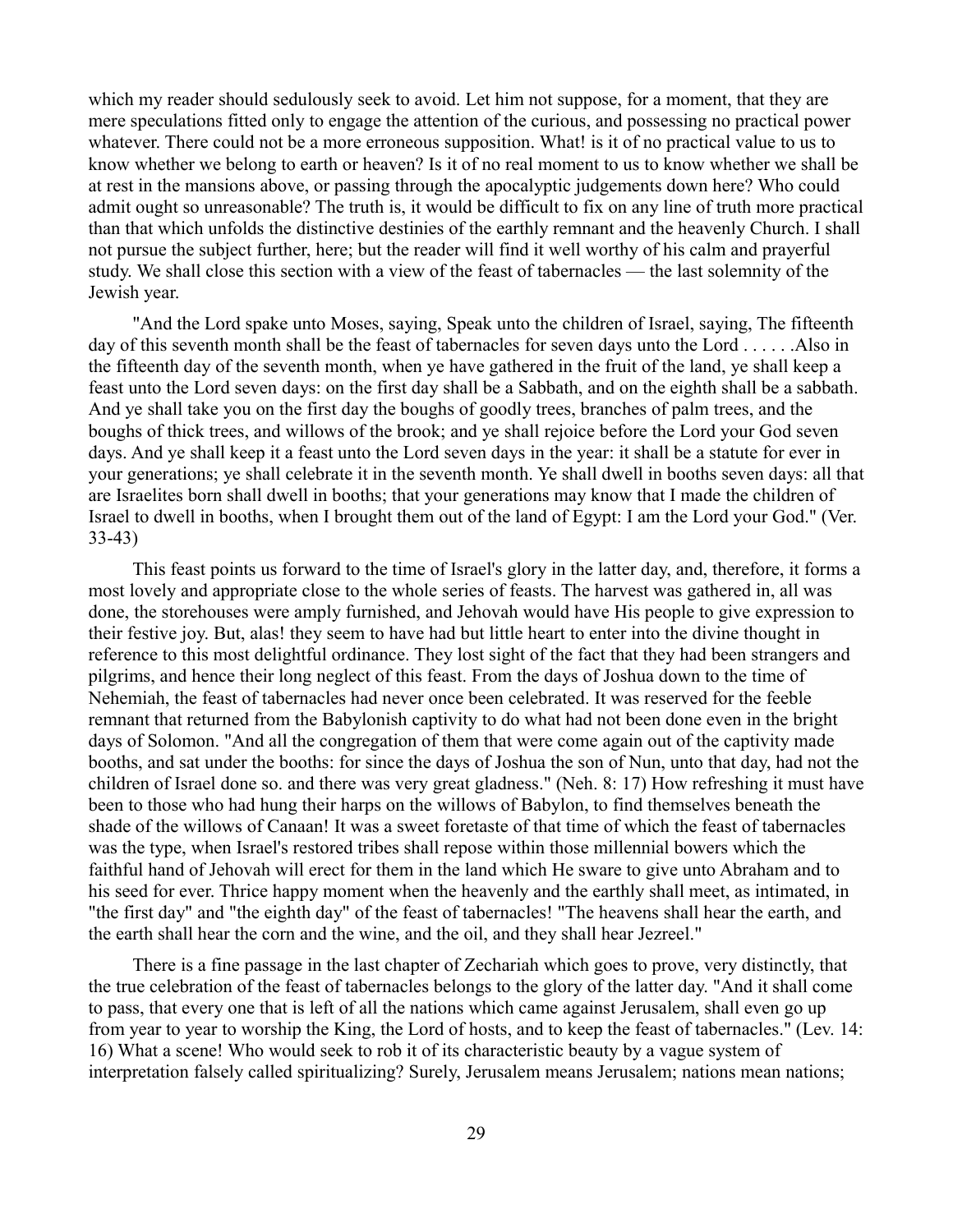and the feast of tabernacles means the feast of tabernacles. Is there anything incredible in this? Surely, nothing save to man's reason which rejects all that lies beyond its narrow range. The feast of tabernacles shall yet be celebrated in the land of Canaan, and the nations of the saved shall go up thither to participate in its glorious and hallowed festivities. Jerusalem's warfare shall then be accomplished, the roar of battle shall cease. The sword and the spear shall be transformed into the implements of peaceful agriculture; Israel shall repose beneath the refreshing shade of their vines and fig-trees; and all the earth shall rejoice in the government of "the Prince of Peace." Such is the prospect presented in the unerring pages of inspiration. The types foreshadow it; the prophets prophesy of it; faith believes it; and hope anticipates it.

NOTE. — At the close of our chapter we read, "And Moses declared unto the children of Israel *the feasts of the Lord."* This was their true character, their original title; but in the Gospel of John, they are called "*feasts of the Jews."* They had long ceased to be Jehovah's feasts. He was shut out. They did not want Him; and, hence, in John 7, when Jesus was asked to go up to "*the Jews' feast of tabernacles,"* He answered," My time is not yet come;" and when He did go up it was "privately," to take His place outside of the whole thing, and to call upon every thirsty soul to come unto Him and drink. There is a solemn lesson in this. Divine institutions are speedily marred in the hands of man; but, oh! how deeply blessed to know that the thirsty soul that feels the barrenness and drought connected with a scene of empty religious formality, has only to flee to Jesus and drink freely of His exhaustless springs, and so become a channel of blessing to others.

## **Leviticus 24.**

There is very much to interest the spiritual mind in this brief section. We have seen in chapter 23. the history of the dealings of God with Israel, from the offering up of the Pascal Lamb, until the rest and glory of the millennial Kingdom. In the chapter now before us, we have two grand ideas namely, first, the unfailing record and memorial of the twelve tribes, maintained before God, by the power of the Spirit, and the efficacy of Christ's priesthood; and, secondly, the apostasy of Israel after the flesh, and divine judgement executed thereon. It is the clear apprehension of the former that will enable us to contemplate the latter.

"And the Lord spake unto Moses, saying, Command the children of Israel, that they bring unto thee *pure* oil olive, *beaten* for the light, to cause the lamps to burn *continually*. Without the veil of the testimony, in the tabernacle of the congregation, shall Aaron order it *from the evening unto the morning* before the Lord *continually*; it shall be a statute for ever in your generations. He shall order the lamps upon the pure candlestick before the Lord *continually*." (Ver. 1-4) The "pure oil" represents the grace of the Holy Spirit, founded upon the work of Christ, as exhibited by the candlestick of "beaten gold." The "olive" was *pressed* to yield the "oil," and the gold was "*beaten*" to form the candlestick. In other words, the grace and light of the Spirit are founded upon the death of Christ, and maintained, in clearness and power, by the priesthood of Christ. The golden lamp diffused its light throughout the precincts of the sanctuary, during the dreary hours of night, when darkness brooded over the nation and all were wrapped in slumber. In all this we have a vivid presentation of God's faithfulness to His people whatever might be their outward condition. Darkness and slumber might settle down upon them, but the lamp was to burn "continually." The high priest was responsible to keep the steady light of testimony burning during the tedious hours of the night. "Without the veil of the testimony, in the tabernacle of the congregation, shall Aaron order it from the evening unto the morning, before the Lord continually." The maintenance of this light was not left dependent upon Israel. God had provided one whose office it was to look after it and order it continually.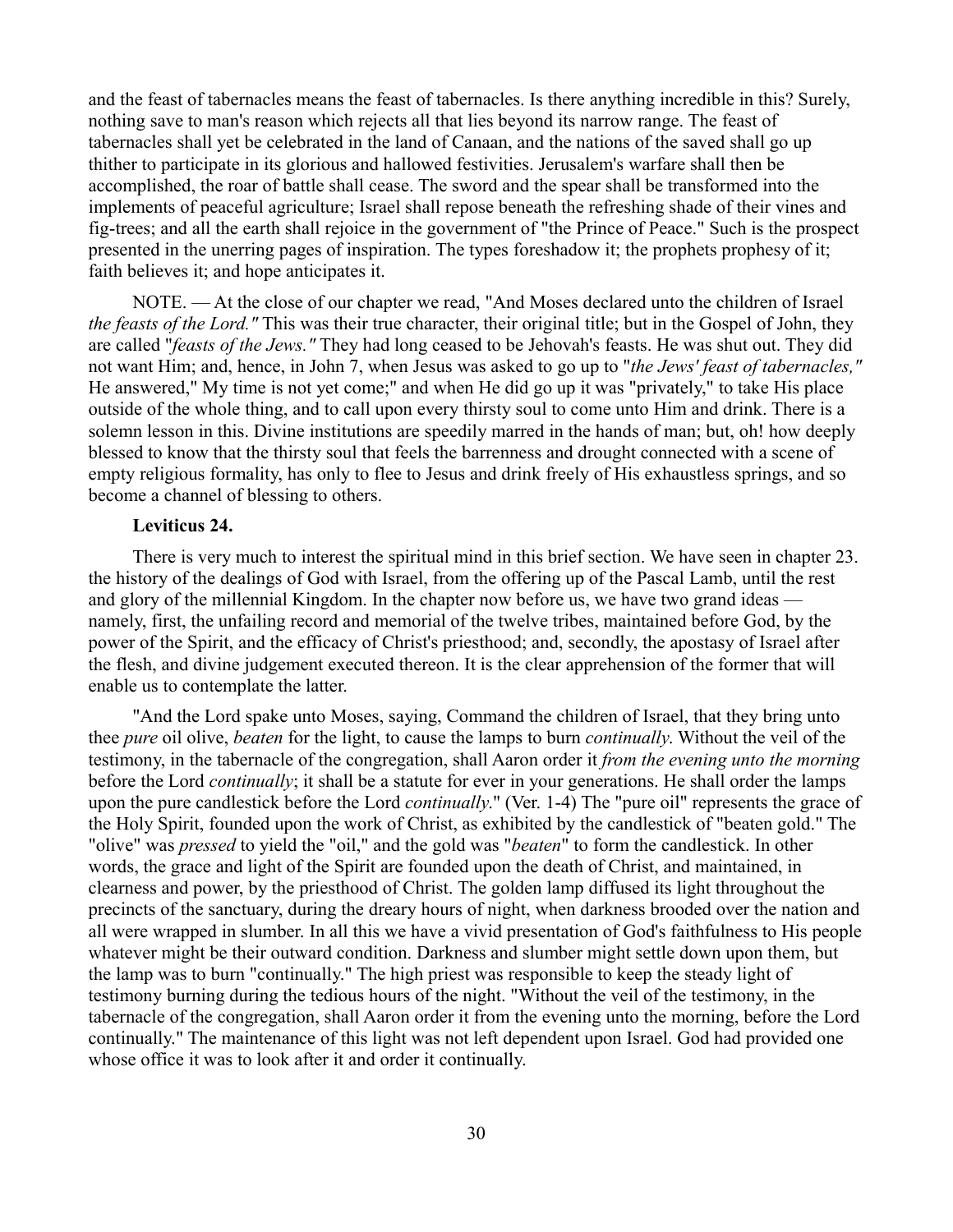But, further, we read, "And thou shalt take fine flour, and bake twelve cakes thereof: two-tenth deals shall be in one cake. And thou shalt set them in two rows, six in a row, upon the pure table before the Lord. And thou shalt put pure frankincense upon each row, that it may be on the bread for a memorial, even an offering made by fire unto the Lord. Every Sabbath he shall set it in order before the Lord *continually*, being taken from the children of Israel by an everlasting covenant. And it shall be Aaron's and his sons; and they shall eat it in the holy place: for it is most holy unto him of the offerings of the Lord made by fire, by a perpetual statute." (Ver. 5-9) There is no mention of leaven in these loaves. They represent, I doubt not, Christ in immediate connection with "the twelve tribes of Israel." They were laid up in the sanctuary before the Lord, on the pure table, for seven days, after which they became the food of Aaron and his sons, furnishing another striking figure of Israel's condition in the view of Jehovah, whatever might be their outward aspect. The twelve tribes are ever before Him. Their memorial can never perish. They are ranged in divine order in the sanctuary, covered with the fragrant incense of Christ, and reflected from the pure table whereon they rest beneath the bright beams of that golden lamp which shines, with undimmed lustre, through the darkest hour of the nation's moral night.

Now, it is well to see that we are not sacrificing sound judgement or divine truth on the altar of fancy, when we venture to interpret, after such a fashion, the mystic furniture of the sanctuary. We are taught, in Hebrews 9, that all these things were "the patterns of things in the heavens;" and again, in Hebrews 10: 1, that they were" a shadow of good things to come." We are, therefore, warranted in believing that there are "things in the heavens" answering to the" patterns" — that there is a substance answering to the "shadow". In a word, we are warranted in believing that there is that "in the heavens" which answers to "the seven lamps," "the pure table," and the "twelve loaves." This is not human imagination, but divine truth on which faith has fed, in all ages. What was the meaning of Elijah's altar of "twelve stones," on the top of Carmel? It was nothing else than the expression of his faith in that truth of which the "twelve loaves" were "the pattern" or "the shadow." He believed in the unbroken unity of the nation, maintained before God in the eternal stability of the promise made to Abraham, Isaac, and Jacob, whatever might be the external condition of the nation. Man might look in vain for the manifested unity of the twelve tribes; but faith could always look within the hallowed enclosure of the sanctuary, and there see the twelve loaves, covered with pure frankincense, ranged in divine order on the pure table; and even though all without were wrapped in midnight's gloomy shades, yet could faith discern, by the light of the seven golden lamps, the same grand truth foreshadowed — namely, the indissoluble unity of Israel's twelve tribes.

Thus it was then; and thus it is now. The night is dark and gloomy. There is not, in all this lower world, so much as a single ray by which the human eye can trace the unity of Israel's tribes. They are scattered among the nations, and lost to man's vision. But their memorial is before the Lord. Faith owns this, because it knows that "all the promises of God are yea and amen in Christ Jesus." It sees in the upper sanctuary, by the Spirit's perfect light, the twelve tribes faithfully memorialised. Hearken to the following noble accents of faith:" And now I stand and am judged for the hope of the promise made of God unto our fathers: unto which promise *our twelve tribes,* instantly serving God night and day, (*nukta kai emeran*) hope to come.'' (Acts 26: 6, 7) Now, if King Agrippa had asked Paul, "Where are the twelve tribes?" could he have shown them to him? No. But why not? Was it because they were not to be seen? No; but because Agrippa had not eyes to see them. The twelve tribes lay far beyond the range of Agrippa's vision. It needed the eye of faith and the gracious light of the Spirit of God to be able to discern the twelve loaves, ordered upon the pure table in the sanctuary of God. There they were, and Paul saw them there; though the moment in which he gave utterance to his sublime conviction was as dark as it well could be, Faith is not governed by appearances. It takes its stand upon the lofty rock of God's eternal word, and, in all the calmness and certainty of that holy elevation, feeds upon the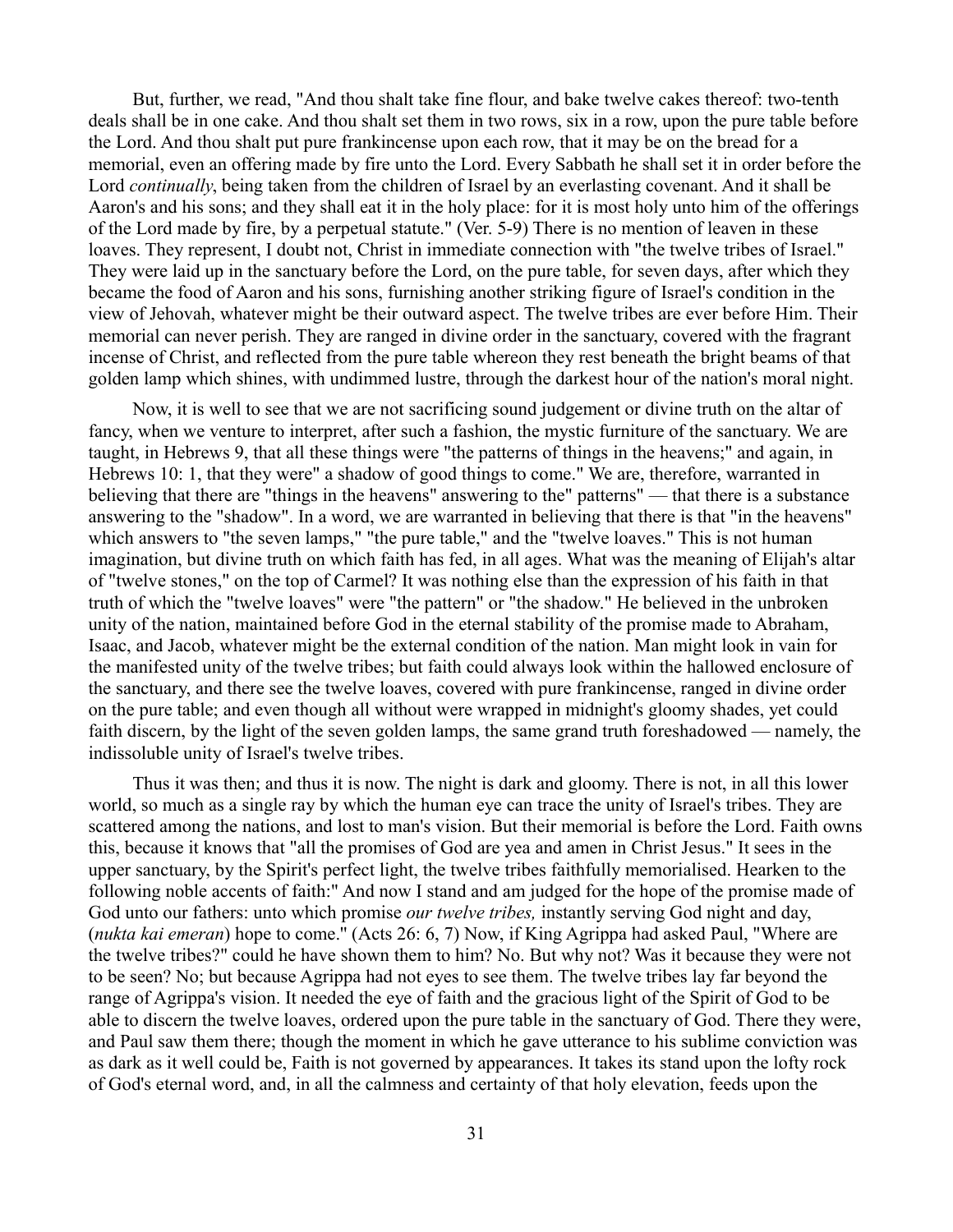immutable word of Him who cannot lie. Unbelief may stupidly stare about and ask, Where are the twelve tribes? or, How can they be found and restored? It is impossible to give an answer. Not because there is no answer to be given; But because unbelief is utterly incapable of rising to the elevated point from which the answer can be seen. Faith is as sure that the memorial of the twelve tribes of Israel is before the eye of Israel's God, as it is that the twelve loaves were laid on the golden table every Sabbath day. But who can convince the sceptic or the infidel of this? Who can secure credence for such a truth from those who are governed, in all things, by reason or sense, and know nothing of what it is to hope against hope? Faith finds divine certainties and eternal realities in the midst of a scene where reason and sense can find nothing. Oh! for a more profound faith! May we grasp, with more intense earnestness, every word that proceedeth out of the mouth of the Lord, and feed upon it in all the artless simplicity of a little child.

We shall now turn to the second point in our chapter — namely, the apostasy of Israel, after the flesh, and the divine judgement thereon.

"And the son of an Israelitish woman, whose father was an Egyptian, went out among the children of Israel and this son of an Israelitish woman and a man of Israel strove together in the camp. And the Israelitish woman's son blasphemed the name of the LORD, and cursed. And they brought him unto Moses . . . . . . And they put him in ward, that the mind of the Lord might be showed them. And the Lord spake unto Moses, saying, Bring forth him that hath cursed without the camp; and let all that heard him lay their hands upon his head, and let all the congregation stone him . . . . . . . And Moses spake to the children of Israel, that they should bring forth him that had cursed out of the comp, and stone him with stones. And the children of Israel did as the Lord commanded Moses." (Ver. 10-23)

The peculiar place assigned by the inspired penman to this narrative is striking and interesting. I have no doubt whatever but that it is designed to give us the opposite side of the picture presented in the opening verses of the chapter. Israel after the flesh has grievously failed and sinned against Jehovah. The name of the Lord has been blasphemed amongst the Gentiles. Wrath has come upon the nation. The judgements of an offended God have fallen upon them. But the day is coming when the dark and heavy cloud of judgement shall roll away; and then shall the twelve tribes, in their unbroken unity, stand forth before all the nations as the amazing monument of Jehovah's faithfulness and lovingkindness, "And in that day thou shalt say, O Lord, I will praise thee; though thou wast angry with me, thine anger is turned away, and thou comfortedst me. Behold, God is my salvation: I will trust, and not be afraid: for the Lord JEHOVAH is my strength and my song, he also is become my salvation. Therefore with joy shall ye draw water out of the wells of salvation. And in that day shall ye say, Praise the Lord, call Upon his name, declare his doings among the people, make mention that his name is exalted. Sing unto the Lord; for he hath done excellent things: this is known in all the earth. Cry out and shout, thou inhabitant of Zion: for great is the Holy One of Israel in the midst of thee." (Isa. 12) "For I would not, brethren, that ye should be ignorant of this mystery, lest ye should be wise in your own conceits, that blindness in part is happened to Israel, until the fullness of the Gentiles be come in. And so all Israel shall be saved: as it is written, There shall come out of Sion the Deliverer, and shall turn away ungodliness from Jacob. For this is my covenant unto them, when I shall take away their sins. As concerning the gospel, they are enemies for your sakes: but as touching the election, they are beloved for the fathers' sakes. For the gifts and calling of God are without repentance. For as ye in times past have not believed God, yet hare now obtained mercy through their unbelief: even so have these also now not believed in your mercy, that they also may obtain mercy. For God hath concluded them all in unbelief, that he might have mercy upon all. O the depth of the riches both of the wisdom and knowledge of God! How unsearchable are his judgements, and his ways past finding out! For who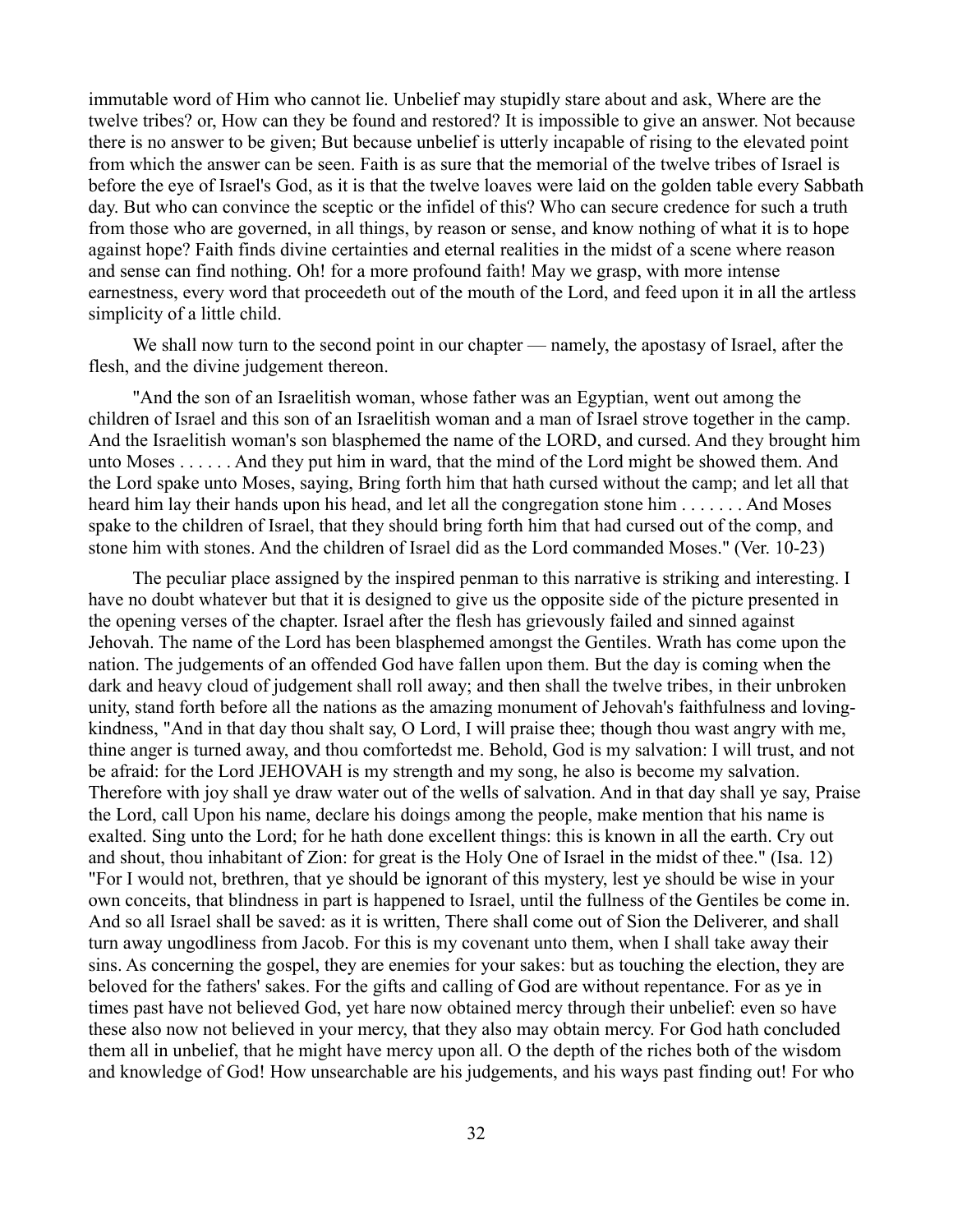hath known the mind of the Lord? or who hath been his counsellor? Or who hath first given to Him, and it shall be recompensed to him again? For of him, and through him, and to him, are all things: to whom be glory for ever. Amen." (Rom. 11. 25-36)

Passages might be multiplied to prove that though Israel is suffering the divine judgement because of sin, yet "the gifts and calling of God are without repentance" — that though the blasphemer is being stoned without the camp, the twelve loaves are undisturbed within the sanctuary. "The voices of the prophets" declare, and the voices of apostles re-echo the glorious truth that "all Israel shall be saved;" not because they have not sinned, but because "the gifts and calling of God are without repentance." Let Christians beware how they tamper with "the promises made unto the fathers." If these promises be explained away or misapplied, it must, necessarily, weaken our moral sense of the divine integrity and accuracy of Scripture, as a whole. If one part may be explained away, so may another.

If one passage may be vaguely interpreted, so may another; and thus it would come to pass that we should be deprived of all that blessed certainty which constitutes the foundation of our repose in reference to all that the Lord hath spoken. But more of this as we dwell upon the remaining chapters of our book.

# **Leviticus 25.**

The intelligent reader will discern a strong moral link between this and the preceding chapter. In Lev. 24 we learn that the house of Israel is preserved for the land of Canaan. In chapter 25 we learn that the land of Canaan is preserved for the house of Israel. Taking both together, we have the record of a truth which no power of earth or hell can obliterate. "All Israel shall be saved," and "the land shall not be sold forever." The former of these statements enunciates a principle which has stood like a rock amid the ocean of conflicting interpretations; while the latter declares a fact which many nations of the uncircumcised have sought in vain to ignore.

The reader will, I doubt not, observe the peculiar way in which our chapter opens. "And! the Lord spake unto Moses in *Mount Sinai."* The principal part of the communications contained in the Book of Leviticus is characterised by the fact of its emanating "from the tabernacle of the congregation." This is easily accounted for. Those communications have special reference to the service, communion, and worship of the priests, or to the moral condition of the people, and hence they are issued, as might be expected, from "the tabernacle of the congregation," that grand centre of all that appertained, in any way, to priestly service. Here, however, the communication is made from quite a different point. "The Lord spake unto Moses in *Mount Sinai."* Now, we know that every expression in Scripture has its own special meaning, and we are justified in expecting a different line of communication from "mount Sinai" from that which reaches us from "the tabernacle of the congregation." And so it is. The chapter at which we have now arrived treats of Jehovah's claims as Lord of all the earth. It is not the worship and communion of a priestly house, or the internal ordering of the nation; but the claims of God in government, His right to give a certain portion of the earth to a certain people to hold as tenants under Him. In a word, it is not to Jehovah in "the tabernacle" — the place of *worship*; but Jehovah in "Mount Sinai" — the place of *government*.

"And the Lord spake unto Moses in Mount Sinai, saying, Speak unto the children of Israel, and say unto them, When ye come into the land which I give you, then shall the land keep a Sabbath unto the Lord. Six years thou shalt sow thy field, and six years thou shalt prune thy vineyard, and gather in the fruit thereof; but in the seventh year shall be a Sabbath of rest unto the land, a Sabbath for the Lord: thou shalt neither sow thy field, nor prune thy vineyard. That which groweth of its own accord of thy harvest thou shalt not reap, neither gather the grapes of thy vine undressed: for it is a year of rest unto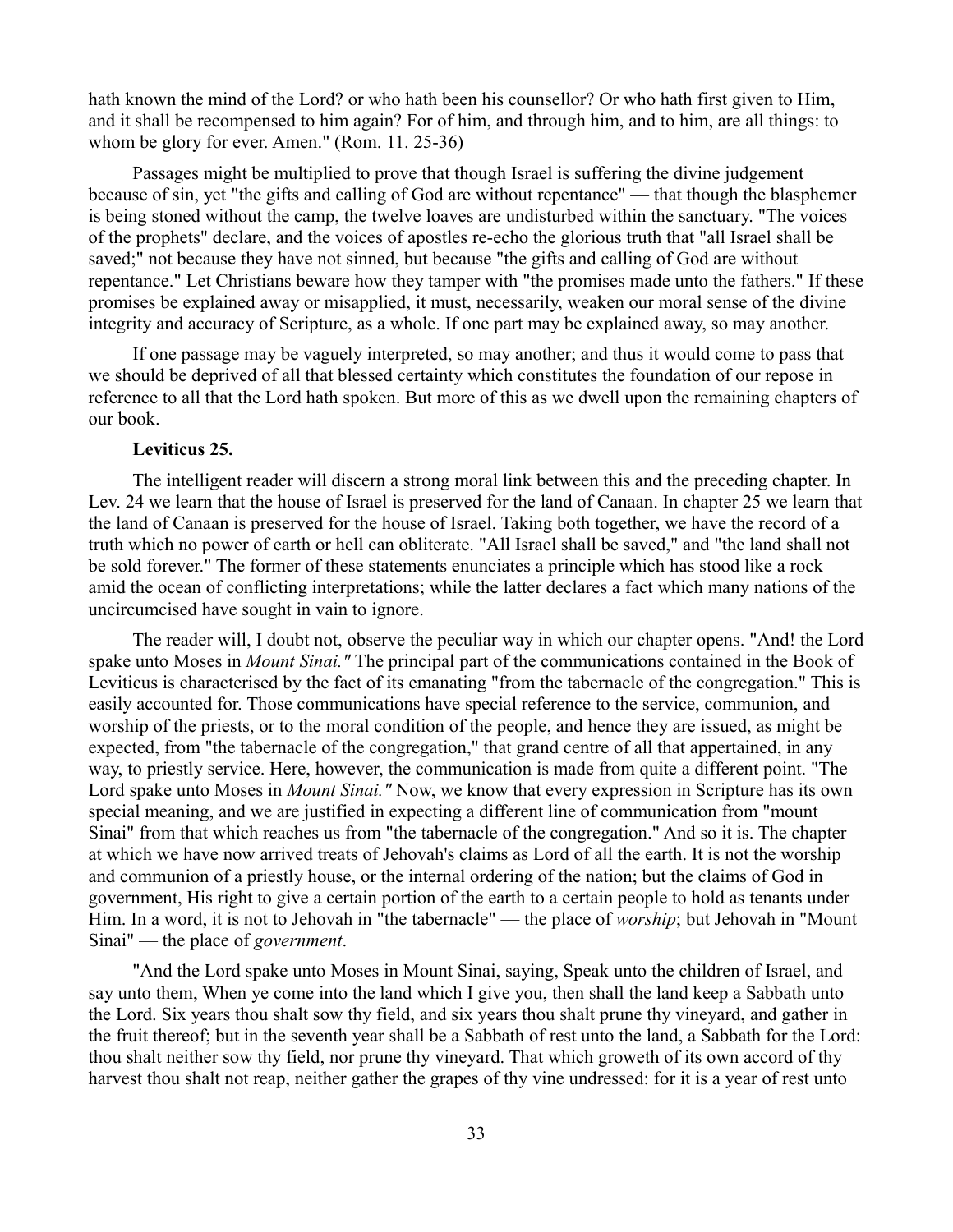the land. And the Sabbath of the land shall be meat for you; for thee and for thy servant, and for thy maid, and for thy hired servant, and for thy stranger that sojourneth with thee, and for thy cattle, and for the beast that are in thy land, shall all the increase thereof be meat." (Ver. 1-7)

Here, then, we have the special feature of the Lord's land. He would have it to enjoy a sabbatical year, and in that year there was to be the evidence of the rich profusion with which He would bless those who held as tenants under Him. Happy, highly privileged tenantry! What an honour to hold immediately under Jehovah! No rent! No taxes! No burdens! Well might it be said, "Happy is the people that is in such a case; yea, happy is the nation whose God is Jehovah." We know, alas! that Israel failed to take full possession of that wealthy land of which Jehovah made them a present, He had given it *all*. He had given it *forever.* They took but *a part*, and that for *a time*. Still, there it is, The property is there, though the tenants are ejected for the present. "the land shall not be sold *for ever*: for *the land is mine;* for ye are strangers and sojourners *with me.* "What does this mean, but that Canaan belongs specially to Jehovah, and that He will hold it through the tribes of Israel? True, "the earth is the Lord's," but that is quite another thing. It is plain that He has been pleased, for His own unsearchable purposes, to take special possession of the land of Canaan, and to submit that land to a peculiar line of treatment, to mark it off from all other lands, by calling it His own, and to distinguish it by judgements, and ordinances, and periodical solemnities, the mere contemplation of which enlightens the understanding: and affects the heart. Where, throughout all the earth, do we read of a land enjoying a year of unbroken repose — a year of richest abundance? The rationalist may ask, "How can these things be" The sceptic may doubt if they could be; but faith finds a satisfying answer from the lips of Jehovah: "And if ye shall say, What shall we eat the seventh year? behold, we shall not sow, nor gather in our increase: then I will command my blessing upon you in the sixth year, and it shall bring forth fruit for three years. And ye shall sow the eighth year, and eat yet of old fruit until the ninth year; until her fruits come in ye shall eat of the old store." (Ver. 20-22) Nature might say, "What shall we do for *our sowing?"* Gods answer is, "I will command *My blessing."* God's "blessing" is better far than man's "sowing." He was not going to let them starve in His sabbatic year. They were to feed upon the fruits of His blessing, while they celebrated His year of rest — a year which pointed forward to that eternal Sabbath that remains for the people of God.

"And thou shalt number seven Sabbaths of years unto thee, seven times seven years; and the space of the seven Sabbaths of years shall be unto thee forty and nine years. Then shalt thou cause the trumpet of the jubilee to sound on the tenth day of the seventh month; in the day of atonement shall ye make the trumpet sound throughout all your land." (Ver. 8, 9) It is peculiarly interesting to note the various methods in which the millennial rest was held up to view, in the Jewish economy. Every seventh day was a sabbatical day; every seventh year was a sabbatical year; and every seven times seven years there was a jubilee. Each and all of these typical solemnities held up to the vision of faith the blessed prospect of a time when labour and sorrow should cease; when "the sweat of the brow" would no longer be needed to satisfy the cravings of hunger; but when a millennial earth, enriched by the copious showers of divine grace, and fertilised by the bright beams of the Sun of righteousness, should pour its abundance into the storehouse and winepress of the people of God. Happy time! Happy people! How blessed to be assured that these things are not the pencillings of immagination, or the flights of fancy, but the substantial verities of divine revelation, to be enjoyed by faith which is "the substance of things hoped for, the conviction of things not seen."

Of all the Jewish solemnities the jubilee would seem to have been the most soul-stirring and enrapturing. It stood immediately connected with the great day of atonement. It was when the blood of the victim was shed, that the emancipating sound of the jubilee trump was heard through the hills and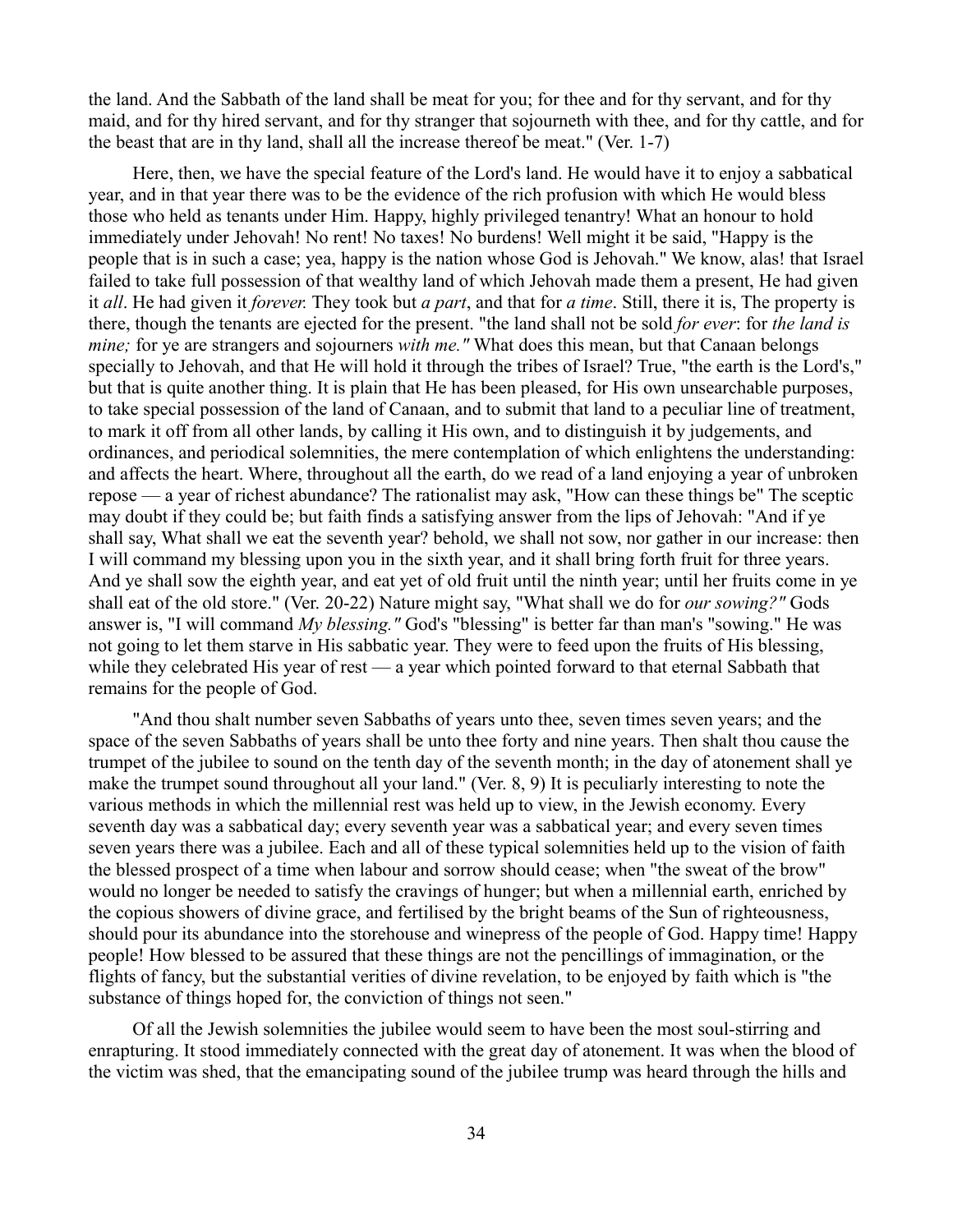valleys of the land of Canaan. That longed-for note was designed to wake up the nation from the very centre of its moral being, to stir the deepest depths of the soul, and to send a shining river of divine and ineffable joy through the length and breadth of the land. "In the day of atonement shall ye make the trumpet sound throughout all your land. Not a corner was to remain unvisited by "the joyful sound." The aspect of the jubilee was as wide as the aspect of the atonement on which the jubilee was based.

"And ye shall hallow the fiftieth year, and proclaim liberty throughout all the land unto all the inhabitants thereof: it shall be a jubilee unto you; and ye shall return every man unto his possession, and ye shall return every man unto his family. A jubilee shall that fiftieth year be unto you: ye shall not sow, neither reap that which groweth of itself in it, nor gather the grapes in it of thy vine undressed. For it is the jubilee; it shall be holy unto you: ye shall eat the increase thereof out of the field. In the year of this jubilee ye shall return every man unto his possession." (Ver. 8-13) All estates and conditions of the people were permitted to feel the hallowed and refreshing influence of this most noble institution. The exile returned; the captive was emancipated; the debtor set free; each family opened its bosom to receive once more its long-lost members; each inheritance received back its exiled owner. The sound of the trumpet was the welcome and soul-stirring signal for the captive to escape; for the slave to cast aside the chains of his bondage; for the manslayer to return to his home; for the ruined and povertystricken to rise to the possession of their forfeited inheritance. No sooner had the trumpet's thricewelcome sound fallen upon the ear, than the mighty tide of blessing rose majestically, and sent its refreshing undulations into the most remote corners of Jehovah's highly-favoured land.

"And if thou sell ought unto thy neighbour, or buyest ought of thy neighbour's hand, ye shall not oppress one another: according to the number of years after the jubilee thou shalt buy of thy neighbour, and according unto the number of years of the fruits he shall sell unto thee. According to the multitude of years thou shalt increase the price thereof, and according to the fewness of years thou shalt diminish the price of it: for according to the number of the years of the fruits doth he sell unto thee. Ye shall not therefore oppress one another; but thou shalt fear thy God: for I am "the Lord your God." (Ver. 14-17) The year of jubilee reminded both buyer and seller that the land belonged to Jehovah, and was not to be sold. "The fruits" might be sold, but that was all — Jehovah could never give up the land to any one. It is important to get this point well fixed in the mind. It may open up a very extensive line of truth. If the land of Canaan is not to be sold — if Jehovah declares it to be His for ever, then for whom does He want it? Who is to hold under Him? Those to whom He gave it by an everlasting covenant, that they might have it in possession as long as the moon endureth — even to all generations.

There is no spot in all the earth like unto the land of Canaan in the divine estimation. There Jehovah set up His throne and His sanctuary; there His priests stood to minister continually before Him; there the voices of His prophets were heard testifying of present ruin and future restoration and glory; there the Baptist began, continued, and ended his career as the forerunner of the Messiah; there the Blessed One was born of a woman; there He was baptised; there He preached and taught; there He laboured and died; from there He ascended in triumph to the right hand of God; thither God the Holy Ghost descended, in Pentecostal power; from thence the overflowing tide of gospel testimony emanated to the ends of the earth; thither the Lord of glory will descend, ere long, and plant His foot "on the mount of Olives;" there His throne will be re-established and His worship restored. In a word, His eyes and His heart are there continually; its dust is precious in His sight; it is the centre of all His thoughts and operations, as touching this earth; and it is His purpose to make it an eternal excellency, the joy of many generations.

It is, then, I repeat, immensely important to get a firm hold of this interesting line of truth with respect to the land of Canaan. Of that land Jehovah hath said, "IT IS MINE." Who shall take it from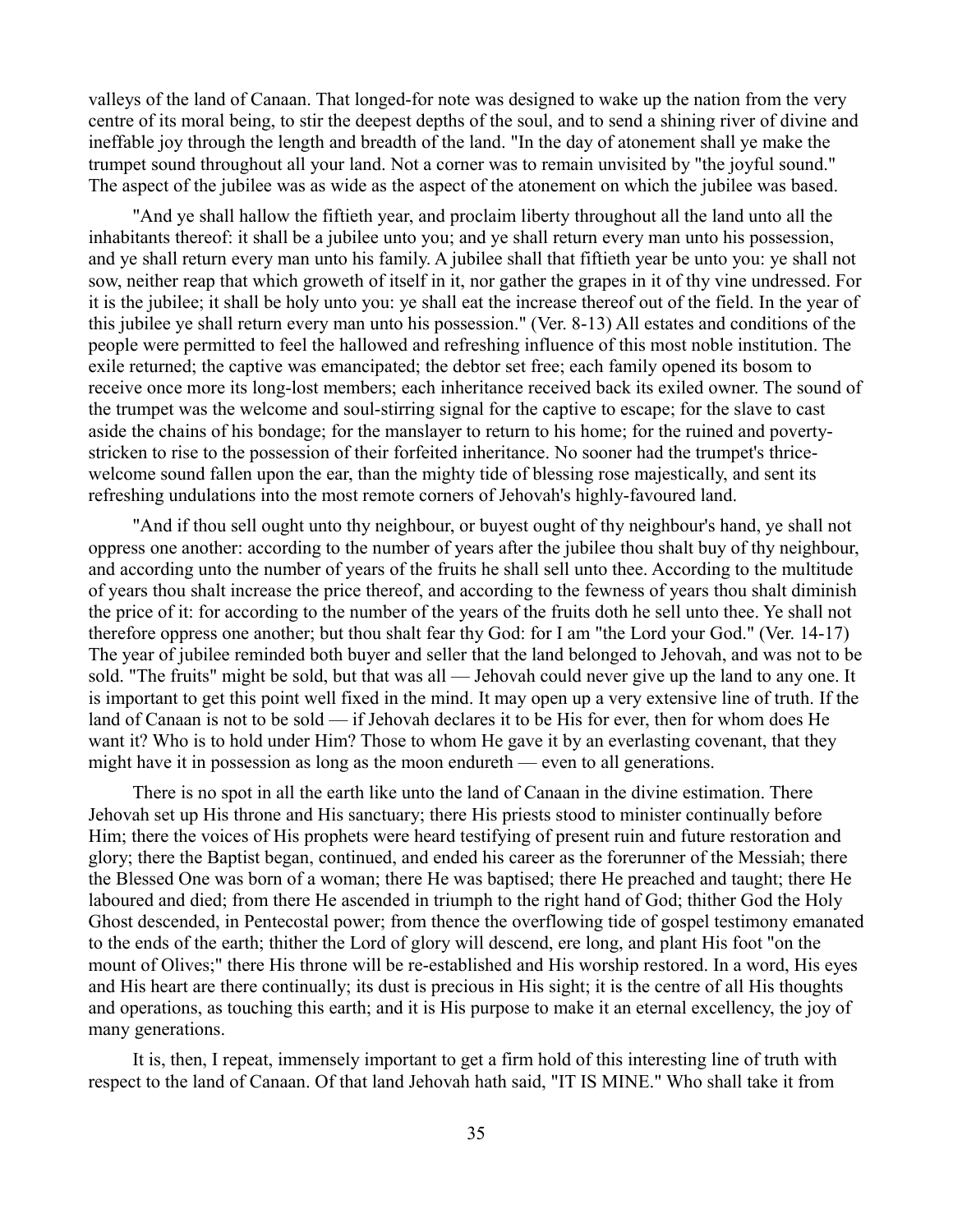Him? Where is the king or the emperor, where the power, human or diabolical, that can wrest "the pleasant land out of Jehovah's omnipotent grasp? True, it has been a bone of contention, an apple of discord to the nations. It has been, and it will yet be, the scene and centre of cruel war and bloodshed. But far above all the din of battle and the strife of nations, these words fall with divine clearness, fullness, and power, upon the ear of faith — "*the land is mine!"* Jehovah can never give up that land, nor those "twelve tribes," through whom He is to inherit it for ever. Let my reader think of this. Let him ponder it deeply. Let him guard against all looseness of thought and vagueness of interpretation, as to this subject. God hath not cast away His people, or the land which He sware to give unto them for an everlasting possession. "The twelve loaves" of Leviticus 24 bear witness to the former; and "the jubilee" of Leviticus 25 bears witness to the latter. The memorial of the "twelve tribes of Israel" is ever before the Lord; and the moment is rapidly approaching when the trump of jubilee shall be heard upon the mountains of Palestine. Then, in reality, the captive shall cast off the ignominious chain which, for ages, has bound him. Then shall the exile return to that happy home from which he has so long been banished. Then shall every debt be cancelled, every burden removed, and every tear wiped away. "For thus saith the Lord, Behold, I will extend peace to her (Jerusalem) like a river, and the glory of the Gentiles like a flowing stream: then shall ye suck, ye shall be borne upon her sides, and be dandled upon her knees. As one whom his mother comforteth, so will I comfort you; and ye shall be comforted in Jerusalem. And when ye see this, your heart shall rejoice, and your bones shall flourish like an herb; and the hand of the Lord shall be known toward his servants, and his indignation toward his enemies. For, behold, the Lord will come with fire, and with his chariots like a whirlwind, to render his anger with fury, and his rebuke with flames of fire. For by fire and by his sword will the Lord plead with all flesh: and the slain of the Lord shall be many . . . . . . . . For I know their works and their thoughts; it shall come, that I will gather all nations and tongues; and they shall come and see my glory, And I will set a sign among them, and I will send those that escape of them unto the nations, to Tarshish, Pul, and Lud, that draw the bow; to Tubal and Javan, to the isles afar off, that have not heard my fame, neither have seen My glory; and they shall declare my glory among the Gentiles. And they shall bring all your brethren for an offering unto the Lord, out of all nations, upon horses, and in chariots, and in litters, and upon mules, and upon swift beasts, to my holy mountain Jerusalem, saith the Lord, as the children of Israel bring an offering in a clean vessel into the house of the Lord. And I will also take of them for priests and for Levites, saith the Lord. For as the new heavens and the new earth, which I will make, shall remain before me, saith the Lord, so shall your seed and your name remain. And it shall come to pass, that from one new moon to another, and from one Sabbath to another, shall all flesh come to worship before me, saith the Lord." (Isaiah 66: 12-23)

And, now, let us look for a moment at the practical effect of the jubilee — its influence upon the transactions between man and man. "And if thou sell ought unto thy neighbour, or buyest ought of thy neighbour's hand, ye shall not oppress one another. according to the number of years after the jubilee thou shalt buy of thy neighbour, and according to the number of years of the fruits he shall sell unto thee." The scale of prices was to be regulated by the jubilee. If that glorious event were at hand, the price was low; if far off, the price was high. All human compacts as to land were broken up the moment the trump of jubilee was heard, for the land was Jehovah's; and the jubilee brought all back to its normal condition.

This teaches us a fine lesson. If our hearts are cherishing the abiding hope of the Lord's return, we shall set light by all earthly things. It is morally impossible that we can be in the attitude of waiting for the Son from heaven, and not be detached from this present world. "Let your moderation be known unto all men. The Lord is at hand." (Phil. 4) A person may hold "the doctrine of the millennium," as it is called, or the doctrine of "the second advent," and be a thorough man of the world; but one who lives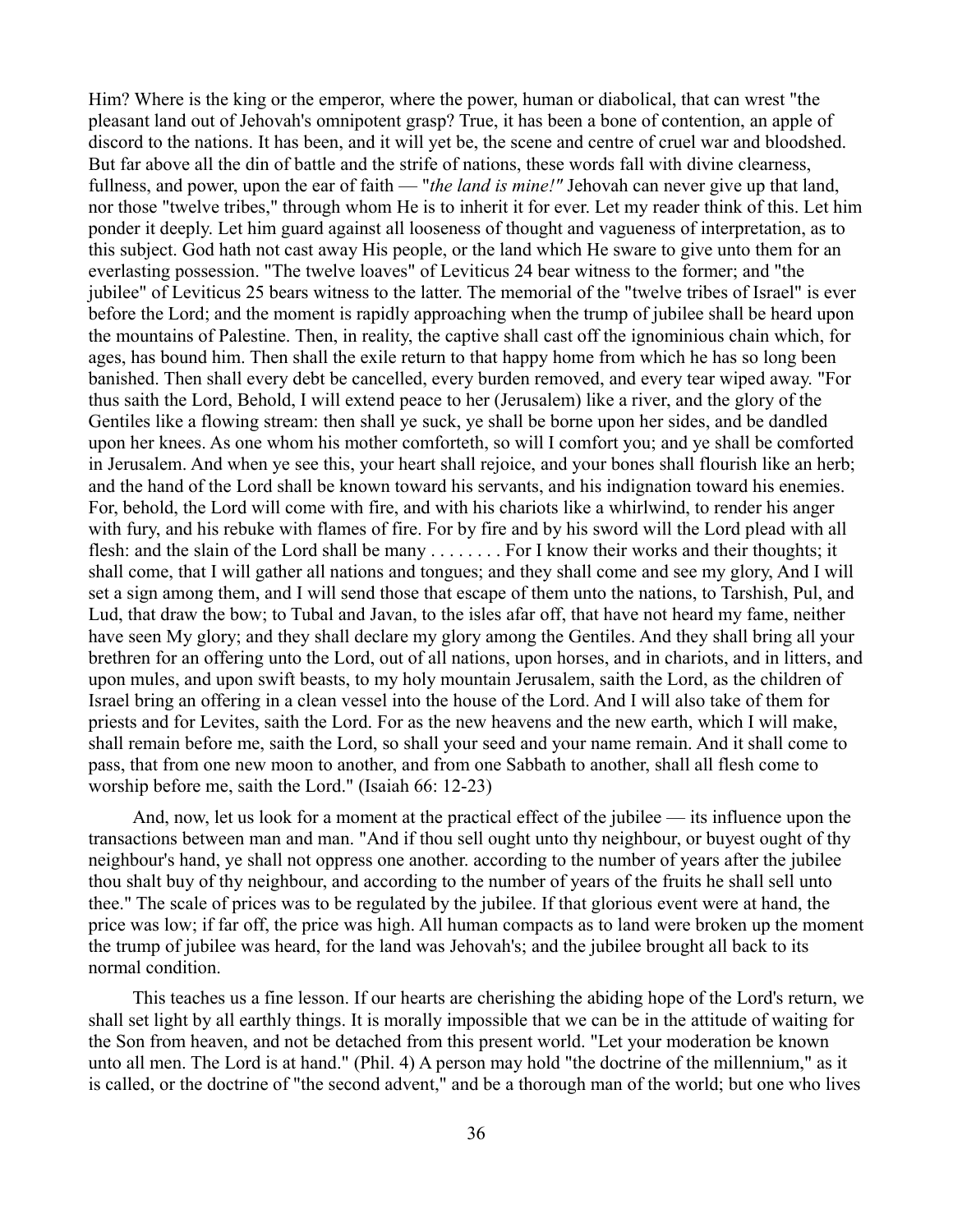in the habitual expectation of Christ's appearing must be separated from that which will be judged and broken up when He comes. It is not a question of the shortness and uncertainty of human life, which is quite true; or of the transitory and unsatisfying character of the things of time, which is equally true. It is far more potent and influential than either or both of these. It is this, "*The Lord is at hand.* May our hearts be affected and our conduct in all things influenced by this most precious and sanctifying truth!

# **Leviticus 26.**

This chapter requires little in the way of note or exposition. It contains a most solemn and affecting record of the blessings of obedience. on the one hand, and the terrible consequences of disobedience, on the other. Had Israel walked in obedience, they would have been invincible. "I will give peace in the land, and ye shall lie down, and none shall make you afraid: and I will rid evil beasts out of the land, neither shall the sword go through your land. And ye shall chase your enemies, and they shall fall before you by the sword. and five of you shall chase an hundred, and an hundred of you shall put ten thousand to flight: and your enemies shall fall before you by the sword. For I will have respect unto you, and make you fruitful, and multiply you, and establish my covenant with you and ye shall eat old store, and bring forth the old because of the new. And I will set my tabernacle among you: and my soul shall not abhor yon. And I will walk among you and will be your God, and ye shall be my people. I am the Lord your God, which brought you forth out of the land of Egypt, that ye should not be their bondsmen; and I have broken the bands of your yoke, and made you go upright." (Ver. 6-13)

The presence of God should ever have been their shield and buckler. No weapon formed against them could prosper. But, then, the divine presence was only to be enjoyed by an obedient people. Jehovah could not sanction by His presence disobedience or wickedness. The uncircumcised nations around might depend upon their prowess and their military resources. Israel had only the arm of Jehovah to depend upon, and that arm could never be stretched forth to shield unholiness or disobedience. Their strength was to walk with God in a spirit of dependence and obedience. So long as they walked thus, there was a wall of fire round about them, to protect them from every enemy and every evil.

But, alas! Israel failed altogether. Notwithstanding the solemn and appalling picture placed before their eyes, in verses 14-33 of this chapter, they forsook the Lord and served other gods, and thus brought upon themselves the sore judgements threatened in this section, the bare record of which is sufficient to make the ears tingle. Under the heavy weight of these judgements they are suffering at this very hour. Scattered and peeled, wasted and outcast, they are the monuments of Jehovah's inflexible truth and justice. They read aloud, to all the nations of the earth, a most impressive lesson on the subject of the moral government of God — a lesson which it would be profitable for these nations to study deeply, yea, and a lesson which it would be salutary for our own hearts to ponder likewise.

We are very prone to confound two things which are clearly distinguished in the word, namely, God's government and God's *grace*. The evils which result from this confusion are various. It is sure to lead to an enfeebled sense of the dignity and solemnity of government, and of the purity, fullness, and elevation of grace. It is quite true that God in government reserves to Himself the sovereign right to act in patience, long-suffering, and mercy; but the exercise of these attributes, in connection with His throne of government, must never be confounded with the unconditional actings of pure and absolute grace.

The chapter before us is a record of divine government, and yet, in it we find such clauses as the following: "If they shall confess their iniquity, and the iniquity of their fathers, with their trespass which they trespassed against me; and that also they have walked contrary unto me, and that I also have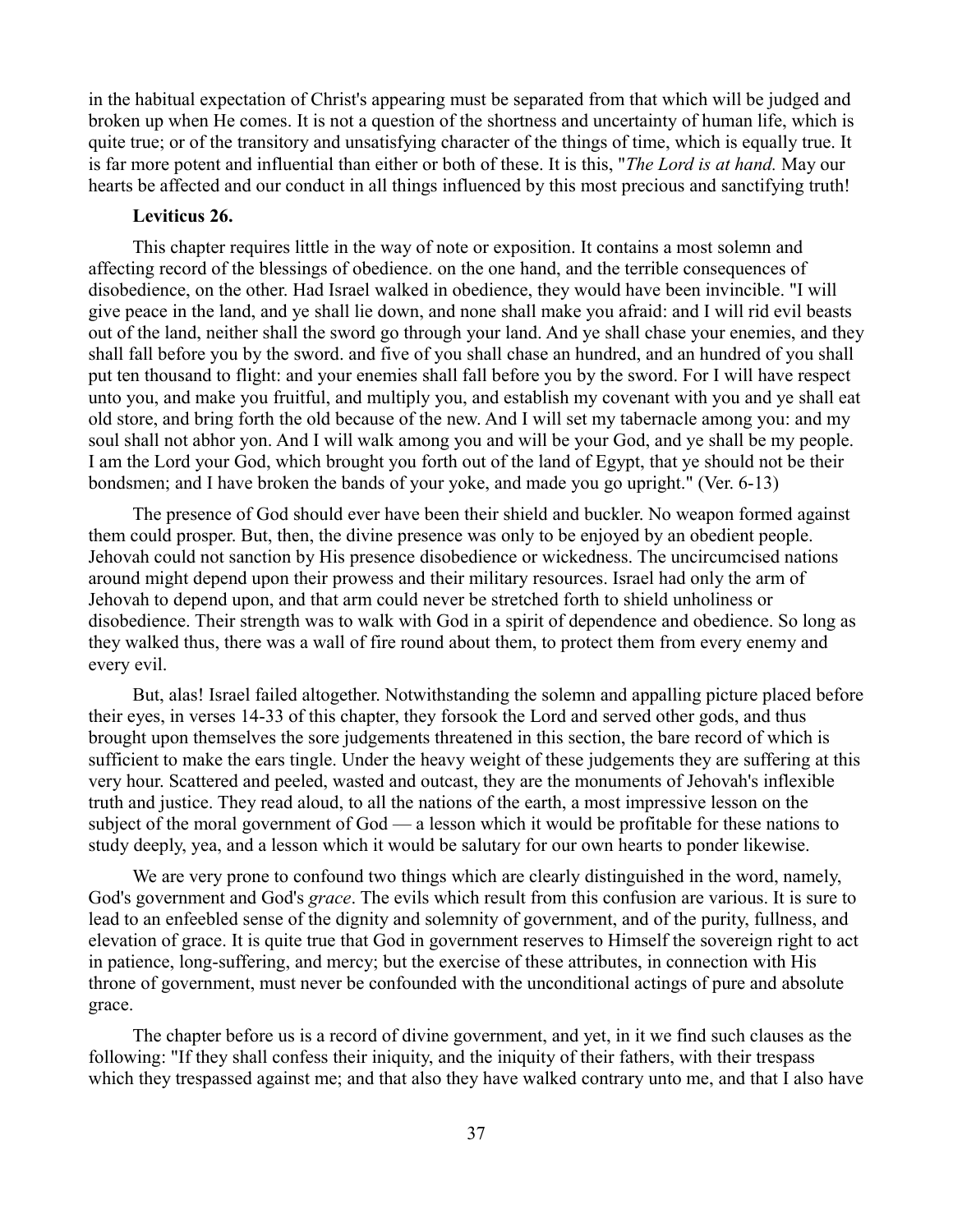walked contrary unto them, and have brought them into the land of their enemies; if then their uncircumcised hearts be humbled, and they then accept of the punishment of their iniquity: then will I remember my covenant with Jacob, and also my covenant with Isaac, and also my covenant with Abraham will I remember; and I will remember the land. The land also shall be left of them, and shall enjoy her Sabbaths, while she lieth desolate without them; and they shall accept of the punishment of their iniquity: because, even because they despised my judgements, and because their soul abhorred my statutes. And yet, for all that, when they be in the land of their enemies, I will not cast them away, neither will I abhor them, to destroy them utterly, and to break my covenant with them: for I am the Lord their God. But I will for their sakes remember the covenant of their ancestors, whom I brought forth out of the land of Egypt in the sight of the heathen, that I might be their God: I am the Lord." (Ver. 40-45)

Here we find God in government, meeting, in long-suffering mercy, the very earliest and faintest breathings of a broken and penitent spirit. The history of the judges and of the kings presents many instances of the exercise of this blessed attribute of the divine government. Again and again, the soul of Jehovah was grieved for Israel, (Judges 10: 16,) and He sent them one deliverer after another, until at length there remained no hope, and the righteous claims of His throne demanded their expulsion from that land which they were wholly incompetent to keep.

All this is *government*. But, by and by, Israel will be brought into possession of the land of Canaan on the ground of unqualified and unchangeable *grace* — grace exercised in divine righteousness through the blood of the cross. It will not be by works of law; nor yet by the institutions of an evanescent economy, but by that grace which "reigns through righteousness, by Jesus Christ our Lord." Wherefore, they Shall never again be driven forth from their possession. No enemy shall ever molest them. They shall enjoy undisturbed repose behind the shield of Jehovah's favour. Their tenure of the land will be according to the eternal stability of divine grace, and the efficacy of the blood of the everlasting covenant. "They shall be saved in the Lord with an everlasting salvation."

May the Spirit of God lead us into more enlarged apprehensions of divine truth, and endow us with a greater capacity to try the things that differ, and rightly to divide the word of truth.

### **Leviticus 27**

This closing section of our book treats of the "singular vow," or the voluntary act whereby a person devoted himself or his property unto the Lord. "And the Lord spake unto Moses, saying, Speak unto the children of Israel, and say unto them, When a man shall make a singular vow the persons shall be for the Lord by thy estimation. And thy estimation shall be . . . . . . after the shekel of the sanctuary."

Now, in the case of a person devoting himself, or his beast, his house, or his field, unto the Lord, it was obviously a question of capacity or worth; and, hence, there was a certain scale of valuation, according to age. Moses, as the representative of the claims of God, was called upon to estimate, in each case, according to the standard of the sanctuary. If a man undertakes to Make a vow, he must be tried by the standard of righteousness; and, moreover, in all cases, we are called upon to recognise the difference between capacity and title. In Exodus 30: 15, we read, in reference to the atonement money, "The rich shall not give more, and the poor shall not give less, than half a shekel, when they give an offering unto the Lord, to make an atonement for your souls." In the matter of atonement all stood upon one common level. Thus it must ever be. High and low, rich and poor, learned and ignorant, old and young, all have one common title. "There is no difference." All stand alike on the ground of the infinite preciousness of the blood of Christ. There may be a vast difference as to capacity, as to title there is none. There may be a vast difference as to experience — as to title there is none. There may be a vast